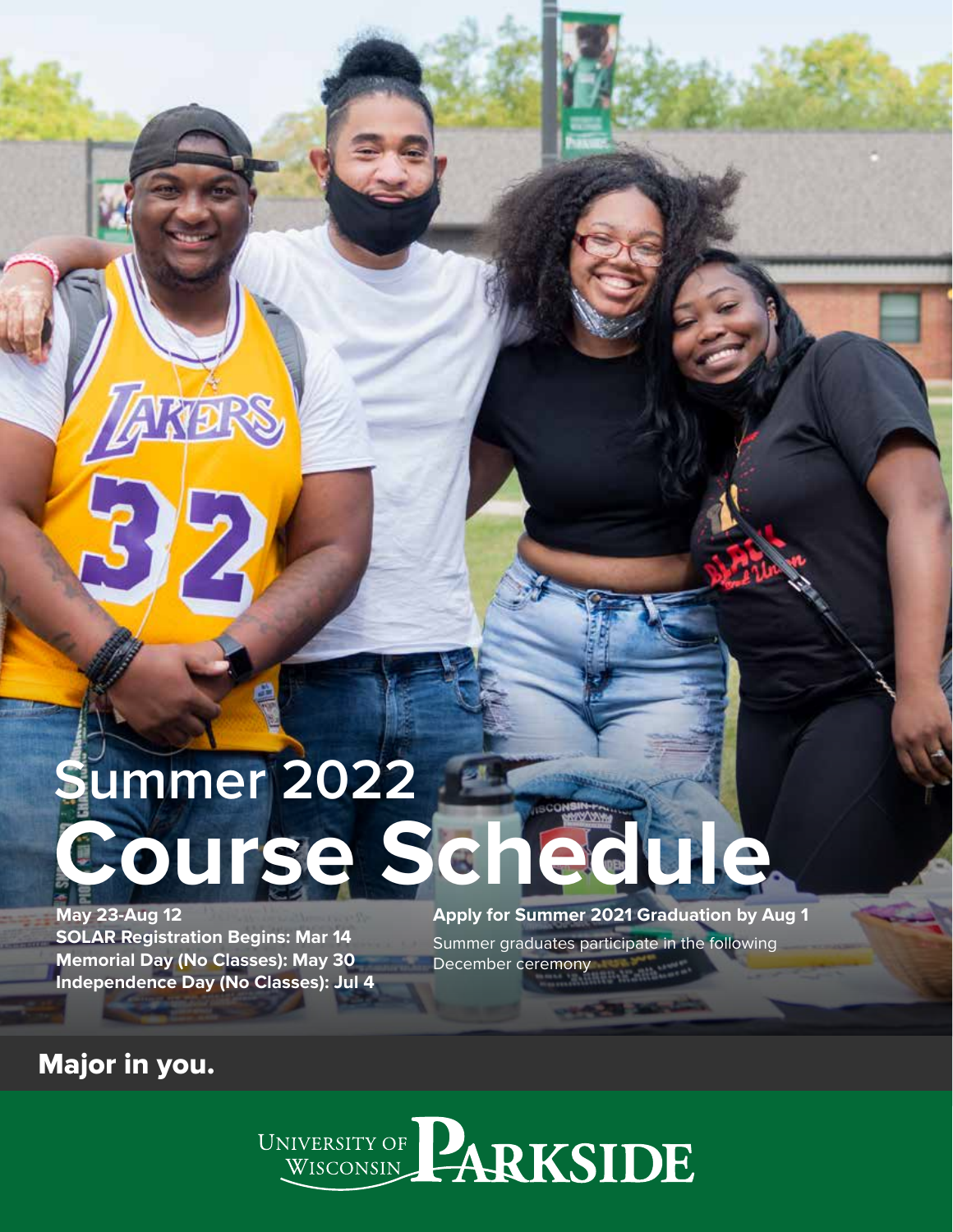### TABLE OF CONTENTS AND CLASS LISTING BY DEPARTMENT

**UNDERGRADUATE CLASSES** 

**Beains on:** 

| Auditing of Classes/Auditing by Senior Citizens 4, 11 |  |
|-------------------------------------------------------|--|
|                                                       |  |
|                                                       |  |
|                                                       |  |
|                                                       |  |
|                                                       |  |
|                                                       |  |
|                                                       |  |
|                                                       |  |
|                                                       |  |
|                                                       |  |
|                                                       |  |
|                                                       |  |
|                                                       |  |
| Office of Multicultural Student Affairs  13           |  |
|                                                       |  |
|                                                       |  |
|                                                       |  |
| <b>Registration:</b>                                  |  |
|                                                       |  |
|                                                       |  |
|                                                       |  |
|                                                       |  |
|                                                       |  |
| In-Person Registration & Changes  3                   |  |
|                                                       |  |
|                                                       |  |
|                                                       |  |
|                                                       |  |
|                                                       |  |
|                                                       |  |
| Religious Observance Accommodation 13                 |  |
|                                                       |  |
|                                                       |  |
|                                                       |  |
|                                                       |  |
|                                                       |  |
|                                                       |  |
|                                                       |  |
|                                                       |  |
| <b>GRADUATE CLASSES</b>                               |  |
|                                                       |  |
|                                                       |  |
|                                                       |  |
|                                                       |  |
|                                                       |  |
|                                                       |  |
|                                                       |  |
|                                                       |  |
|                                                       |  |

FALL 2022 September 7 - December 16 Solar Registration Begins Monday, April 11, 2022

| Health Information Management and Technology n/a |  |
|--------------------------------------------------|--|
|                                                  |  |
|                                                  |  |
|                                                  |  |
|                                                  |  |
| Kinesiology and Sport Performance17              |  |
|                                                  |  |
|                                                  |  |
|                                                  |  |
|                                                  |  |
|                                                  |  |
|                                                  |  |
|                                                  |  |
|                                                  |  |
|                                                  |  |
| Music, Music Education, Music Performance 18     |  |
| Nursing (UW-Milwaukee Consortium Program)n/a     |  |
|                                                  |  |
| Physical Education Activity/Coaching 18          |  |
|                                                  |  |
|                                                  |  |
|                                                  |  |
|                                                  |  |
|                                                  |  |
|                                                  |  |
|                                                  |  |
|                                                  |  |
|                                                  |  |
|                                                  |  |
|                                                  |  |
|                                                  |  |
|                                                  |  |
|                                                  |  |
|                                                  |  |
|                                                  |  |
|                                                  |  |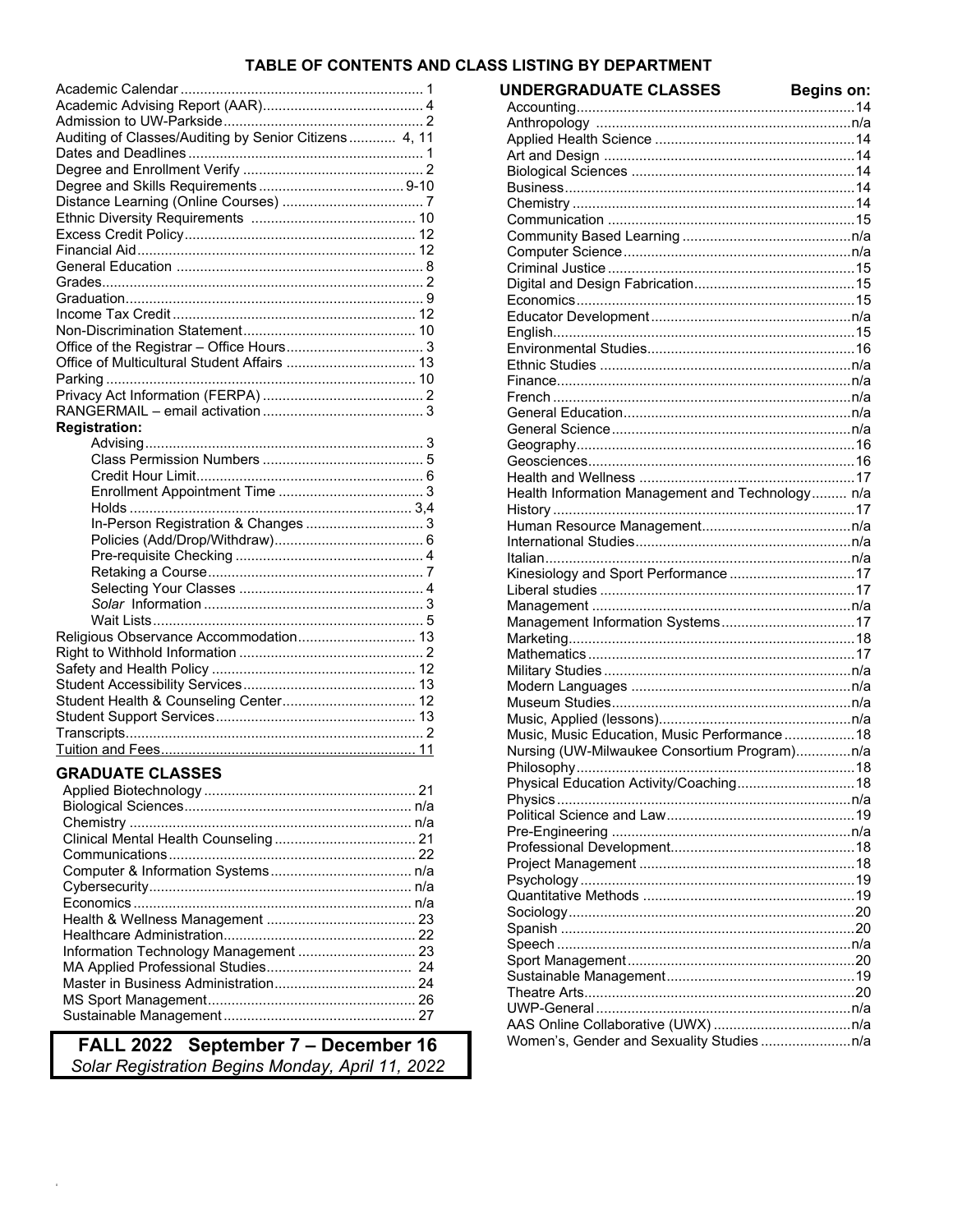# UNIVERSITY OF **PARKSIDE** SUMMER 2022

| SUMMER 2022 IMPORTANT DATES AND DEADLINES                                                                                                                                                                                                                                                                                                                                                                                                                               |                            |                          |                      |                     |                            |                                                                        |                                                             |                                                                |
|-------------------------------------------------------------------------------------------------------------------------------------------------------------------------------------------------------------------------------------------------------------------------------------------------------------------------------------------------------------------------------------------------------------------------------------------------------------------------|----------------------------|--------------------------|----------------------|---------------------|----------------------------|------------------------------------------------------------------------|-------------------------------------------------------------|----------------------------------------------------------------|
|                                                                                                                                                                                                                                                                                                                                                                                                                                                                         |                            |                          |                      |                     |                            |                                                                        |                                                             | <b>Graduate + Online Classes</b>                               |
|                                                                                                                                                                                                                                                                                                                                                                                                                                                                         | First<br>4-Weeks           | First<br>8-Weeks         | Second<br>4-Weeks    | Second<br>8-Weeks   | <b>Third</b><br>4-Weeks    | Collaborative <sup>®</sup><br>Classes<br>(* see subject<br>list below) | First<br><b>7-Weeks</b>                                     | (** see subject list below)<br><b>Second</b><br><b>7 Weeks</b> |
| <b>Session Begins</b>                                                                                                                                                                                                                                                                                                                                                                                                                                                   | Monday<br><b>May 23</b>    | Monday<br><b>May 23</b>  | Monday<br>June 20    | Monday<br>June 20   | Monday<br>July 18          | Tuesday<br><b>May 31</b>                                               | Monday<br><b>May 23</b>                                     | Monday<br>July 11                                              |
| <b>Session Ends</b>                                                                                                                                                                                                                                                                                                                                                                                                                                                     | Friday<br>June 22          | Friday<br>July 15        | Wednesday<br>July 20 | Friday<br>August 12 | Friday<br>August 12        | Friday<br>August 12                                                    | Friday<br>July 8                                            | Friday<br>August 26                                            |
| <b>Last Day To:</b>                                                                                                                                                                                                                                                                                                                                                                                                                                                     |                            |                          |                      |                     |                            |                                                                        |                                                             |                                                                |
| Add a class without a permission<br>number                                                                                                                                                                                                                                                                                                                                                                                                                              | Monday<br><b>May 23</b>    | Tuesday<br>May 24        | Mondav<br>June 20    | Tuesday<br>June 21  | Monday<br>July 18          | <b>N/A</b>                                                             | Tuesday<br>May 17                                           | Tuesdav<br>July 5                                              |
| Change a class from audit to credit<br>without permission                                                                                                                                                                                                                                                                                                                                                                                                               | Monday<br><b>May 23</b>    | <b>Tuesday</b><br>May 24 | Monday<br>June 20    | Tuesdav<br>June 21  | Monday<br>July 18          | <b>N/A</b>                                                             | <b>N/A</b>                                                  | <b>N/A</b>                                                     |
| Add a class with a permission number                                                                                                                                                                                                                                                                                                                                                                                                                                    | Wednesday<br><b>May 25</b> | Friday<br>May 27         | Wednesday<br>June 22 | Friday<br>June 24   | Wednesday<br>July 20       | Monday<br>June 13                                                      | <b>N/A</b>                                                  | <b>N/A</b>                                                     |
| Change a class from credit to audit or<br>audit to credit with instructor consent                                                                                                                                                                                                                                                                                                                                                                                       | Wednesdav<br><b>May 25</b> | Friday<br>May 27         | Wednesdav<br>June 22 | Friday<br>June 24   | Wednesdav<br>July 20       | Monday<br>June 13                                                      | <b>N/A</b>                                                  | N/A                                                            |
| Drop a class or Withdraw^ without<br>paying the drop fee of \$18 per credit                                                                                                                                                                                                                                                                                                                                                                                             | Wednesday<br><b>May 25</b> | Friday<br>May 27         | Wednesday<br>June 22 | Friday<br>June 24   | Wednesday<br>July 20       | Monday<br>June 13                                                      | Friday<br>May 22                                            | Friday<br>July 15                                              |
| Drop a class or Withdraw^ without a<br>transcript notation of a "W"                                                                                                                                                                                                                                                                                                                                                                                                     | Friday<br><b>May 27</b>    | Wednesdav<br>June 8      | Friday<br>June 24    | Wednesdav<br>July 6 | Friday<br>July 22          | Thursday<br>June 23                                                    | Tuesday<br>June 7                                           | Tuesday<br>July 26                                             |
| Change a class from credit to audit with<br>late approval                                                                                                                                                                                                                                                                                                                                                                                                               | Friday<br><b>May 27</b>    | Wednesday<br>June 8      | Friday<br>June 24    | Wednesday<br>July 6 | Friday<br>July 22          | <b>N/A</b>                                                             | <b>N/A</b>                                                  | N/A                                                            |
| Drop a class or Withdraw^ through<br><b>SOLAR</b>                                                                                                                                                                                                                                                                                                                                                                                                                       | Monday<br>June 13          | Tuesdav<br>July 5        | Monday<br>July 11    | Tuesday<br>August 2 | Monday<br>August 8         | Friday<br>July 29                                                      | Wednesdav<br>June 26                                        | Wednesdav<br>August 17                                         |
| ** Graduate Online Subject Codes = COMM, MBA and MSSM<br>-DEADLINES MAY DIFFER FOR INDIVIDUAL CLASSES WITH DIFFERENT MEETING DATES.~ Contact the Office of the Registrar for deadlines.                                                                                                                                                                                                                                                                                 | Friday                     | Friday                   | Friday               | Friday              | Friday                     | Friday                                                                 | Payment Deadline (courses will                              |                                                                |
| <b>Tuition &amp; Fees Due Date</b>                                                                                                                                                                                                                                                                                                                                                                                                                                      | <b>May 27</b>              | <b>May 27</b>            | <b>May 27</b>        | <b>May 27</b>       | <b>May 27</b>              | <b>May 27</b>                                                          | be dropped for non-payment if not<br>recevied on or before) |                                                                |
| Last Day to pay Tuition and Fees<br>without the \$6.25 per credit penalty                                                                                                                                                                                                                                                                                                                                                                                               | Thursday<br>June 16        | Thursday<br>June 16      | Thursday<br>June 16  | Thursday<br>June 16 | <b>Thursday</b><br>June 16 | Thursday<br>June 16                                                    | Sunday<br><b>May 22</b>                                     | Sunday<br>July 10                                              |
| 100% Refund                                                                                                                                                                                                                                                                                                                                                                                                                                                             | Friday<br><b>May 27</b>    | Friday<br>May 27         | Friday<br>June 24    | Friday<br>June 24   | Friday<br>July 22          | Friday<br>June 10                                                      | Friday<br>May 27                                            | Friday<br>July 15                                              |
| 50% Refund                                                                                                                                                                                                                                                                                                                                                                                                                                                              | <b>N/A</b>                 | Friday<br>June 3         | <b>N/A</b>           | Friday<br>July 1    | <b>N/A</b>                 | Friday<br>June 17                                                      | Friday<br>June 3                                            | Friday<br>July 22                                              |
| 25% Refund                                                                                                                                                                                                                                                                                                                                                                                                                                                              | Friday<br>June 3           | Friday<br>June 10        | Friday<br>July 1     | Friday<br>July 8    | Friday<br>July 29          | Friday<br>June 24                                                      | <b>N/A</b>                                                  | <b>N/A</b>                                                     |
| NO Refund ON or AFTER                                                                                                                                                                                                                                                                                                                                                                                                                                                   | Saturday<br>June 4         | Saturday<br>June 11      | Saturday<br>July 2   | Saturdav<br>July 9  | Saturdav<br>July 30        | Saturday<br>June 25                                                    | Saturday<br>June 4                                          | Saturday<br>July 23                                            |
| ~ DEADLINES MAY DIFFER FOR INDIVIDUAL CLASSES WITH DIFFERENT MEETING DATES. ~ Contact the Cashler's Office for deadlines.<br>All fee information is available on the Cashier's Office website at www.uwp.edu/live/offices/cashiersoffice/index.cfm,<br>by email at cashiers.office@uwp.edu; by phone at (262) 595-2258; or at the Cashier's Office, WYLL D150.<br>"Drop for non payment programs: Payment must be received on or before the Sunday before classes begin |                            |                          |                      |                     |                            |                                                                        |                                                             |                                                                |
| Apply for August Graduation by August 1<br>Graduates must apply by the deadline to be eligible for graduation this term.<br>Apply online at: www.uwp.edu/currentstudent/yourgraduation.<br>Students are encouraged to apply once they've completed 90 credits. If you have questions, email graduation@uwp.edu.                                                                                                                                                         |                            |                          |                      |                     |                            |                                                                        |                                                             |                                                                |

| 1st-Four Week, 1st-Eight Week and Online 1st-Seven Week Session Classes Begin  Monday, May 23 |  |
|-----------------------------------------------------------------------------------------------|--|
|                                                                                               |  |
|                                                                                               |  |
|                                                                                               |  |
|                                                                                               |  |
|                                                                                               |  |
|                                                                                               |  |
|                                                                                               |  |
|                                                                                               |  |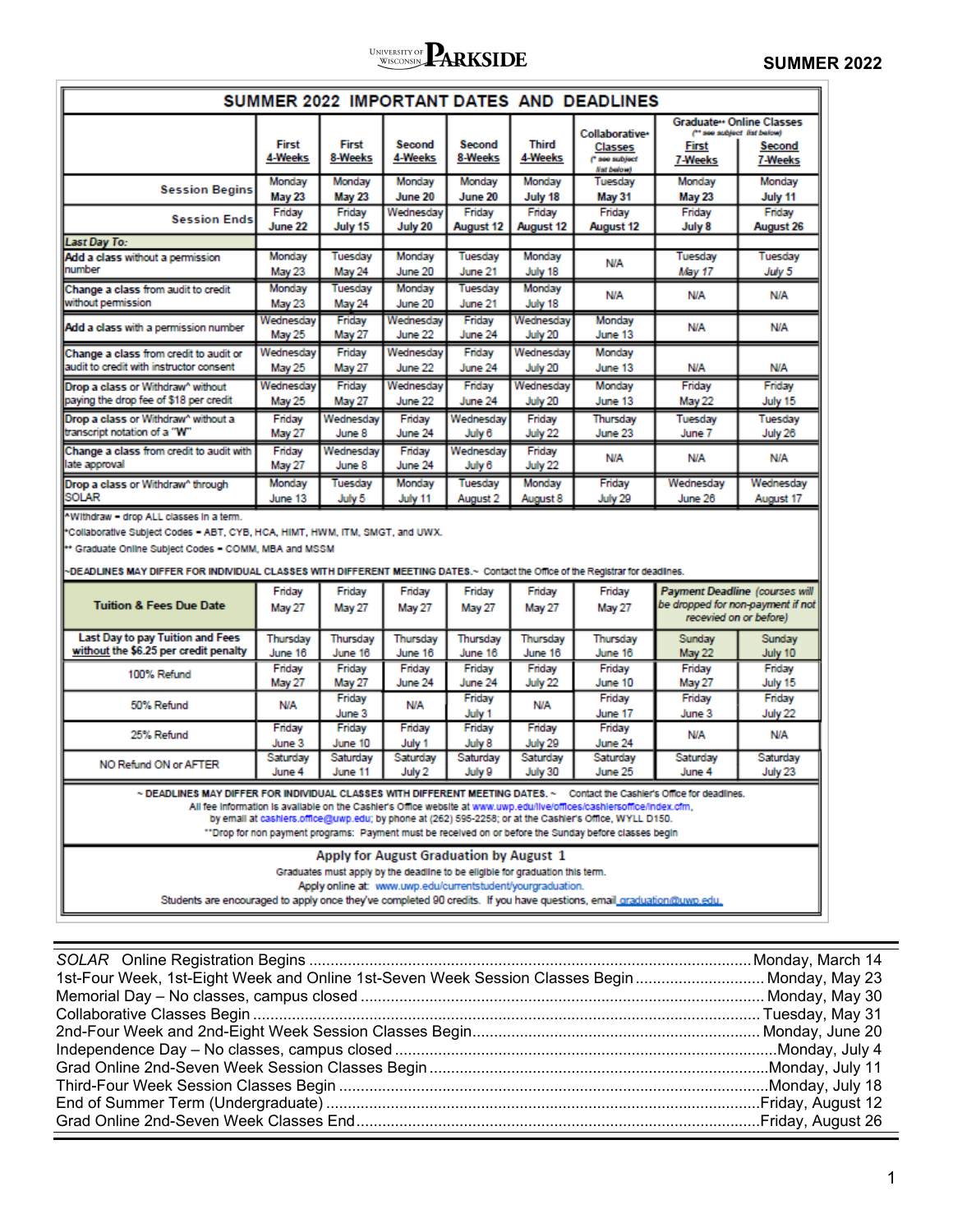# **SUMMER 2022**

# **APPLYING FOR ADMISSION TO UW-PARKSIDE**

**Undergraduate Students** interested in seeking a degree at UW-Parkside should contact Admissions at (262) 595-2355 or online at http://www.uwp.edu/apply/admissions/index.cfm. Applying online is the easiest and fastest way to get your application to UW-Parkside.

**Graduate students** interested in a degree at UW-Parkside should begin by contacting the appropriate graduate program coordinator:

| M.A. in Applied Professional Studies(262) 595-2162     |  |
|--------------------------------------------------------|--|
| M.A. in Professional Communication(262) 595-2252       |  |
| Master of Business Administration (262) 595-2280       |  |
| M.S. in Applied Biotechnology (262) 595-2980           |  |
| M.S. in Biological Sciences(262) 595-2744              |  |
| M.S.in Clinical Mental Health Counseling(262) 595-2316 |  |
| M.S. in Computer & Information Systems (262) 595-2314  |  |
|                                                        |  |
| M.S. in Health and Wellness Management(262) 595-2980   |  |
| M.S. in Healthcare Administration (262) 595-2980       |  |
|                                                        |  |
|                                                        |  |
| M.S. in Sustainable Management(262) 595-2980           |  |
|                                                        |  |

### **DEGREE AND ENROLLMENT VERIFY**

The Office of the Registrar accepts written requests from students for verification of enrollment status. For students needing a degree verification, an official transcript will need to be ordered.

Outside agencies and other third parties needing to verify a student's enrollment and/or *degree* should use **DegreeVerify** through National Student Clearinghouse. Information such as dates of attendance, degrees/awards received, and enrollment status will be released unless a student has requested in writing that all information be withheld.

### **PRIVACY OF STUDENT RECORDS AND FERPA**

The Family Educational Rights and Privacy Act (FERPA) is a federal law which affords students certain rights with respect to their educational records. The intent of this Act is to protect the privacy of students and their records.

Under this Act, you are entitled to review "official records, files, and data directly related to you" which the University maintains. You may request a hearing regarding any alleged "inaccurate, misleading, or inappropriate" information in your official records and files. The University will not release information from your records to a third party without your written consent except as permitted by Section 99.34, (a) (ii) of the Privacy Act. In accordance with this section, the University will forward your records when requested by a school in which you seek to enroll.

A challenge to information you deem erroneous or misleading should be made in writing and directed to the dean or director of the appropriate office so that a hearing can be scheduled. In most cases, the decision of the dean or director will be final. If you find the decision unsatisfactory, you may place a statement in your file setting forth any reasons for disagreeing with the decision.

Your right to challenge information of record does not extend to review of grades received unless the grade assigned by your professor was inaccurately recorded in your records.

In addition, FERPA designates "directory information" data that can be published or released routinely by the University to any inquirer. Directory information items are: name; address; telephone number; date of birth; major field of study; participation in officially recognized activities and sports; weight and height of members of athletic teams; dates of attendance to include current classification, and withdrawal dates; degrees and awards received; the most recent education agency or institution attended; initial registration date and email address.

### **RIGHT TO WITHHOLD INFORMATION**

The University periodically receives inquiries for directory information. Under the law, you can request that UW-Parkside withhold all items of directory information. However, should you decide to withhold this information, please consider the potential consequences very carefully. All requests, however legitimate, (i.e.: from prospective employers, licensing agencies) will be refused. UW-Parkside cannot assume the responsibility for contacting you for permission to release the requested information. Regardless of the effect upon you, the UW-Parkside assumes no liability for honoring your instructions that such information be withheld. If you wish to do this, you must file a form in the Office of the Registrar. The Registrar will then take the steps necessary to comply with your wishes as soon as possible. The form is valid until revoked, in writing, by you.

### **FINAL GRADES**

Final grades will be available as they are submitted on Solar through the "Grades" link on your Student Center page. Classes from the selected term will be listed along with the grade assigned to each class. Summary grade information is also displayed at the end of the report. Final grades are not mailed.

**\_\_\_\_\_\_\_\_\_\_\_\_\_\_\_\_\_\_\_\_\_\_\_\_\_\_\_\_\_\_\_\_\_\_\_\_\_\_\_\_\_\_\_\_\_\_**

### **UNOFFICIAL TRANSCRIPTS**

Unofficial transcripts are available through self-service on Solar through the "other academic" drop down box on your Student Center page. Final grades will be available as they are submitted. Previous students must order official transcripts.

### **OFFICIAL TRANSCRIPTS**

### *Official Transcripts Are Ordered Online!*

The University of Wisconsin-Parkside has partnered with Credentials, Inc. to provide a fast and secure online transcript ordering service that is available to our students/alumni *24 hours a day, 7 days a week, from any location!* Visit the Office of the Registrars' website to get more information at

http://www.uwp.edu/live/offices/registrarsoffice/transcript.cfm or call (262) 595-2279.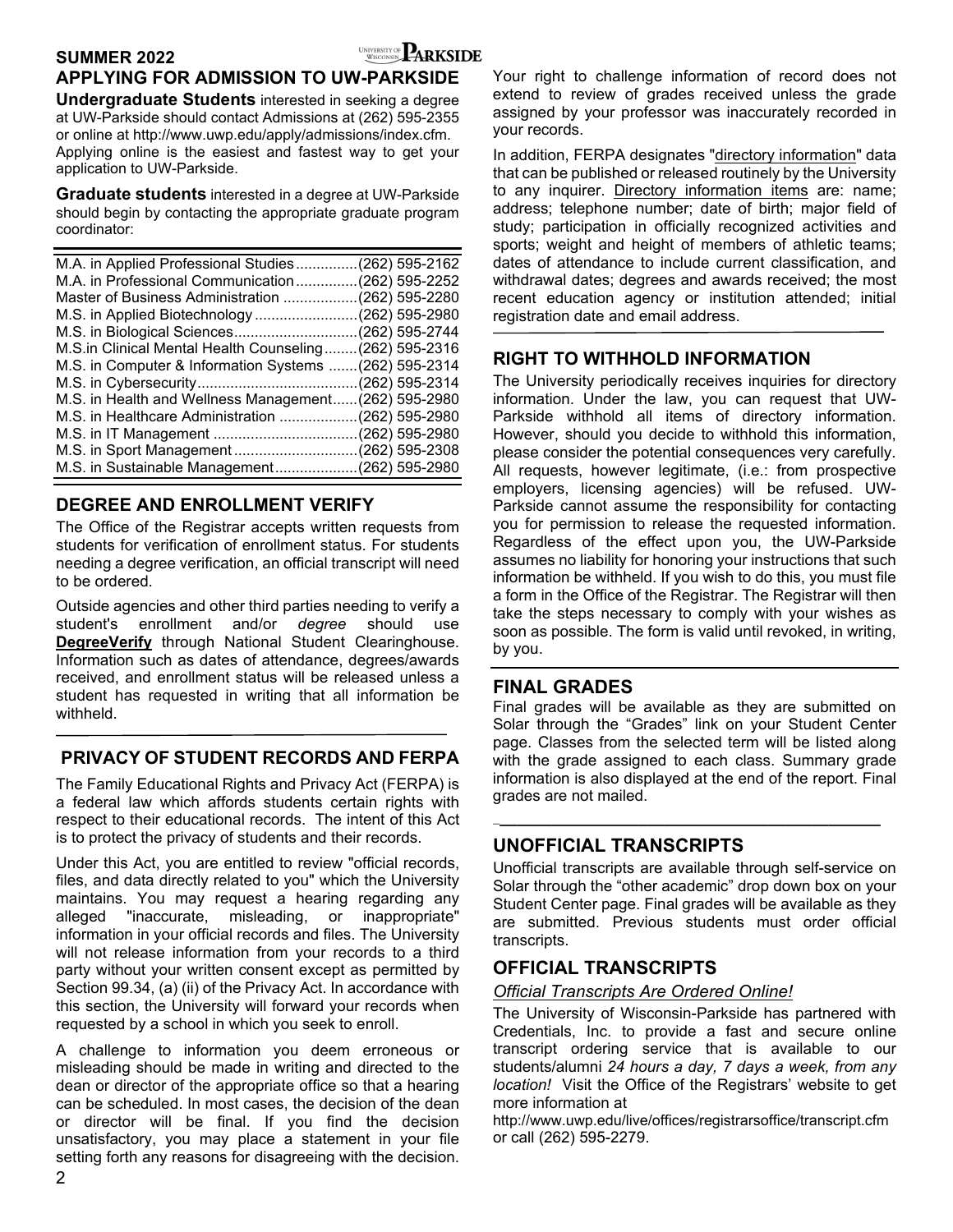

# **OFFICE OF THE REGISTRAR**

**WYLL D150** 

### **OFFICE HOURS**

Monday through Friday 7:45 am – 4:30 pm

### **CAMPUS CLOSED (No Classes)**

Memorial Day – Monday, May 30 Independence Day – Monday, July 4

**\_\_\_\_\_\_\_\_\_\_\_\_\_\_\_\_\_\_\_\_\_\_\_ \_\_\_\_\_\_\_\_\_\_\_\_\_\_\_\_\_\_\_\_\_\_** 

### **IN-PERSON REGISTRATION**

Register at the Office of the Registrar Service Counter for these special registration actions which require instructor consent:

- Auditing a class
- Independent Study and/or Internship
- Time Conflicts

### **RANGERMAIL - Activate your EMAIL account**

**\_\_\_\_\_\_\_\_\_\_\_\_\_\_\_\_\_\_\_\_\_\_\_\_\_\_\_\_\_\_\_\_\_\_\_\_\_\_\_\_\_\_\_\_\_\_** 

A UW-Parkside email account is created for every student upon admission. Students should activate this account immediately. Communication via email is an essential part of your success at UW-Parkside. Go to the Activate Account link at http://www.uwp.edu/admittedstudent/

Please remember your ID and password. You will need to enter this ID and password to access the Solar System, register for classes and use other online services.

ID and Password set-up can be done in any campus computer lab. For assistance with login contact the UWP Help Desk at (262) 595-2444, or stop in WYLL L107.

### **All email communication must be done with RANGERMAIL!**

 $\sim$  your userid@ranger.uwp.edu  $\sim$ 

Note: UW-Parkside uses your RANGERMAIL to verify the identity of all students. All students are responsible for knowing and, when appropriate, acting on the contents of all university communications sent to the RANGERMAIL account.

### **Important Notice Regarding HOLDS**

**You will not have access to your grades, unofficial transcript or official transcript if you have a hold on your record which prevents the release of grades and transcripts.** 



# **PREPARE FOR REGISTRATION**

 24 hours a day, every day \* Go to http://www.uwp.edu/currentstudent/ and click on **SOLAR.** 

Priority Registration for Degree-seeking students begins Monday, November 8 Registration for Non-degree-seeking students begins Wednesday, December 1

\* System may be down periodically for maintenance and upgrades. Outages usually occur on Sunday mornings. **\_\_\_\_\_\_\_\_\_\_\_\_\_\_\_\_\_\_\_\_\_\_\_\_\_\_\_\_\_\_\_\_\_\_\_\_\_\_\_\_\_\_\_\_\_\_** 

### **ADVISING**

Degree-seeking students must consult with their assigned advisor before registering for classes in the Fall and Spring semesters. Advising is not required for Summer and Winterim registration, but is recommended.

*It is the student's responsibility to initiate contact with their advisors.* Students with declared majors may get information concerning faculty advisor office hours and telephone numbers from the advisor's department office. Students who have not declared a major may contact the Advising Center. Advisor information can be found in Solar Student Center.

### **CHECK YOUR ENROLLMENT APPOINTMENT**

**\_\_\_\_\_\_\_\_\_\_\_\_\_\_\_\_\_\_\_\_\_\_\_\_\_\_\_\_\_\_\_\_\_\_\_\_\_\_\_\_\_\_\_\_\_\_**

Your Enrollment Appointment will be available through Solar Student Center**.** If you attempt to enroll prior to your Enrollment Appointment Time, the system will prevent you from enrolling.

**\_\_\_\_\_\_\_\_\_\_\_\_\_\_\_\_\_\_\_\_\_\_\_\_\_\_\_\_\_\_\_\_\_\_\_\_\_\_\_\_\_\_\_\_\_\_** 

### **Logon to the** *Solar* **System**

Go to http://www.uwp.edu/currentstudent/ and click on SOLAR. Enter your UW-P Net ID and password. (Note: this is the same logon ID and password you use for your UW-Parkside email account.) Click the "Sign In" button. A successful logon will take you to your Solar home page which contains links to all student related services and information

### **NEED HELP? Contact the HELP Desk**

Students with logon or password problems should contact the Help Desk at (262) 595-2444 or stop in WYLL L107.

Students with REGISTRATION problems or questions may also contact the Office of the Registrar (262) at 595-2279.

**NOTE: If you are experiencing difficulties, you must contact the Office of the Registrar immediately. Failure to do so may have financial implications due to missed deadlines.** 

**\_\_\_\_\_\_\_\_\_\_\_\_\_\_\_\_\_\_\_\_\_\_\_\_\_\_\_\_\_\_\_\_\_\_\_\_\_\_\_\_\_\_\_\_\_\_**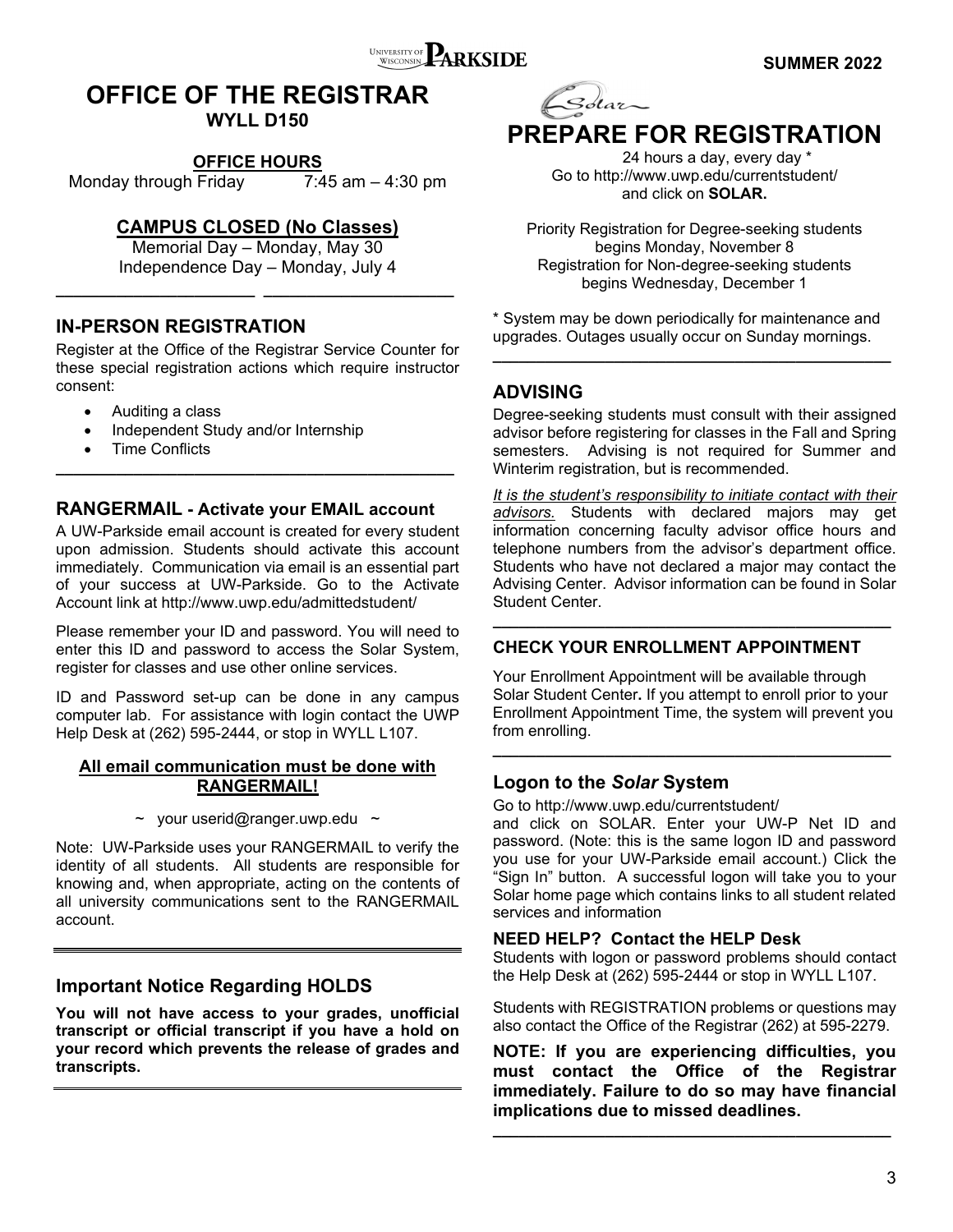

### **SUMMER 2022** SUMMER 2022 **REGISTRATION HOLDS**

You will not be allowed to register if you have a "hold" (negative service indicator) on your record. However**,** Solar will allow you to proceed through most of the enrollment process before giving you and error message indicating that you have a hold. To avoid this frustration, review your hold status before attempting to register.

To view your holds, go to your Student Center in Solar. Holds are displayed at the far-right side of the screen**.**  Depending on your screen resolution, you may need to scroll over to the right. Any holds on your record will be listed here. You can click on the "Details" link for more information.

**\_\_\_\_\_\_\_\_\_\_\_\_\_\_\_\_\_\_\_\_\_\_\_\_\_\_\_\_\_\_\_\_\_\_\_\_\_\_\_\_\_\_\_\_\_\_**

# **SELECTING YOUR CLASSES**

### **ONLINE COURSE SCHEDULE**

The online course schedule is a web-based searchable schedule of courses providing a broad spectrum of course information including the ability to browse course sections offered each term. It is updated nightly at midnight. Course listings in the online course schedule will always be more current than the .PDF versions of the course schedule. Access the online course schedule on the Office of the Registrars' website at:

http://www.uwp.edu/live/offices/registrarsoffice/index.cfm

**Class Numbers:** locate the class numbers of your selected classes and those of possible alternate classes from the web or printed class schedule.

**Class Status:** to verify that the classes you selected are available before attempting to register, go to your Student Center in Solar and do a Class Search. Enter the Course Subject and Course Number. To view all classes, remove the check mark from the Show Open Classes Only box. A class/section listing will be displayed with the class/section status.

**Lab and/or Discussion Section(s):** when enrolling in a class with a linked lab and/or discussion the system will prompt you through the process of choosing the corresponding Lecture/Lab/Discussion. Each section must be open to successfully complete the registration process. If any one of the sections you select is closed you will be waitlisted for all parts of the course.

**Variable Credit:** when enrolling for a variable credit class the system will allow you to enter the number of units you have been approved to take within the allowed unit range.

**\_\_\_\_\_\_\_\_\_\_\_\_\_\_\_\_\_\_\_\_\_\_\_\_\_\_\_\_\_\_\_\_\_\_\_\_\_\_\_\_\_\_\_\_\_\_**

### **PREREQUISITE CHECKING**

When students attempt to enroll in a course, *Solar* will determine whether there is/are prerequisite(s) for the course. If not, the student may enroll. If there is/are prerequisite(s), *Solar* searches placement and transcript records to see whether the prerequisite(s) has/have been met. If the student has successfully met the prerequisite(s) for the course or placement criteria, he/she may enroll in the course. If not, the student will be informed that the prerequisite(s) has/have not been met and he/she will not be allowed to enroll in the course. Students should contact their advisor for further assistance with enrollment. If the student is currently enrolled in the prerequisite course(s), Solar will not block enrollment in the course for the following term. However, the student must receive a final grade as determined by the prerequisite; otherwise, he/she may be administratively withdrawn from the course. Students are advised to see an advisor for further assistance with enrollment.

### **ACADEMIC ADVISING REPORT (AAR)**

The academic advising report (AAR) is a tool to assist students in determining their progress towards degree requirements. Completed coursework is applied towards degree and declared major requirements. Students should review their academic advisement report every term.

Additional information can be found on the Office of the Registrars' website at:

https://www.uwp.edu/live/offices/registrarsoffice/aar.cfm

# **AUDIT A CLASS**

### **AUDIT REGISTRATION CANNOT BE DONE ON** *Solar*

A class audit is allowed on a space available basis and only with the written approval of the instructor. Audit Request Forms are available at the Office of the Registrar or at http://www.uwp.edu/currentstudent/studentforms.cfm Review the Important Dates and Deadlines in this schedule*. Contact the Cashier's Office regarding tuition and fees specific to class audits.* 

### **AUDITING OF CLASSES BY SENIOR CITIZENS**

State law exempts Wisconsin residents who are sixty or more years of age from payment of fees for auditing UW-Parkside classes. Contact the Cashier's Office for more information.

*Auditing students are responsible for special costs such as class/lab fees. Students are also responsible for parking fees.*

**\_\_\_\_\_\_\_\_\_\_\_\_\_\_\_\_\_\_\_\_\_\_\_\_\_\_\_\_\_\_\_\_\_\_\_\_\_\_\_\_\_\_\_\_\_\_**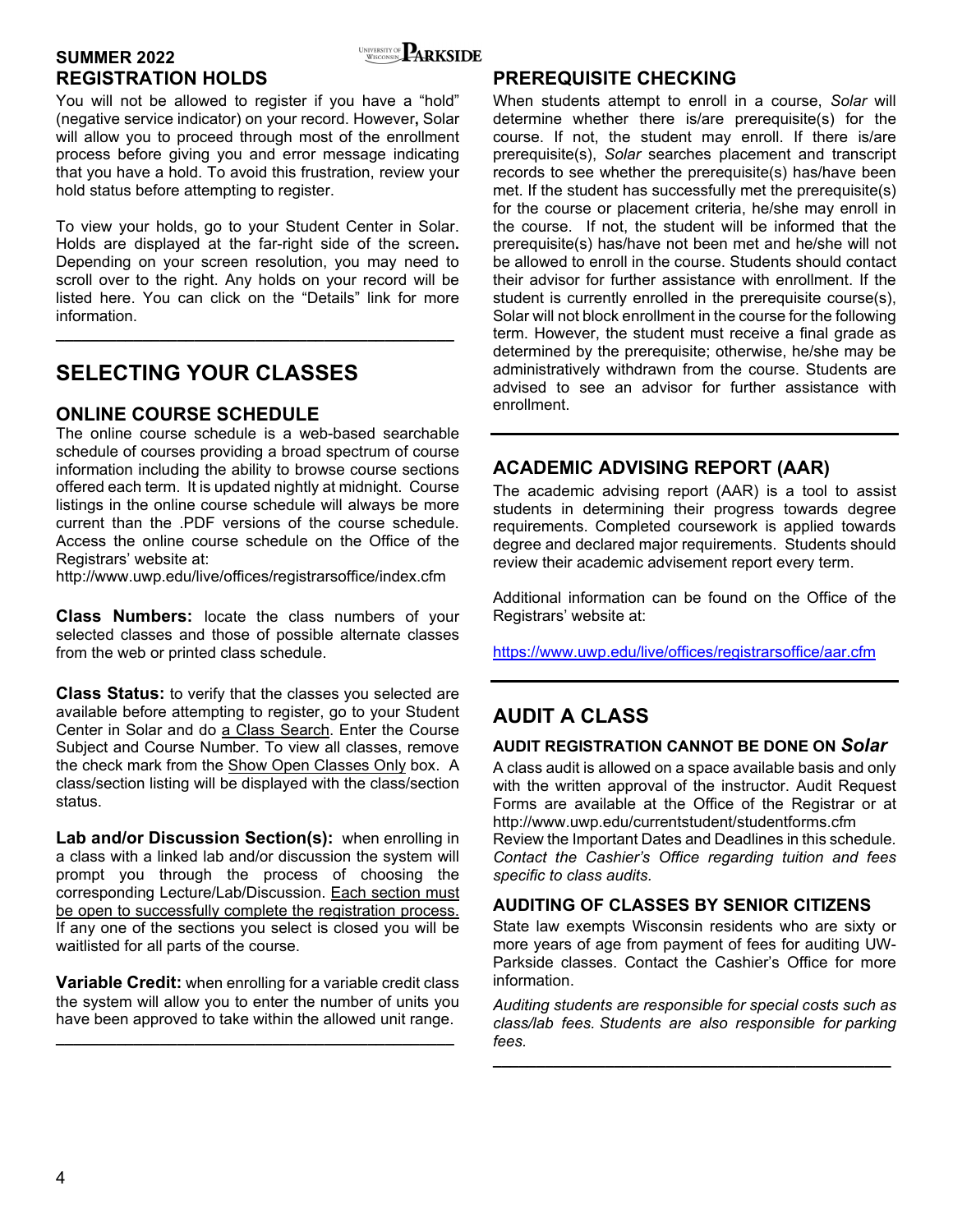

### **WAIT LISTS**

You may choose to be added to the wait list for a closed class. The status of the class will indicate if the class has a wait list option. Select the class/section for wait-listing and proceed through the enrollment steps. You will be notified of your position on the class wait list once enrollment is completed. The wait listed class will be displayed on your class schedule; however, it will be noted with the wait list status. If you are successfully enrolled through the wait list process, the class status will change to enrolled.

*Placing yourself on a wait list does not imply or guarantee enrollment in the class. You must verify the class status on your schedule. Contact the instructor for additional information on your wait list status.* 

**The Wait List process runs nightly until the first day of the term to check the status of classes. If seats become available in a closed class the process will automatically enroll students from the wait list on a first come, first serve basis. Students will be enrolled from the wait list if no errors occur during the wait list processing (no time conflict, hold, etc.).**

Students with registration errors or holds will be skipped and the process will continue through the wait list until all open seats are filled. If any open seats remain in the class section at the end of wait list processing the class will be reopened for general enrollment.

You should check your schedule in *Solar* when the term begins. If you have been enrolled through the wait list process and no longer wish to be, you must drop the course through Solar to avoid financial penalties and/or receiving a failing grade.

If you are not enrolled through the wait list process, and you still want to take the class, you may request a permission number from the class instructor. This permission number is entered in *Solar* and will allow a student to register for the closed class as long as no registration holds or time conflicts exist.

### **STUDENTS ARE NOT BILLED FOR WAIT LISTED CLASSES**

Check the Solar system or contact the Cashier's Office for your account balance if you have been enrolled in a class from the wait list.

**\_\_\_\_\_\_\_\_\_\_\_\_\_\_\_\_\_\_\_\_\_\_\_\_\_\_\_\_\_\_\_\_\_\_\_\_\_\_\_\_\_\_\_\_\_\_** 

### **CLASS PERMISSION NUMBERS**

Enrollment in courses requiring instructor consent must be completed with a permission number.

A permission number is available ONLY from the instructor teaching the course and section. It can only be used once. Permission numbers are required if:

- The course schedule (or *Solar*) indicates that you need the "consent of the instructor" to enroll, or
- the instructor is waiving the required prerequisites for the class, or
- permission to enroll in a closed class is being granted by the instructor.

### **Registering with a permission number:**

*If the class is already in your shopping cart, click on the blue class link to proceed to Step 2. On the page that appears, there will be a permission number box where you enter your number.* 

If you are registering for a restricted class needing instructor consent, follow the steps to Add a Class. After selecting the class by clicking the 'Select Class' button, you will see a box at the top of the screen under Class Preferences where you enter your permission number.

If you are waitlisted for a course and have been given a permission number, you will first need to drop the waitlisted class before following the process to add the class as described above.

Permission numbers *cannot* be used to enroll in classes which have a time conflict. A completed Time Conflict Permission Form must be submitted to the Office of the Registrar's service counter for manual processing.

*CAUTION: Permission numbers must be used before the date listed in Important Term Dates and Deadlines. Permission numbers may only be used once, and they may only be used for the term, course and section assigned. Permission numbers cannot be used for classes with labs and/or discussion sections. Contact the Office of the Registrar for enrollment procedures.* 

If you have any difficulty using your permission number and cannot contact the instructor, call the Office of the Registrar at (262) 595-2281.

**\_\_\_\_\_\_\_\_\_\_\_\_\_\_\_\_\_\_\_\_\_\_\_\_\_\_\_\_\_\_\_\_\_\_\_\_\_\_\_\_\_\_\_\_\_\_**

### **YOU ARE RESPONSIBLE FOR THE ACCURACY OF YOUR CLASS SCHEDULE**

and are legally obligated to pay all tuition and fees associated with your schedule of classes.

### **ALWAYS TERMINATE YOUR** *Solar* **SESSION and close your browser.**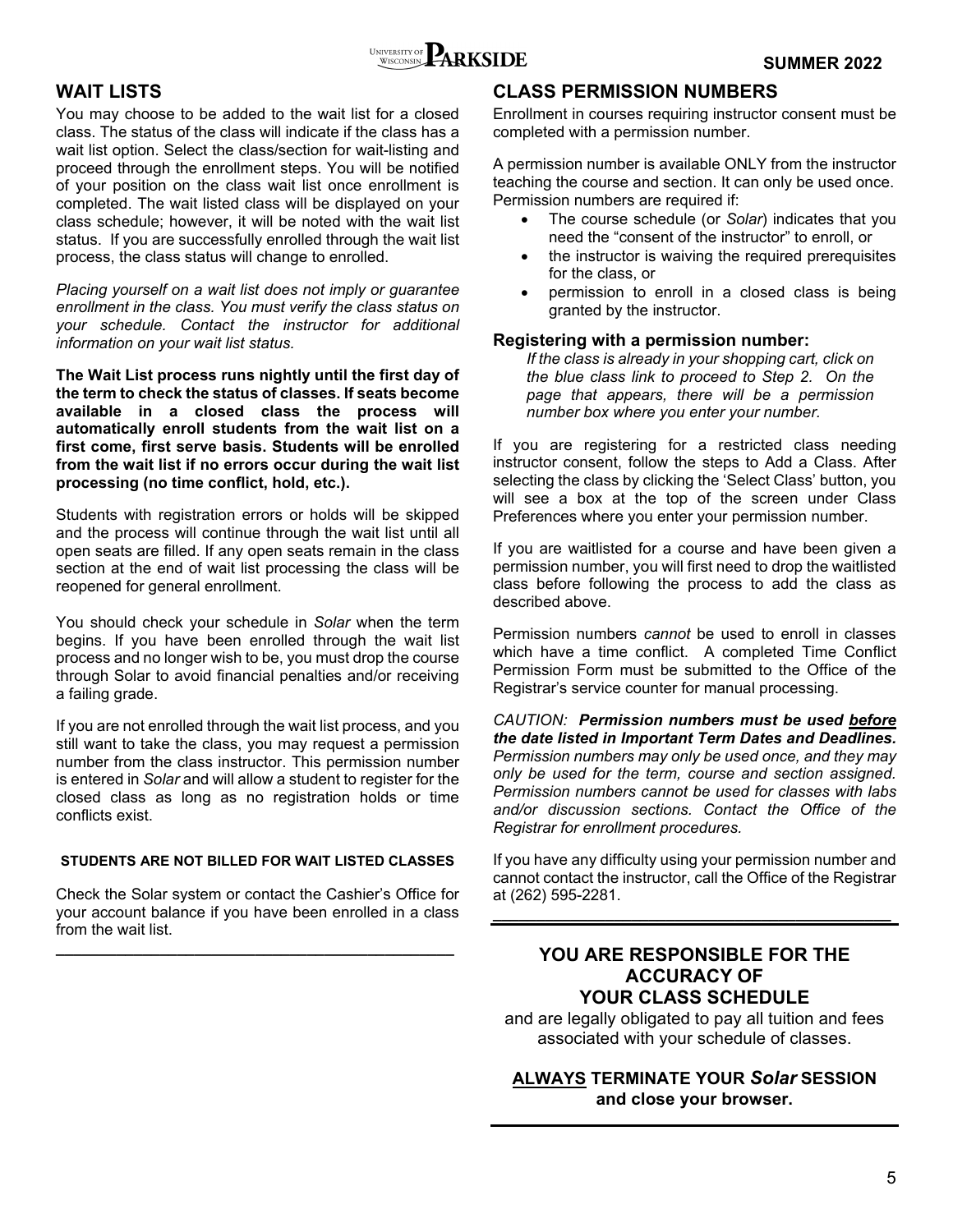**SUMMER 2022** SUMMER 3022

# **REGISTRATION POLICIES**

**It is the responsibility of the student to officially add, drop or withdraw from each class. Do not expect an instructor or anyone else to add, drop, withdraw or remove you from a class.** A student who never attends (or stops attending) a course in which he/she has enrolled and who does not drop the course through the appropriate office will receive a failing grade. *PLEASE REFER TO THE IMPORTANT TERM DATES AND DEADLINES AT THE BEGINNING OF THIS SCHEDULE.*

**\_\_\_\_\_\_\_\_\_\_\_\_\_\_\_\_\_\_\_\_\_\_\_\_\_\_\_\_\_\_\_\_\_\_\_\_\_\_\_\_\_\_\_\_\_\_** 

### **CREDIT HOUR LIMIT**

A degree-seeking student may not enroll for more than 20 credits in the Fall or Spring semester, 12 credits in the Summer term, or 6 credits in the Winterim term (credit and audit combined), without prior approval from the Director of Advising. Generally, permission to register for a credit overload will not be granted unless the student has earned a GPA of at least 3.0 at the end of the most recent semester with at least 14 completed credits. Non-degree-seeking students are restricted to 6 credits without prior approval from the Director of Advising.

 **\_\_\_\_\_\_\_\_\_\_\_\_\_\_\_\_\_\_\_\_\_\_\_\_\_\_\_\_\_\_\_\_\_\_\_\_\_\_\_\_\_\_\_\_\_** 

### **ADDING A CLASS**

During the first week of the semester, a student may add any course for which he/she has met the prerequisites. During the second week, appropriate courses may be added with the consent of the instructor. Beginning the 11th day of classes, a student cannot add a course without written permission of the instructor, the department chair, and the dean. The Office of the Registrar will determine comparable deadlines for courses less than a semester in length.

**\_\_\_\_\_\_\_\_\_\_\_\_\_\_\_\_\_\_\_\_\_\_\_\_\_\_\_\_\_\_\_\_\_\_\_\_\_\_\_\_\_\_\_\_\_\_** 

### **CHANGES IN AUDIT / CREDIT STATUS**

### **Credit to Audit ~ or ~ Audit to Credit**

During the first- and second-week of a semester class, students may change any class from Credit to Audit or Audit to Credit with instructor's consent.

Beginning the third week, a course may not be changed from Audit to Credit Status.

In the third- and fourth-week students may change from Credit to Audit only with late approval (signature of the instructor, department chair and dean). Beginning the fifthweek a class can no longer be changed from Credit to Audit status.

The Office of the Registrar determines comparable deadlines for courses less than a semester in length or summer or winterim courses.

**\_\_\_\_\_\_\_\_\_\_\_\_\_\_\_\_\_\_\_\_\_\_\_\_\_\_\_\_\_\_\_\_\_\_\_\_\_\_\_\_\_\_\_\_\_\_** 

### **DROPPING A CLASS**

A student may drop any course via *Solar* through the end of the 12<sup>th</sup> week of the semester. The Office of the Registrar will determine comparable deadlines for courses less than a semester in length or summer/winterim session courses.

A student who drops a course after the fourth week of a semester will receive a transcript notation of "W." In the case of module or summer/winterim session courses, the "W" notation will be applied if the drop occurs after one-third of the course period has passed. *Check the Important Term Dates and Deadlines at the beginning of this schedule.*

**Important Note on DROP FEES**  *Dropping a course after the census date will result in the assessment of the drop fee.* 

Refer to the Important Term Dates and Deadlines for standard session drop fee deadlines. The Office of the Registrar will determine comparable deadlines for courses less than a semester in length or summer or winterim courses.

### **REQUEST FOR LATE DROPS**

A student may request a late drop for extraordinary reasons beyond the deadline by submitting a request to the Academic Actions Committee. Granting of requests by the Academic Actions Committee is not automatic. A student should not assume that his/her request will be granted.

### **WITHDRAW FROM THE UNIVERSITY**

 A student may withdraw from the University via *Solar* through the  $12<sup>th</sup>$  week of the semester. The Office of the Registrar will determine comparable deadlines for courses less than a semester in length or summer/winterim session courses. After the deadline, a student may request to withdraw only for extraordinary reason. Any such requests are to be submitted to the Academic Actions Committee. Granting of requests by the Committee is not automatic. A student should not assume that his/her request will be granted.

**Dropping a class or Withdrawal from the university may result in a financial obligation for tuition and fees, and may necessitate repayment of financial aid.** Federal & State regulations for financial aid require a refund calculation to occur for financial aid recipients through the 60% point of the term. Contact the Cashier's Office and the Office of Scholarships and Financial Aid for information.

**\_\_\_\_\_\_\_\_\_\_\_\_\_\_\_\_\_\_\_\_\_\_\_\_\_\_\_\_\_\_\_\_\_\_\_\_\_\_\_\_\_\_\_\_\_\_**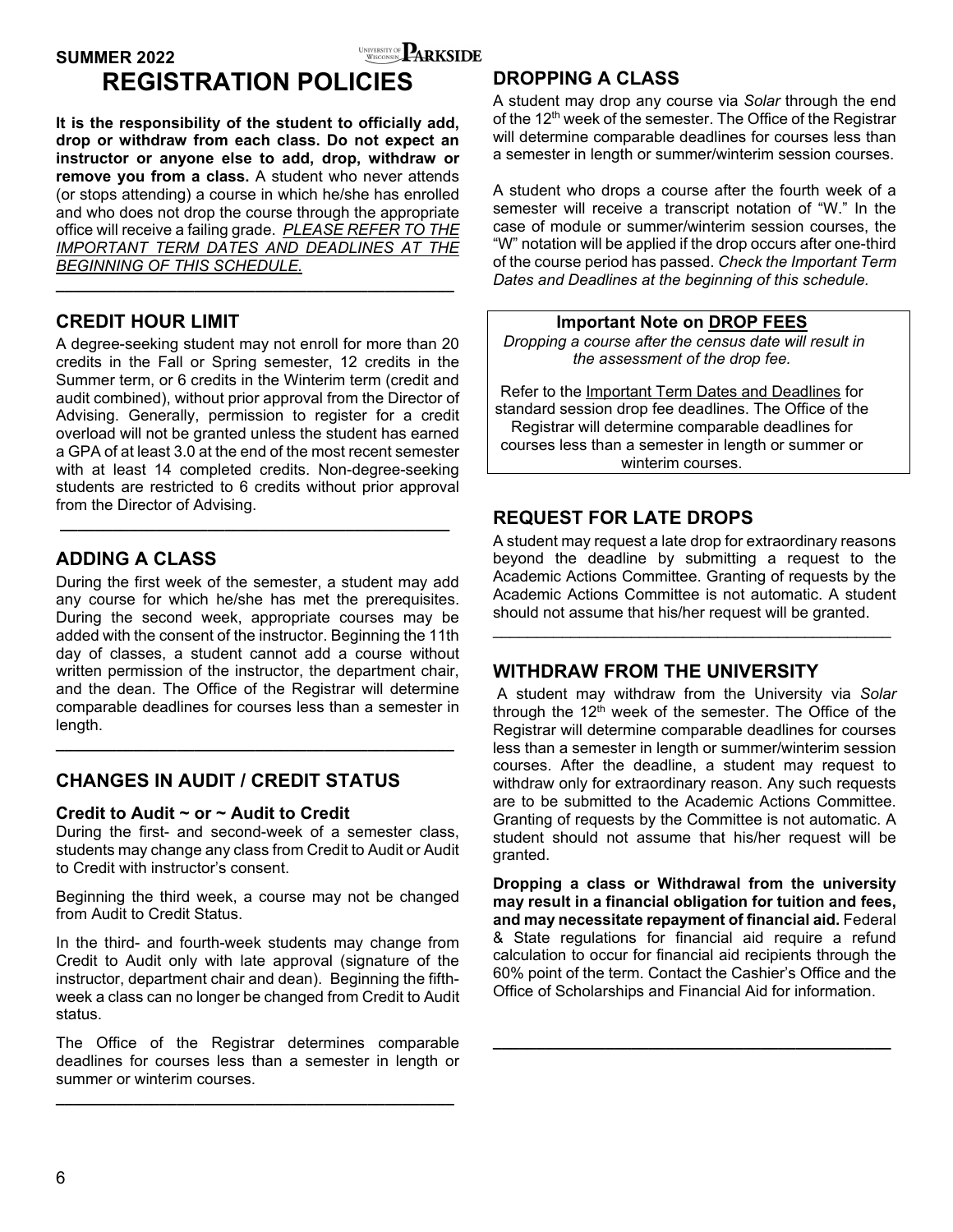

### **PERMISSION TO RETAKE A COURSE**

Students are allowed to take a course one time as a retake. Courses taken as a retake are distinguished from repeatable courses. Repeatable courses have the same course number but different content, or are noted as repeatable courses in the course description.

The grade of record for a retake is the most recent grade earned when the course is completed. This is also the grade used in the calculation of the GPA. Retaking a course will not remove the initial grade from showing on the transcript; however, it will remove the credits and grade points from the calculation of the cumulative GPA. Permission to retake a course more than one time may be granted by an assigned advisor.

A student may request that a course taken subsequently at another university be counted as a retake for a course taken previously at UW-Parkside. Such a request must be submitted to the appropriate department chair to certify that the transfer course is equivalent to the course taken at UW-Parkside. If the transfer course is certified as equivalent, the course, credits, and grade will be applied as a retake.

A student must request permission to take a course for the third time by completing a Permission to Retake a Course form. The student should discuss his/her circumstances with their assigned academic advisor. The form must be signed by the advisor and submitted to the Office of the Registrar for registration into the course. The student is responsible for submitting this information, along with any additional paperwork if needed, prior to any registration deadlines for the term.

Note: Retaking courses that have already been completed with a grade of D- or better may have financial aid implications. Students are encouraged to consult with a financial aid counselor.

### **PROGRAMS OFFERED ONLINE**

Whatever your reason for pursuing your education online, Parkside provides the perfect blend of personal attention, convenience, and academic rigor you need to succeed. Our programs offer you access to an accredited four-year university from home.

Departments may offer individual courses taught by online instruction. See subject course listings.

| Undergraduate Programs                             |
|----------------------------------------------------|
| <b>Business Administration, UW Flexible Option</b> |
| <b>Business Management</b>                         |
| Health Information Management/Technology           |
| <b>Liberal Studies</b>                             |
| Sociology                                          |
| Sustainable Management                             |
|                                                    |
| Graduate Programs                                  |
| Applied Biotechnology                              |
| <b>Applied Professional Studies</b>                |
| <b>Biological Sciences</b>                         |
| <b>Business Administration</b>                     |
| <b>Clinical Mental Health Counseling</b>           |
| Computer and Information Systems                   |
| Cybersecurity                                      |
| Health and Wellness Management                     |
| <b>Healthcare Administration</b>                   |
| Information Technology Management                  |
| Sport Management                                   |

Sustainable Management

Smart City, Policy & Civic Partnerships Certificate

**\_\_\_\_\_\_\_\_\_\_\_\_\_\_\_\_\_\_\_\_\_\_\_\_\_\_\_\_\_\_\_\_\_\_\_\_\_\_\_\_\_\_\_\_\_\_**

### *Consider Studying Abroad!*

*Increasingly, as students realize that we must be prepared for the challenges of living in a global society, they recognize the advantages to studying abroad. Students from UW-Parkside have studied, worked, or completed internships abroad. Students report that although studying in another country can be challenging, it is an essential way to learn how others view our country and the world. Immersion in another culture* offers *us insight into ourselves and our culture; it also helps us acquire or build on a second language. Contact Laine Isaacson Philippa at (262) 595-3215 for additional information.*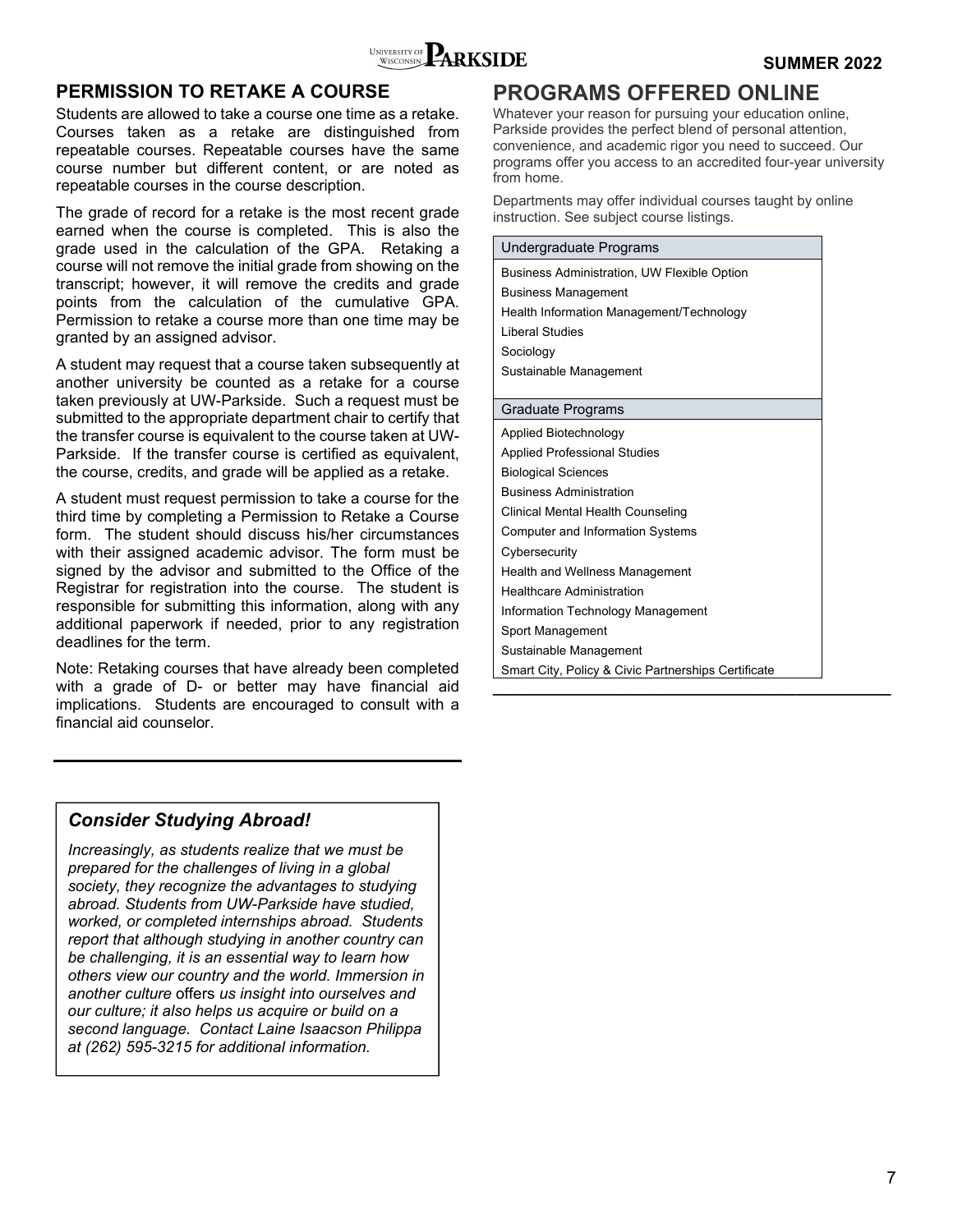# **SUMMER 2022 SUMMER 2022**

### **GENERAL EDUCATION APPROVED COURSES FOR** *SPRING 2022* **THROUGH SUMMER 2022**

*Each category requires a minimum of 12 credits from at least three different Departments/Programs.* **III. Natural Sciences (NS)** 

### **I. Humanities & the Arts (HU)**

#### *ART*

ART 100 – Foundations of Art and Visual Culture ART 102 – Introduction to 2D Design ART 103 – Introduction to 3D Design ART 122 – Introduction to Drawing ART 124 – Lowriders, Kicks and Graffiti (DV) ART 125 – Survey of World Art

#### *COMMUNICATION*

COMM 168 – Introduction to Visual and Digital Communication COMM 205 – Oral Interpretation COMM 285 – Introduction to Conflict Analysis and Resolution SPCH 105 – Public Speaking

#### *ENGLISH*

ENGL 106 – Introduction to Creative Writing ENGL 167 – Introduction to Literature ENGL 168 – Introduction to Professional Writing ENGL 252 – Introduction to Film ENGL 253 – Literature into Film ENGL 267 – Literature of Diversity (DV)

#### *GENERAL EDUCATION*

GNED 191 – Special Topics: Humanities and The Arts

#### *LIBERAL STUDIES*

| LBST 100 - Introduction to the Disciplines: |
|---------------------------------------------|
| Humanities and the Arts                     |
| LBST 101 - Introduction to Humanities:      |
| World Cultures to 1500                      |
| LBST 102 - Introduction to Humanities:      |
| World Cultures 1500 - present               |
| LBST 103 - Diversity in the U.S. (DV)       |

#### *MODERN LANGUAGES*

MODL 191 – Culture of Food: The French Case MODL 218 – Contemporary French Culture and Civilization SPAN 203 – Intermediate Spanish I SPAN 204 – Intermediate Spanish II

#### *MUSIC*

MUSI 100 – Appreciation of World Music MUSI 101 – Fundamentals of Music MUSI 104 – Music Appreciation MUSI 106 – Jazz Appreciation (DV) MUSP 102 – Large Music Ensemble

#### *PHILOSOPHY*

PHIL 101 – Introduction to Philosophy PHIL 102 – Great Thinkers PHIL 205 – Philosophy of Religion PHIL 206 – Introduction to Ethics PHIL 215 – Contemporary Moral Problems

#### *THEATRE*

THEA 110 – Theatre Appreciation THEA 112 – Behind the Scenes THEA 114 – Musical Theatre Appreciation THEA 125 – Acting I: Fundamentals of Acting THEA 208 – Multicultural Theatre in America (DV) THEA 215 – LGBTQ Representation on Stage and Screen

#### *WOMEN'S, GENDER & SEXUALITY STUDIES*

WGSS 112 – Women in Literature

### **II. Social & Behavioral Sciences (SB)**

### *ANTHROPOLOGY*

ANTH 100 – Introduction to Anthropology ANTH 201 – Introduction to Archaeology

#### *BUSINESS*

BUS 100 – Introduction to Business BUS 201 – Experiencing Business FIN 134 – Personal Finance Planning

### *CENTER FOR PROFESSIONAL STUDIES*

CPS 103 – Introduction to Smart Cities CPS 104 – Stories That Do Not Get Told

#### *COMMUNITY BASED LEARNING*

CBL 101 – Introduction to Community-Based Learning

#### *COMMUNICATION*

COMM 107 – Communication & the Human Condition (DV) COMM 108 – Media and Society COMM 202 – Group Communication

#### *COMPUTER SCIENCE*

CSCI 279 – Business Information Security

#### *CRIMINAL JUSTICE*

CRMJ 101 – Introduction to Criminal Justice

### *ECONOMICS*

ECON 101 – American Economy ECON 120 – Principles of Microeconomics ECON 121 – Principles of Macroeconomics

#### *EDUCATION*

EDU 101 – Introduction to Disability EDU 235 – Home, School and Culture

*ETHNIC STUDIES*  ETHN 201 – Introduction to Ethnic Studies

### **GENERAL EDUCATION**

GNED 193-Special Topics: Social and Behavioral Sciences

#### *GEOGRAPHY*

GEOG 101 – Geography of American Ethnicity & Race (DV)

- GEOG 105 Contemporary Human Geography
- GEOG 108 Culture & Environmental Sustainability
- GEOG 110 Introduction to Geography-World Regions

### *HEALTH, KINESIOLOGY & SPORT MGMT*

HLTH 270 – Lifetime Wellness SPMT 200 – Ethics & Issues in Sport Management SPMT 210 – Sport in Society (DV)

#### *HISTORY*

HIST 101 – U.S., Origins to Reconstruction HIST 102 – U.S., Reconstruction to Recent Times HIST 103 – Introduction to Asia HIST 119 – Western Civilization II: The Middle Ages to 1815 HIST 128 – World History III: From 1800 to the Present

#### *INTERNATIONAL STUDIES*

INTS 100 – Introduction to International Studies INTS 210 – Cultural Anthropology INTS 228 – People of Southeast Asia

### *LIBERAL STUDIES*

LBST 210 – Introduction to Leadership

#### *POLITICAL SCIENCE*

POLS 100 – American Politics POLS 103 – Introduction to Comparative Politics POLS 104 – Introduction to International Relations POLS 105 – Introduction to Politics POLS 116 – Introduction to Law

#### *PSYCHOLOGY*

PSYC 101 – Introduction to Psychological Science

#### *SOCIOLOGY*

SOCA 101 – Introduction to Sociology SOCA 206 – Race & Ethnic Relations in the U.S. (DV) SOCA 207 – Marriage and Family

#### SOCA 216 – Substance Use and Abuse

#### *WOMEN'S, GENDER & SEXUALITY STUDIES*

WGSS 110 – Introduction to Women's and Gender Studies WGSS 213 – Gender and Society

*ANTHROPOLOGY*  ANTH 202 – Human Evolution

#### *BIOLOGICAL SCIENCES*

BIOS 100 – Nature of Life BIOS 101 – Bioscience BIOS 103 – Human Biology BIOS 104 – Environmental Science: Biological Approach BIOS 109 – Biology of Aging

#### *CHEMISTRY*

CHEM 100 – The World of Chemistry CHEM 101 – General Chemistry I CHEM 115 – Chemical Science

#### *COMPUTER SCIENCE*

CSCI 105 – Intro to Computers CSCI 130 – Introduction to Programming CSCI 210 – Mobile Device Interfaces CSCI 241 – Computer Science I

#### *ENVIRONMENTAL STUDIES*

ENVS 101 – Intro to Environmental Studies ENVS 109 – Fundamentals of Climate Change

#### **GENERAL EDUCATION**

GNED 195 – Special Topics: Natural Sciences

#### *GENERAL SCIENCES*

GSCI 102 – Science and Pseudoscience

#### *GEOGRAPHY*

GEOG 100 – Physical Geography and the Environment

#### *GEOSCIENCES*

GEOS 100 – Earth in Perspective GEOS 101 – Introductory Geology GEOS 105 – Oceanography GEOS 106 – Great Lakes Water Resources

#### *HEALTH, KINESIOLOGY & SPORT MGMT*

HLTH 280 – Nutrition for Wellness

#### *MATH*

MATH 103 – Elementary Statistics MATH 221 – Calculus & Analytic Geometry I MATH 222 – Calculus & Analytic Geometry II

#### *MANAGEMENT INFORMATION SYSTEM*

MIS 221 – Business Programming I

#### *PHYSICS*

PHYS 101 – Principles of Physics PHYS 105 – College Physics I PHYS 110 – Introduction to Astronomy PHYS 120 – Astronomy of Native America (DV) PHYS 150 – Physics of Music PHYS 201 – General Physics I

#### *PSYCHOLOGY*

PSYC 200 – Introduction to Neuroscience

**"DV" in title indicates the course also satisfies the Ethnic Diversity Requirement.** 

**These requirements are for students entering FALL 2005 and later.** If you first enrolled before FALL 2005, please contact the Advising Center or the Director of General Education for the appropriate requirements.

**Students pursuing a B.S. in Nursing** should see the Nursing Advisor for the GE Requirements at the University of Wisconsin-Milwaukee.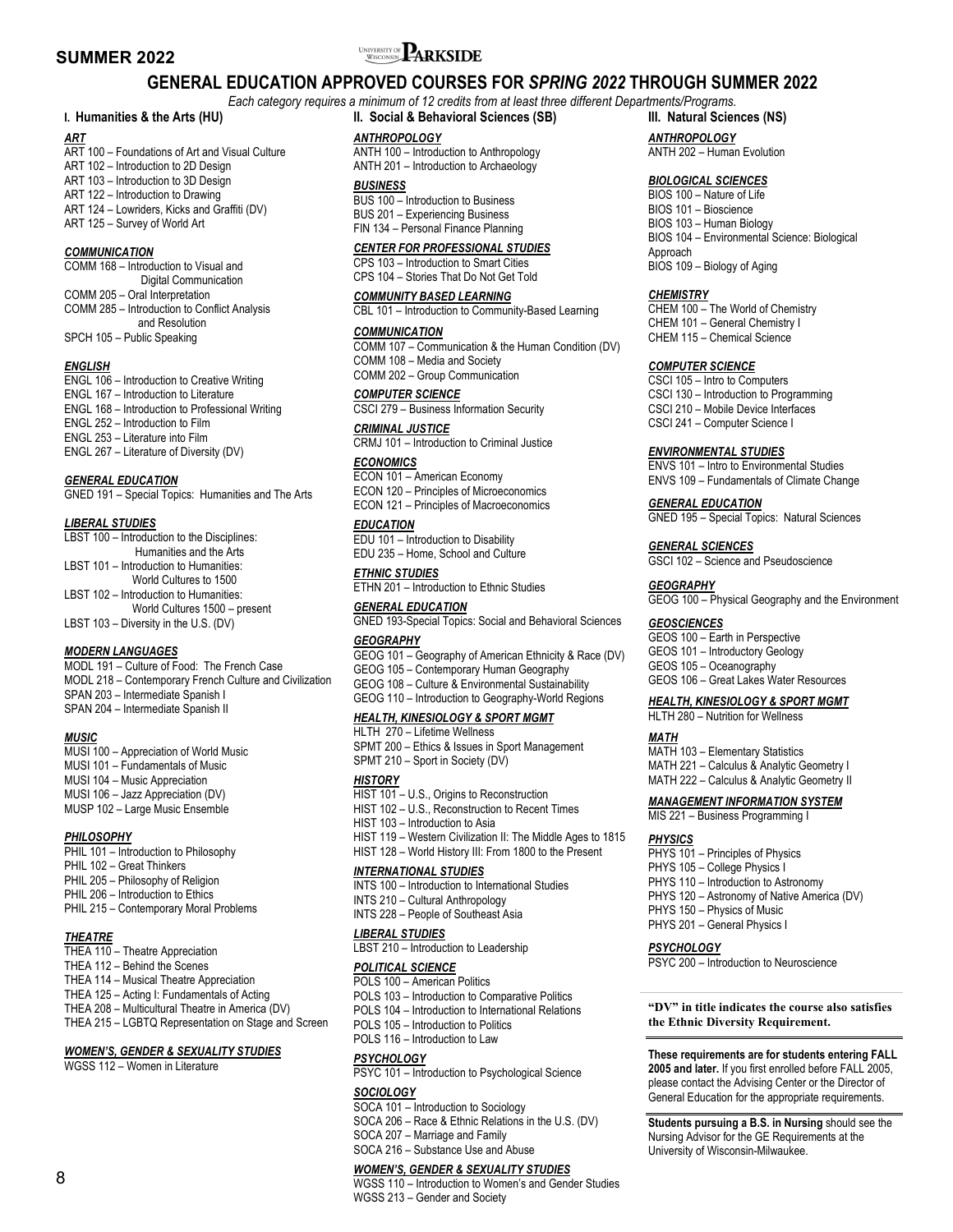# **DEGREE REQUIREMENTS**

To receive a bachelor's degree from UW-Parkside students must:

- 1. Complete 120 credits of college work. This must include 36 credits in courses numbered 300 or above. Certain elementary courses are identified in the catalog and/or course schedule as not counting toward the 120 credits required for graduation. In addition, only the first 8 credits of physical education activity courses (100 level) may be counted toward graduation or grade point averages (GPA).
- 2. Of the 120 credits required for graduation, students must complete at least 30 credits of work at UW-Parkside. Students must complete all course work to be counted toward graduation by the end of the semester in which they graduate.
- 3. Attain a minimum cumulative grade point average (GPA) of 2.00 on a 4.00 scale. Some programs have higher GPA requirements. Transfer students must also have a cumulative 2.00 GPA on the combination of transfer credits accepted and credits attempted at UW-Parkside.
- 4. Complete an approved major program of study with the minimum major GPA as specified by the program or department. Usually, the minimum GPA is 2.00 on a 4.00 scale, but some majors require a higher GPA. Students who apply transfer credits to their majors must also meet the minimum major GPA requirement on the combination of transfer credits and UW-Parkside credits. At least 15 credits of upper level course work (courses numbered 300 or higher) must be completed at UW-Parkside. A student may not graduate with an incomplete grade in major course work if failure in that course would reduce the GPA in the major below the minimum GPA.
- 5. Meet UW-Parkside general university requirements.
- 6. File a request for a degree summary/application to graduate and pay the required application fee. The degree summary process is the way in which students obtain institutional and departmental approval of their petition to graduate.

**\_\_\_\_\_\_\_\_\_\_\_\_\_\_\_\_\_\_\_\_\_\_\_\_\_\_\_\_\_\_\_\_\_\_\_\_\_\_\_\_\_\_\_\_\_** 

# *HAVE YOU APPLIED TO GRADUATE?*

**Congratulations!**<br>In order to graduate, students must apply by completing the online **Graduation Application** at:

http://www.uwp.edu/currentstudent/yourgraduation/

### **Application deadlines: December Graduation - Apply by May 1st May Graduation - Apply by December 1st August Graduation - Apply by August 1st**

\*If the graduation deadline falls on a weekend, applications will be accepted without appeal through the following Monday.

August graduates will participate in the December ceremony following their graduation. If it is necessary for you to participate in a *different* ceremony, you will need to complete a **Commencement Petition to Walk** form and all application materials must be filed by the stated deadline above.

### **APPLICATION TO GRADUATE/DEGREE SUMMARY**

Students are encouraged to apply to graduate once they've completed 90 credits or more. A one-time non-refundable fee is applied to the student's account in Solar and must be paid within 10 days.

A degree evaluation will be completed and an email will be sent to the student indicating eligibility. This evaluation is not designed to serve as a contract. It is meant to provide students assistance in planning to meet all degree requirements. It is ultimately a student's responsibility to make certain final degree requirements are met in order to graduate. Approval of degree completion rests with the Office of the Registrar and the student's major department.

If you need to change your graduation date, please complete another **Graduation Application**. There is no fee for the change.

For assistance in the graduation application process, students should contact the Office of the Registrar at (262) 595-2188.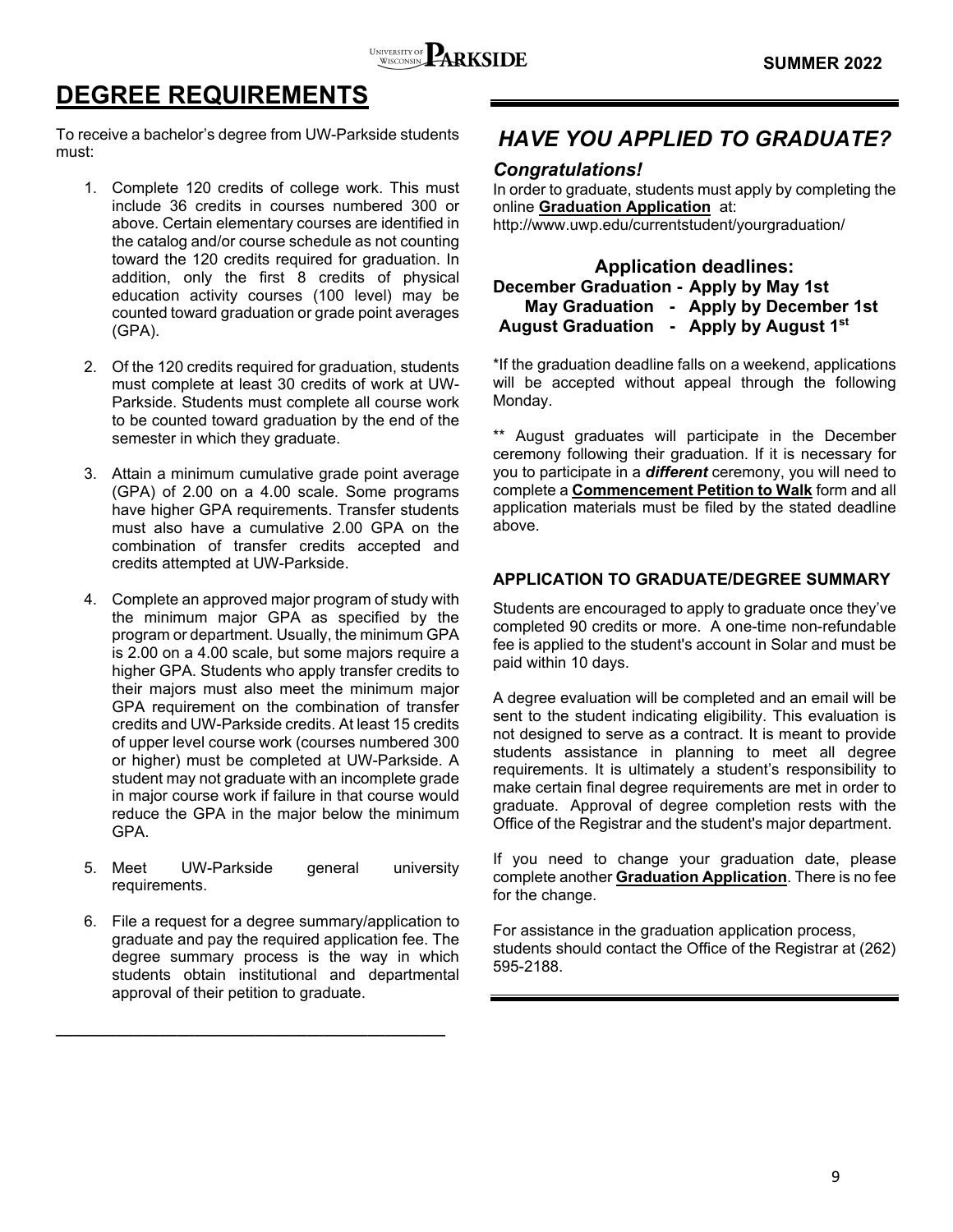# **SUMMER 2022** SUMMER 2022 **SKILLS REQUIREMENTS**

### **Reading and Writing Skills**

This requirement assists students in developing effective communication through the mastery of reading and writing skills. Students satisfy this requirement with the completion of English 101 for 3 credits (with a grade of C-minus or better) or are exempt from the requirement if their placement examination results are above English 101. Students who fail to complete this requirement cannot take other classes until this requirement is completed.

### **Computational Skills**

This requirement assists students in developing the computational skills necessary to an informed citizenry and provides support for other disciplines. Students satisfy the computational skills requirement with the completion of an introductory course in algebra, a survey course of mathematics, a quantitative reasoning or a statistics course. Students are exempt from the requirement if their placement results is higher than the introductory course.

Students are advised to complete these requirements as early as possible. Students must complete the sequence of courses ending with ENGL 101 (writing skills requirement) and the sequence of courses ending with MATH 102, MATH 103, MATH 104 or MATH 111 (computational skills requirements) within their first 60 credits.

Students who fail to complete the sequence of courses ending by the time they reach 60 credits cannot take other classes until this requirement is completed.

### **Foreign Language Requirement**

The purpose of the foreign language requirement is to familiarize students with communication in another culture and with the cultural significance of language. This is satisfied by completing two semesters, or the equivalent of two semesters, at the college level of one foreign language.

### **NON-DISCRIMINATION STATEMENT**

The University of Wisconsin-Parkside is committed to equal opportunity for all persons, regardless of race, color, sex, creed, age, ancestry, national origin, disability, sexual orientation, political affiliation, marital status, developmental disability, or arrest or conviction record in its education programs, activities, and employment policies.

# **Ethnic Diversity of the United States Requirement**

The purpose of the ethnic diversity requirement is to familiarize students with and sensitize them to differences among diverse ethnic groups. In accordance with the UW System Design for Diversity initiative, students graduating from UW-Parkside are required, as part of their 120 credits, to complete a minimum of one 3-credit course dealing with issues of race and ethnicity within the United States. Courses which meet the ethnic diversity requirement may also count toward fulfillment of general education, major, or minor requirements.

# **ETHNIC DIVERSITY**

The following courses fulfill the Ethnic Diversity requirement this term. See department course listing for class information.

| <b>Course</b> |     |     | Title                         |
|---------------|-----|-----|-------------------------------|
| <b>GEOG</b>   | 101 | M21 | Geog Amer Ethnicity/Race (DV) |
|               |     |     |                               |
| LBST          | 103 | 001 | Diversity in the U.S. (DV)    |
|               |     |     |                               |
| <b>MUSI</b>   | 106 | M11 | Jazz Appreciation (DV)        |

### **PARKING**

Parking on University properties is controlled and allowed by permit only. Parking permits are required at UW-Parkside and must be displayed on vehicles at all times.

Students may purchase their permits at the UW-Parkside Police Department located in Tallent Hall or via their SOLAR account. Call (262) 595-2455 with any questions.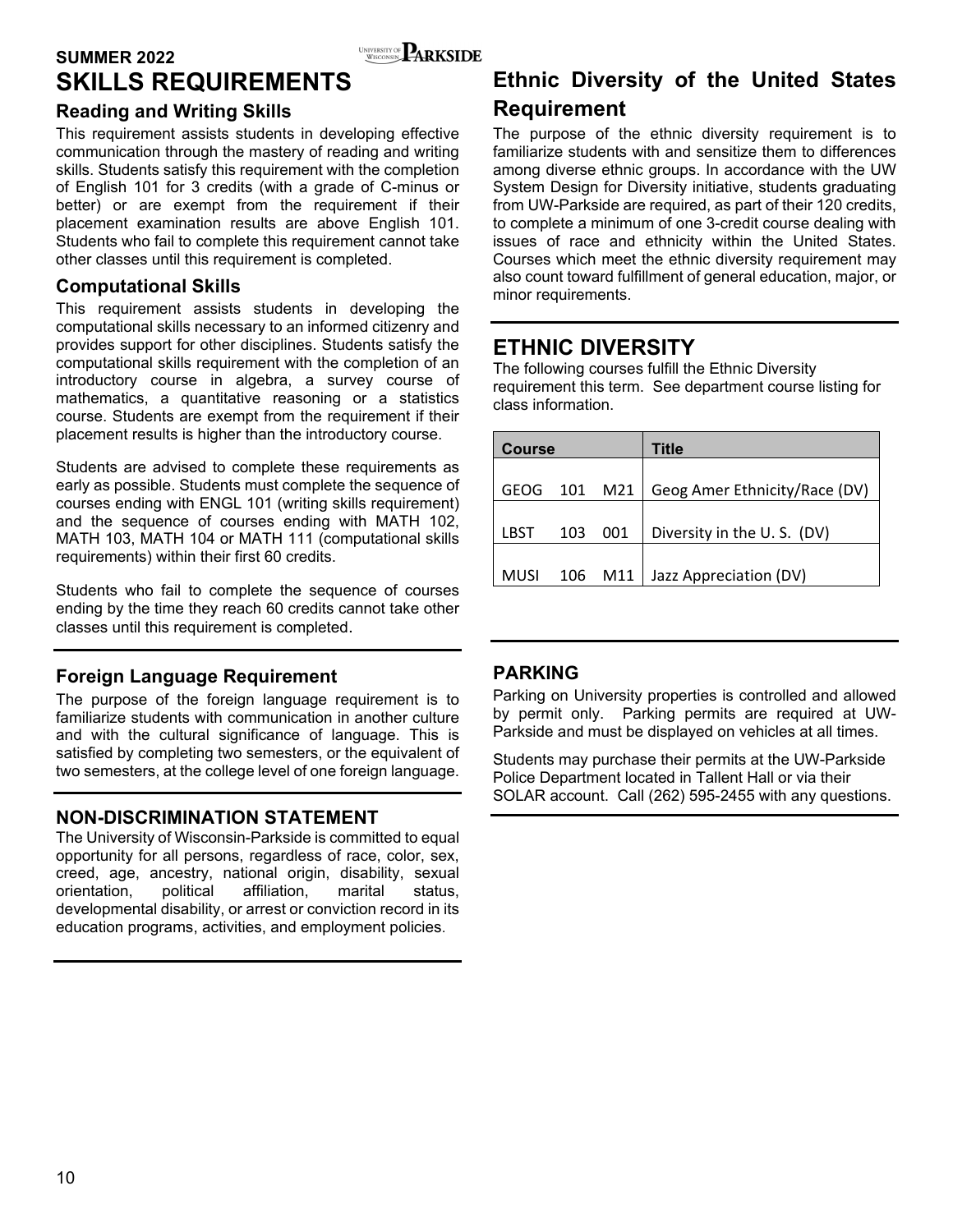

# **TUITION AND FEES**

Fee information is available on the Cashier's Office website at

http://www.uwp.edu/live/offices/cashiersoffice/tuition-andfees.cfm

Students may stop by the Cashier's Office, WYLL D150, call (262) 595-2258 or email cashiers.office@uwp.edu for more information.

### **IN-PERSON OFFICE HOURS**

Monday- Friday 8:00am - 4:15pm Please check the Cashier's webpage for Holiday closure dates

### **PAYMENT OF FEES**

- 1. Initial fee statements will be e-mailed to students who register before the first week of classes. Students can also check their balances on SOLAR under "Finances". Failure to request a fee statement does not exempt a student from late fees if applicable. Fee statements do not include "Wait Listed" classes.
- 2. If your tuition and fees are being paid directly to us by an agency/employer, the authorization letter must be received, by the Cashier's Office, on/before the Tuition Due date (see Important Dates and Deadlines), drop-fornonpayment programs must have this in the office on or before the Wednesday before the tuition due date. Students who submit authorizations after those date will be liable for late fees.
- 3. All charges on student accounts may be paid by mail: UW-Parkside, Cashier's Office, 900 Wood Road, Box 2000, Kenosha, WI 53141-2000; in person at the Cashier's Office; or electronically via your account on SOLAR.

4. **The last day for payment in full of tuition and fees, housing and dining service (including charges for late starting modular classes) without the assessment of late fees is shown on the Important Dates and Deadline page.** Please pay by cash, personal check, cashier's check or money order made payable to UW-Parkside. Please put the student's name & student's ID number (SID) on the check. The Cashier's Office does not accept starter checks or checks without a preprinted name and address. Payments may also be made online via your SOLAR account with a credit card or e-check (convenience fees may apply). Payments made in the Cashier's Office drop slot must be **received by the deadline**, to avoid late fees. If payment is mailed, the envelope must be postmarked no later than **the deadline shown on the Important Dates and Deadlines** to be considered on time. Postmarked payments do NOT apply to drop-for-nonpayment programs. **Tuition for drop-for-nonpayment programs must be RECEIVED by the published due date.** 

### **If your classes begin prior to or after the normal start date for the term, tuition is still due by the deadline listed on the Important Dates & Deadlines page.**

Failure to pay tuition by the scheduled due date will prevent: a) registering for future semesters, b) making schedule changes, c) getting official transcripts or grades/viewing grades

**Note**: YOU ARE NOT CHARGED FOR WAIT LISTED CLASSES UNTIL YOU HAVE BEEN OFFICIALLY REGISTERED FOR THAT CLASS. **Check your SOLAR account or contact the Cashier's Office for your account balance after you have been added to a class from the wait list.** 

**\_\_\_\_\_\_\_\_\_\_\_\_\_\_\_\_\_\_\_\_\_\_\_\_\_\_\_\_\_\_\_\_\_\_\_\_\_\_\_\_\_\_\_\_\_**

### **ASSESSMENT FOR ADMINISTRATIVE EXPENSES (LATE CHARGES)**

Late charges will be charged to all students who have NOT paid Tuition/Fees due in full by the deadline (check the Important Dates and Deadlines in this schedule). **After the deadline a \$6.25 per credit fee to a maximum \$75.00 will be charged to all unpaid accounts and a 1% per month delinquency charge on the unpaid balance can begin to accrue.** A HOLD will remain on the student's record until the account is paid in full. The University reserves the right to assess late charges to students who manipulate their registrations to avoid late charges.

**\_\_\_\_\_\_\_\_\_\_\_\_\_\_\_\_\_\_\_\_\_\_\_\_\_\_\_\_\_\_\_\_\_\_\_\_\_\_\_\_\_\_\_\_\_**

### **FINANCIAL HOLDS PREVENT REGISTRATION**

Overdue account balances must be under \$500.00 before a student can register for any semester. This includes but is not limited to tuition, fees, unpaid book loans, library fines, parking fines, student loans, and athletic equipment not returned.

### **Tuition and Fees for Course Audits**

All students are responsible for special costs such as class/lab fees. Students are also responsible for parking fees. Tuition differs depending on the following criteria:

### **Tuition for Credit and Audit Students**

*Any student taking a combination of audits and credits will be charged for all credits and audits at the credit rate*. Per-credit audit fees and course-specific fees, such as lab fees, will apply.

### **Tuition for Audit-Only Students**

Audits may be taken with no per-credit audit fee if you are receiving Social Security Disability Insurance Benefits (official proof required); OR if you are 60 years of age as of the first day of class and a resident of Wisconsin. Discounted rates are available for Wisconsin residents under age 60, Minnesota Reciprocity students, and nonresidents.

**\_\_\_\_\_\_\_\_\_\_\_\_\_\_\_\_\_\_\_\_\_\_\_\_\_\_\_\_\_\_\_\_\_\_\_\_\_\_\_\_\_\_\_\_**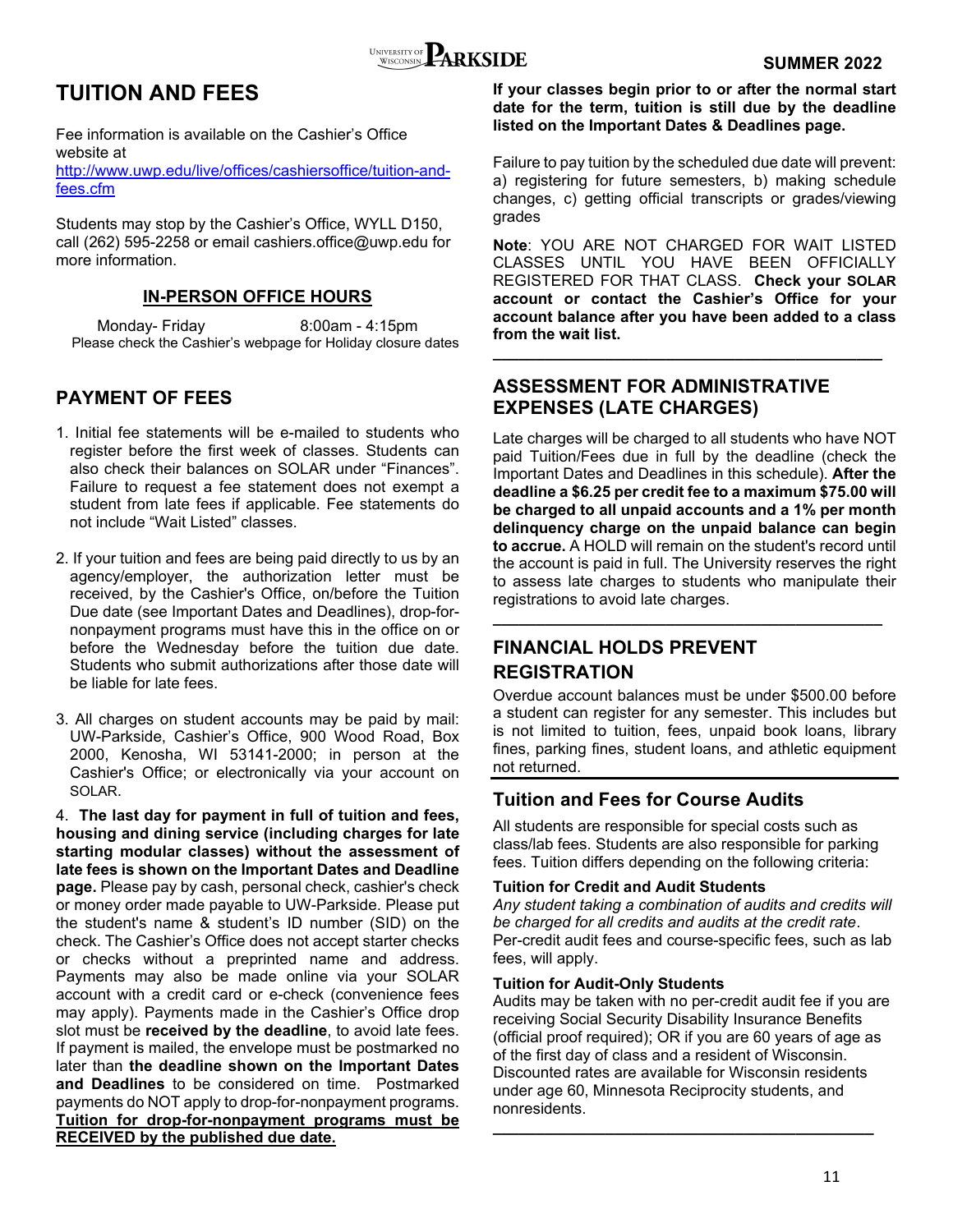

### **SUMMER 2022 SUMMER 2022 EXCESS CREDITS POLICY**

Effective FALL 2005, all resident undergraduate students who have accumulated 165 credits or 30 credits more than required by their degree programs (whichever is greater) will be assessed a surcharge equal to 100 percent of the regular resident tuition, on credits beyond that level.

**\_\_\_\_\_\_\_\_\_\_\_\_\_\_\_\_\_\_\_\_\_\_\_\_\_\_\_\_\_\_\_\_\_\_\_\_\_\_\_\_\_\_\_\_\_\_** 

### **ZERO CREDIT COURSES**

 A course taken for zero credit will be charged for one credit as mandated by UW-System Fee Policy.

### **TUITION/HOUSING/DINING PAYMENT PLANS**

Payment plans will be available for Fall/Spring through Transact; payment plan enrollment fees will apply. You must enroll each term (Spring & Fall).

**\_\_\_\_\_\_\_\_\_\_\_\_\_\_\_\_\_\_\_\_\_\_\_\_\_\_\_\_\_\_\_\_\_\_\_\_\_\_\_\_\_\_\_\_\_\_\_**

### **There are no Payment Plans for the Summer Session.**

Drop for nonpayment programs are NOT eligible for payment plans.

### **INCOME TAX CREDIT**

Students and/or parents may be eligible for tax credits relating to some tuition expenditures. Form 1098-T will be mailed to the student in January for the previous calendar year.

If you have questions regarding the HOPE Scholarship or Lifetime Learning Tax Credit for income tax purposes, please contact your tax preparer, CPA, or visit the Website: http://www.irs.ustreas.gov.

Per IRS regulations, the University will not manipulate Financial Aid disbursements and/or payments to meet individual requests.

# *You may be eligible for Financial Aid!*

UW-Parkside has an array of grants, scholarships, loans, and employment opportunities available to help students meet the cost of education.

> Apply on-line at: **www.FAFSA.ed.gov** For scholarships, call (262) 595-2428.

### **FINANCIAL AID AND PAYMENT OF FEES**

All grants and loans will be electronically transferred to a student's individual tuition account, assuming all eligibility criteria have been met.

Any questions regarding fees or payment information should be addressed to the Cashier's Office, (262) 595- 2258 or (262) 595-2511 or email cashiers.office@uwp.edu.

### **FINANCIAL AID DISBURSEMENTS/CREDIT LEVEL**

For undergraduates, most funds will not be disbursed unless your enrollment is at least 6 credits. If you are enrolling for less than full-time status, you should contact the Student Financial Aid Office to ensure that your aid is adjusted. Your Financial Aid could be adjusted at any time in conjunction with enrollment changes.

**\_\_\_\_\_\_\_\_\_\_\_\_\_\_\_\_\_\_\_\_\_\_\_\_\_\_\_\_\_\_\_\_\_\_\_\_\_\_\_\_\_\_\_\_** 

### **FINANCIAL AID AND SCHOLARSHIPS**

UW-Parkside offers Federal, State, and institutional grants, scholarships, loans, and employment to help students pay the cost of education. The majority of funds are awarded after a completed FAFSA form has been received, with applications filed each year. Students must adhere to Federal and State Aid academic progress standards. For example; students must have a 2.0 term GPA. In addition, all part-time and full-time students must maintain a pass completion rate in accordance with their grade level.

**For more information go to the financial aid website: http://www.uwp.edu/live/offices/financialaid/index.cfm**

### **STUDENT HEALTH & COUNSELING CENTER**

**\_\_\_\_\_\_\_\_\_\_\_\_\_\_\_\_\_\_\_\_\_\_\_\_\_\_\_\_\_\_\_\_\_\_\_\_\_\_\_\_\_\_\_\_** 

The Student Health & Counseling Center is a nurse directed health and counseling facility. The staff includes a full-time nurse practitioner, part-time registered nurse, masters prepared licensed counselors who are certified alcohol and other drug counselors and when needed, psychiatric care by referral. Health & Counseling Services are available to all registered students. Appointments are required for all counseling visits, and healthcare visits with the nurse practitioner. Limited walk-in appointments are available with our nursing staff. Please call (262) 595-2366 to set up an appointment.

*When acute medical or psychiatric care is needed, a referral can be made through the SHCC; to Mental Health Professionals. There is no charge to the student for the office visit.* 

**\_\_\_\_\_\_\_\_\_\_\_\_\_\_\_\_\_\_\_\_\_\_\_\_\_\_\_\_\_\_\_\_\_\_\_\_\_\_\_\_\_\_\_\_\_\_** 

### **SAFETY AND HEALTH POLICY**

UW-Parkside will provide and maintain adequate facilities for a safe and healthy learning environment. It is the University's responsibility to work with faculty and staff so that they are equipped to educate their students on practices and procedures that ensure safety for all members of the University. Employees with instructional responsibilities are expected to comply with state and federal safety laws and regulations in their institutional areas. Certain courses and research projects require students to work with hazardous materials while engaging in academic studies. Instructors of these courses and research projects shall inform and train students on procedures that will maintain students' personal health and safety and provide them with information on the hazards of specific chemicals that will be used during their course of study. Furthermore, instructors will enforce and follow safety policies. Prior to use of hazardous materials and equipment, students will review the procedures and information, and discuss any associated concerns with the instructor.

**\_\_\_\_\_\_\_\_\_\_\_\_\_\_\_\_\_\_\_\_\_\_\_\_\_\_\_\_\_\_\_\_\_\_\_\_\_\_\_\_\_\_\_\_\_\_**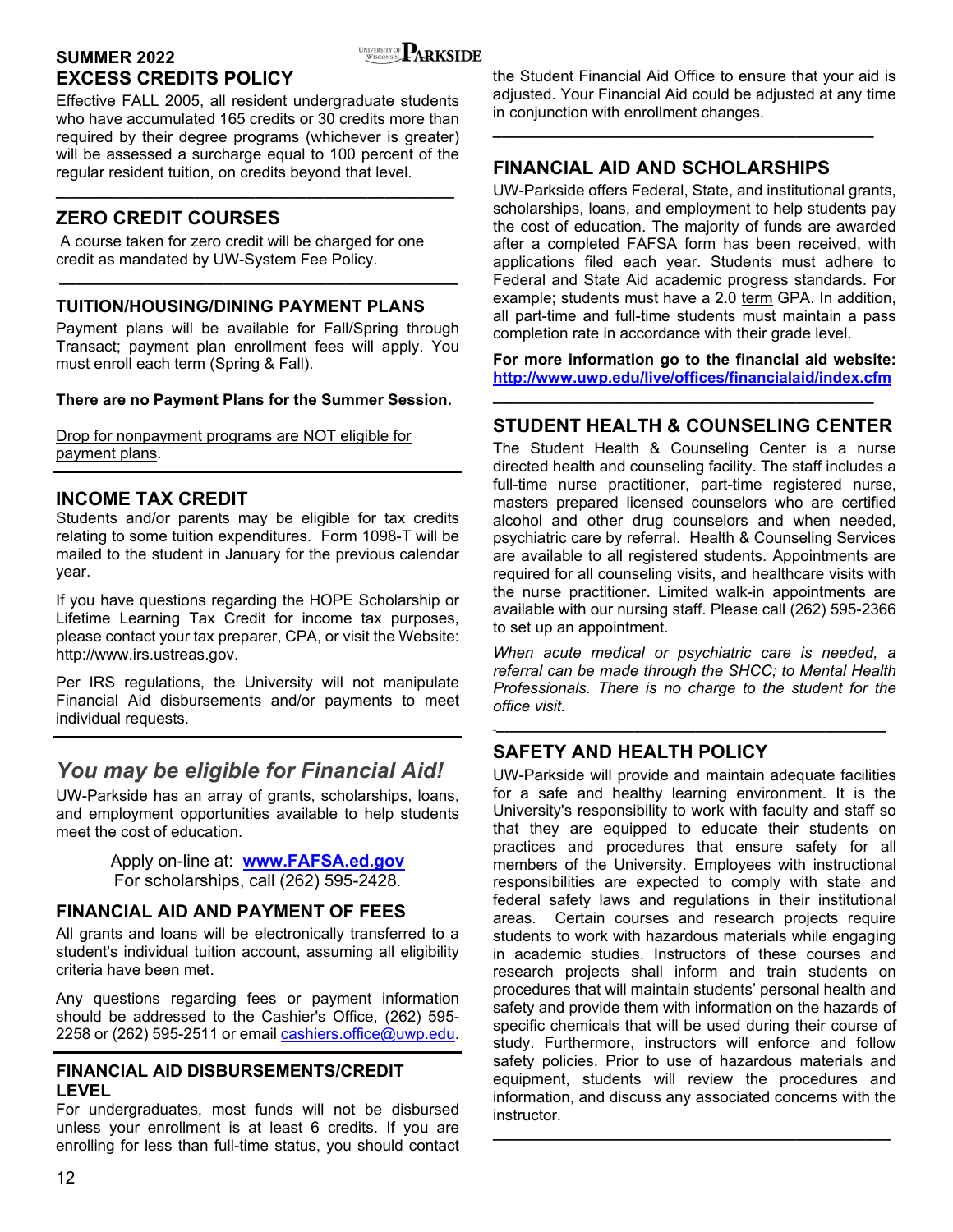

### **STUDENT ACCESSIBILITY SERVICES (SAS)**

UW-Parkside, in accordance with federal and state policies and its own ethical obligations, is committed to ensuring that students with disabilities are given appropriate accommodations that provide them the opportunity to meet academic requirements and to be successful members of the educational community. Students with documented disabilities are eligible for services during their tenure at the University. The form of documentation includes recent records and/or an evaluation from a physician, psychiatrist, psychologist, or licensed diagnostician, depending on the nature of the disability. Students with disabilities should request accommodation(s) at this link Public Accommodation Request (symplicity.com)

Accommodations available to students with disabilities include but are not limited to taped textbooks, interpreter service, enlarged materials, preferential seating, alternative textbooks, screen reader use during exams, and note taker services. The policies and guidelines applying to nondiscrimination on the basis of disability are available from the following places: the UW-Parkside website, Student Accessibility Services, and the Health Center.

**\_\_\_\_\_\_\_\_\_\_\_\_\_\_\_\_\_\_\_\_\_\_\_\_\_\_\_\_\_\_\_\_\_\_\_\_\_\_\_\_\_\_\_\_\_\_** 

### **OFFICE OF MULTICULTURAL STUDENT AFFAIRS**

The Office of Multicultural Student Affairs (OMSA) is committed to the recruitment, retention, and graduation of underrepresented students. OMSA pursues this goal through multiple cultural programs, academic workshops and mentoring services.

Our mission is to Connect, Empower, and Develop students for Success!!! Through academic initiatives students, staff, and faculty share an enriching and enlightening connection to one another, the University of Wisconsin-Parkside Community, and our surrounding communities. Again, it is the goal of OMSA to provide resources and opportunities that enhance the growth and development of underrepresented students. Additional resources available through OMSA include scholarship information, employment opportunities, campus referrals, graduate school information and an informal setting for student networking. For information call (262) 595-2731.

**\_\_\_\_\_\_\_\_\_\_\_\_\_\_\_\_\_\_\_\_\_\_\_\_\_\_\_\_\_\_\_\_\_\_\_\_\_\_\_\_\_\_\_\_\_\_** 

### **STUDENT SUPPORT SERVICES**

Student Support Services is a program sponsored by the U.S. Department of Education dedicated to helping students persist in college until they earn their baccalaureate degree. This program is recognized nationwide as one of five TRIO programs. The Student Support Services program is open to all eligible students regardless of race, color, sex creed, age, ancestry, national origin, disability, sexual orientation, political affiliation, marital status, arrest, or conviction record. Their mission is to promote student retention and graduation within a supportive community by providing educational opportunities, giving attention to individual needs and emphasizing academic excellence. Student Support Services sponsors their own *Summer Bridge* program, an academic enrichment program for incoming first-year students of UW-Parkside. This Summer Bridge program is designed to enhance a student's reading, composition and critical thinking skills to help students build the foundations necessary to succeed in college, especially in their first year.

**For additional information call (262) 595-2726.** 

### **RELIGIOUS OBSERVANCE ACCOMMODATION**

1) State Law 36.43 provides that public educational institutions provide for the reasonable accommodation of a student's sincerely held religious beliefs with regard to all examinations and other academic requirements and also provide a means by which a student can conveniently and confidentially notify an instructor of potential conflicts.

A student with a conflict between an academic requirement and a religious observance must be given an alternative means of meeting the academic requirement, subject to the following:

- a) To be granted an alternative means of meeting an academic requirement, students must notify their instructors, within the first two weeks of class, of specific days or dates on which they will request relief from an academic requirement. (The instructor must treat this information as confidential.)
- b) Instructors are not obligated to schedule makeups before the regularly scheduled requirements.
- c) Instructors may set reasonable limits on the number of days claimed by any one student
- d) Religious observance does not relieve the student of required coursework or exams. Refer to the University Catalog for complete information.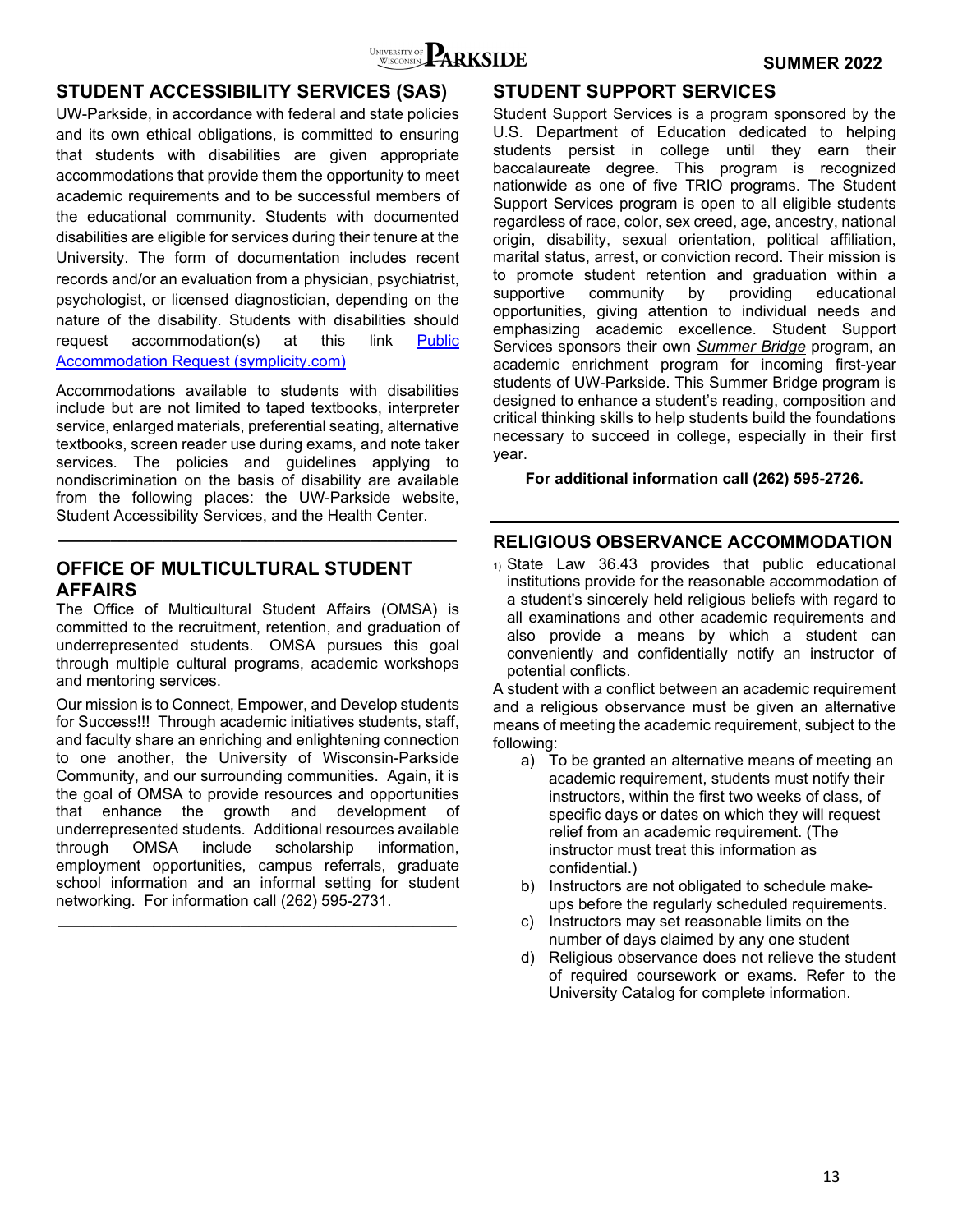### **Undergraduate Courses**

### **Accounting**

| <b>ACCT 201</b> | <b>Financial Accounting</b> |        | ם מ<br>J UR | DE                                                                       |
|-----------------|-----------------------------|--------|-------------|--------------------------------------------------------------------------|
| 7135            | M51 Wang,Zhe-Min            | ONLINE |             | 7/18 - 8/12 MATH 104 or 111. Online: additional online fee: \$35/credit. |

### **Applied Health Sciences**

| <b>AHS 494</b> | Internship/Fieldwork         |   | 1 - 6 CR                                                             |
|----------------|------------------------------|---|----------------------------------------------------------------------|
| 7033           | 001 Armstrong, Kim M         | - | 5/23 - 8/12 AHS 101, sophomore or above; approval advisor, director. |
| 7034           | 002 Bennett.John S           | - | 5/23 - 8/12 AHS 101, sophomore or above; approval advisor, director. |
| 7035           | 003 Beuscher Mary P          | - | 5/23 - 8/12 AHS 101, sophomore or above; approval advisor, director. |
| 7036           | 004 Lewis, Bryan D           |   | 5/23 - 8/12 AHS 101, sophomore or above; approval advisor, director. |
| 7037           | 005 Ostrowski.Summer         |   | 5/23 - 8/12 AHS 101, sophomore or above; approval advisor, director. |
| 7038           | 006 Noto.Christopher R       |   | 5/23 - 8/12 AHS 101, sophomore or above; approval advisor, director. |
| 7039           | 007 Lyter Antonneau, Penny L |   | 5/23 - 8/12 AHS 101, sophomore or above; approval advisor, director. |

#### **Art and Design**

| <b>ART 391</b> | <b>Selected Topics-Art History:</b> | 3 CR | <b>SA</b>                                                                    |
|----------------|-------------------------------------|------|------------------------------------------------------------------------------|
| 7212           | M21 Briggs,Patricia A               |      | $6/6$ - $6/22$ Topic: Art & Architecture in Italy – Open only to/required of |
|                | Watters, Carey M                    |      | those taking the Study Tour to Florence Italy, June 6 - June                 |
|                |                                     |      | 22. Trip fees: \$5393, contact International Study department                |
|                |                                     |      | for detailed financial information. UW-Parkside tuition not                  |
|                |                                     |      | included. Contact instructor for details and permission to                   |
|                |                                     |      | enroll. Repeat with different topic.                                         |

### **Biological Sciences**

| <b>BIOS 202</b> | <b>General Microbiology</b> |                | 4 CR                                                                                             |
|-----------------|-----------------------------|----------------|--------------------------------------------------------------------------------------------------|
| 7206            | M01 Bennett.John S          |                | GRNQ L220 MTWR 8:00A - 11:25A 5/23 - 6/17 BIOS 105 or NURS 251; CHEM 102 & 104, or 115. Lab fee: |
| 7207            | ML81 Bennett.John S         | GRNQ D140 M WR | 1:00P - 4:00P $5/23$ - 6/17 \$25. Enrollment in Lecture (001) and Lab (L081) required.           |

### **Business**

| <b>BUS 100</b> |                         | <b>Introduction to Business</b>      | 3 CR                                                                                                         | <b>SSB DE</b>                                                        |
|----------------|-------------------------|--------------------------------------|--------------------------------------------------------------------------------------------------------------|----------------------------------------------------------------------|
| 7138           | M11 Gillespie, Donald W | <b>ONLINE</b>                        | 5/23 - 7/15 Not open to juniors/seniors majoring in business. Online;<br>additional online fee: \$35/credit. |                                                                      |
| <b>BUS 495</b> |                         | <b>Capstone-Strategic Management</b> | 3 CR                                                                                                         | DE                                                                   |
| 7141           | M51 Ye.Qian             | <b>ONLINE</b>                        |                                                                                                              | 7/18 - 8/12 Senior; FIN 330, MGT 349, MKT 350; business major/minor. |
|                |                         |                                      |                                                                                                              | Not open to Business Management Online. Online, traditional;         |
|                |                         |                                      | additional online fee: \$35/credit.                                                                          |                                                                      |
| 7142           | M95 Ye,Qian             | <b>ONLINE</b>                        |                                                                                                              | 7/18 - 8/12 Senior; FIN 330, MGT 349, MKT 350. Business Management   |
|                |                         |                                      |                                                                                                              | Online only. Online, traditional; tuition/fees: \$365/credit.        |

### **Chemistry**

| <b>CHEM 100</b> | The World of Chemistry          |                      |                 | 3 CR                                                                                                         | <b>NSC</b> |
|-----------------|---------------------------------|----------------------|-----------------|--------------------------------------------------------------------------------------------------------------|------------|
| 7040            | M11 Allen.Lori B                | MOLN D139 MTWR       | $6:00P - 7:15P$ | $5/23 - 7/15$                                                                                                |            |
| <b>CHEM 101</b> | <b>General Chemistry I</b>      |                      |                 | 4 CR                                                                                                         | <b>NSC</b> |
| 7041            | M11 Chang, Tsun-Mei             | MOLN L213 MTWR       |                 | 10:30A - 12:10P 5/23 - 7/15 MATH 111 or concurrent; or CHEM 100 with C or better;<br>CHEM 103 or concurrent. |            |
| <b>CHEM 102</b> | <b>General Chemistry II</b>     |                      |                 | 4 CR                                                                                                         |            |
| 7042            | M11 Ray, Amelia W               | MOLN L215 MTWR       |                 | 10:30A - 12:10P 5/23 - 7/15 CHEM 101, 103, 104 or concurrent.                                                |            |
| <b>CHEM 103</b> | <b>General Chemistry Lab I</b>  |                      |                 | 1 CR                                                                                                         |            |
| 7043            | M11 Chang, Tsun-Mei             | <b>GRNQ L223 TR</b>  | $2:00P - 4:50P$ | 5/23 - 7/15 CHEM 101 or concurrent. Lab fee: \$20.                                                           |            |
| <b>CHEM 104</b> | <b>General Chemistry Lab II</b> |                      |                 | 1 CR                                                                                                         |            |
| 7044            | M11 Ray, Amelia W               | <b>GRNQ L225 T R</b> | $2:00P - 4:30P$ | 5/23 - 7/15 CHEM 103; CHEM 102 or concurrent. Lab fee: \$20.                                                 |            |

**Days, times, instructor and location are subject to change. Verify your schedule in SOLAR when term begins. 14**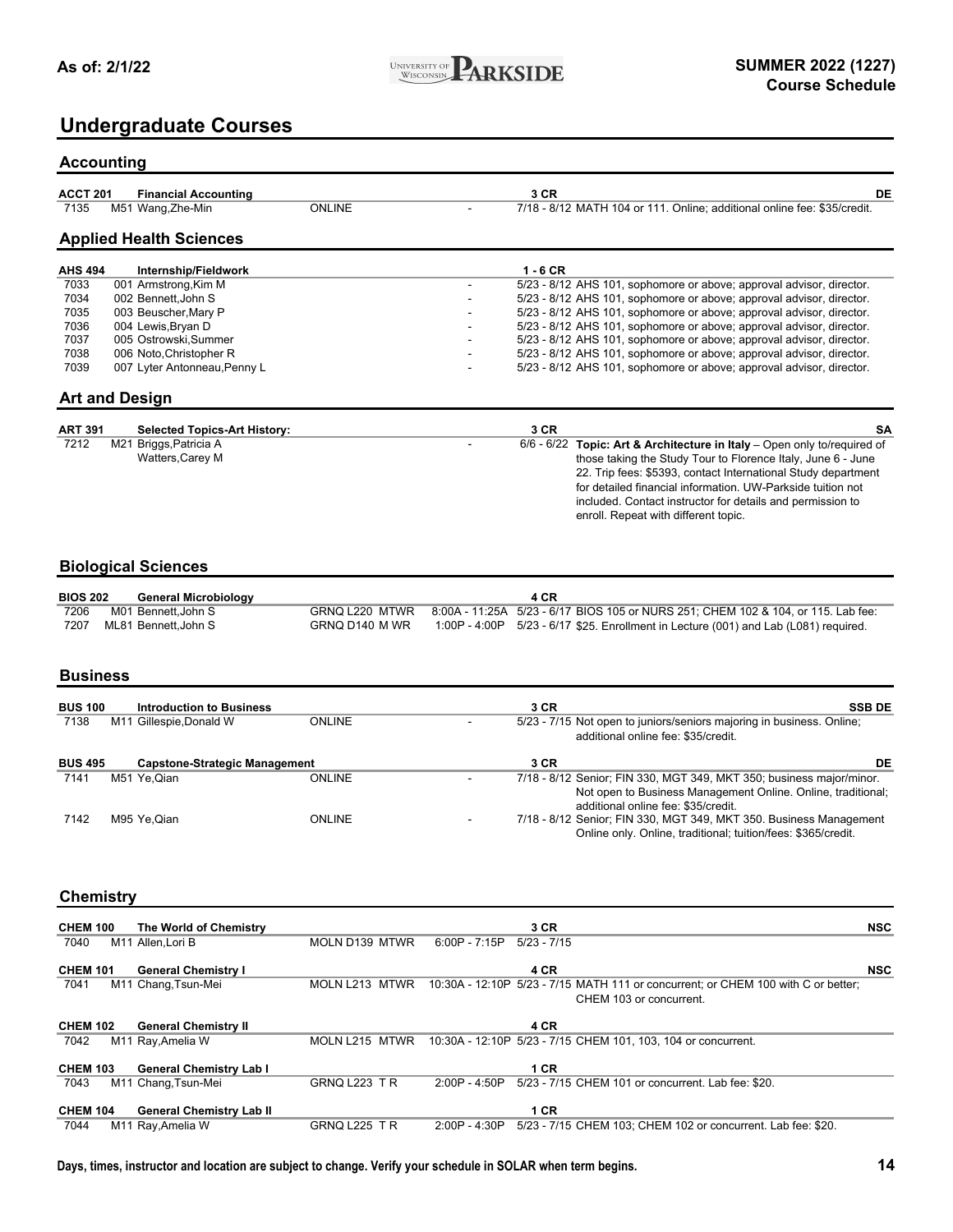

### **Communication**

| <b>∪บแแนแเนนเ</b> น     |                                       |               |                                                                                                     |                                                                                                                              |
|-------------------------|---------------------------------------|---------------|-----------------------------------------------------------------------------------------------------|------------------------------------------------------------------------------------------------------------------------------|
| <b>COMM 108</b>         | <b>Media and Society</b>              |               | 3 CR                                                                                                | <b>SSC DE</b>                                                                                                                |
| 7214                    | M01 Arcy, Jacquelyn H                 | <b>ONLINE</b> | 5/23 - 6/17 Online; additional online fee: \$35/credit.                                             |                                                                                                                              |
| <b>COMM 303</b>         | <b>Organizational Communication</b>   |               | 3 CR                                                                                                | DE                                                                                                                           |
| 7215                    | 001 Powers, Courtney J                | <b>ONLINE</b> | 5/23 - 8/12 Core courses or consent. Online; additional online fee:<br>\$35/credit.                 |                                                                                                                              |
| <b>COMM 494</b>         | <b>Communication Internship</b>       |               | $1 - 3$ CR                                                                                          | DE                                                                                                                           |
| 7216                    | M31 Rasmussen, Hilary Ann             | <b>ONLINE</b> | 6/20 - 8/12 Communication major, 2.80 major GPA, senior; consent<br>\$35/credit.                    | instructor, department chair. Repeat for max of 6 credits; up to<br>3 credits apply to major. Online; additional online fee: |
| <b>Criminal Justice</b> |                                       |               |                                                                                                     |                                                                                                                              |
| <b>CRMJ 101</b>         | <b>Intro to Criminal Justice</b>      |               | 3 CR                                                                                                | <b>SSF DE</b>                                                                                                                |
| 7004                    | M31 Wagner, Philip                    | <b>ONLINE</b> | 6/20 - 8/12 Online; additional online fee: \$35/credit.                                             |                                                                                                                              |
| <b>CRMJ 494</b>         | <b>Criminal Justice Internship</b>    |               | $3 - 6$ CR                                                                                          |                                                                                                                              |
| 7005                    | 001 Schultz, Dennis R                 |               | 5/23 - 8/12 Junior, 2.25 degree GPA, criminal justice major, departmental<br>permission.            |                                                                                                                              |
|                         | <b>Digital and Design Fabrication</b> |               |                                                                                                     |                                                                                                                              |
| <b>DFAB 170</b>         | <b>CAD I - Sketchup</b>               |               | 1 CR                                                                                                | DE                                                                                                                           |
| 7221                    | M11 Sekas, Jody                       | <b>ONLINE</b> | 5/23 - 7/15 Course fee: \$30. Online; additional online class fee:<br>\$35/credit.                  |                                                                                                                              |
| <b>DFAB 171</b>         | <b>CAD I - AutoCAD</b>                |               | 1 CR                                                                                                | DE                                                                                                                           |
| 7222                    | M11 Sekas, Jody                       | <b>ONLINE</b> | 5/23 - 7/15 Course fee: \$30. Online; additional online class fee:<br>\$35/credit.                  |                                                                                                                              |
| <b>DFAB 172</b>         | <b>CAD I - Vectorworks</b>            |               | 1 CR                                                                                                | DE                                                                                                                           |
| 7223                    | M11 Sekas, Jody                       | <b>ONLINE</b> | 5/23 - 7/15 Course fee: \$30. Online; additional online class fee:<br>\$35/credit.                  |                                                                                                                              |
| <b>Economics</b>        |                                       |               |                                                                                                     |                                                                                                                              |
| <b>ECON 120</b>         | <b>Principles of Microeconomics</b>   |               | 3 CR                                                                                                | <b>SSE DE</b>                                                                                                                |
| 7002                    | M11 Kaufman, Dennis A                 | <b>ONLINE</b> | 5/23 - 7/15 MATH 104 or 111 with a C- or better. Online; additional online<br>fee: \$35/credit.     |                                                                                                                              |
| <b>ECON 121</b>         | <b>Principles of Macroeconomics</b>   |               | 3 CR                                                                                                | <b>SSE DE</b>                                                                                                                |
| 7003                    | M11 Faheem, Adeel                     | ONLINE        | 5/23 - 7/15 MATH 104 or 111 with a C- or better. Online; additional online<br>fee: \$35/credit.     |                                                                                                                              |
| <b>English</b>          |                                       |               |                                                                                                     |                                                                                                                              |
| <b>ENGL 101</b>         | <b>Composition and Reading</b>        |               | 3 CR                                                                                                | <b>RWS DE</b>                                                                                                                |
| 7224                    | M51 Glaub, David D                    | <b>ONLINE</b> | 7/18 - 8/12 ENGL 100 with C or better, or placement. Online; additional<br>online fee: \$35/credit. |                                                                                                                              |
| <b>ENGL 106</b>         | <b>Intro to Creative Writing</b>      |               | 3 CR                                                                                                | <b>HUE DE</b>                                                                                                                |
| 7225                    | M21 Benson, Josef D                   | <b>ONLINE</b> | 6/20 - 7/15 ENGL 101. Online; additional online fee: \$35/credit.                                   |                                                                                                                              |
| <b>ENGL 252</b>         | <b>Introduction to Film</b>           |               | 3 CR                                                                                                | <b>HUE DE</b>                                                                                                                |
| 7226                    | M51 Mcroy, Jimmy D                    | <b>ONLINE</b> | 7/18 - 8/12 Online; additional online fee: \$35/credit.                                             |                                                                                                                              |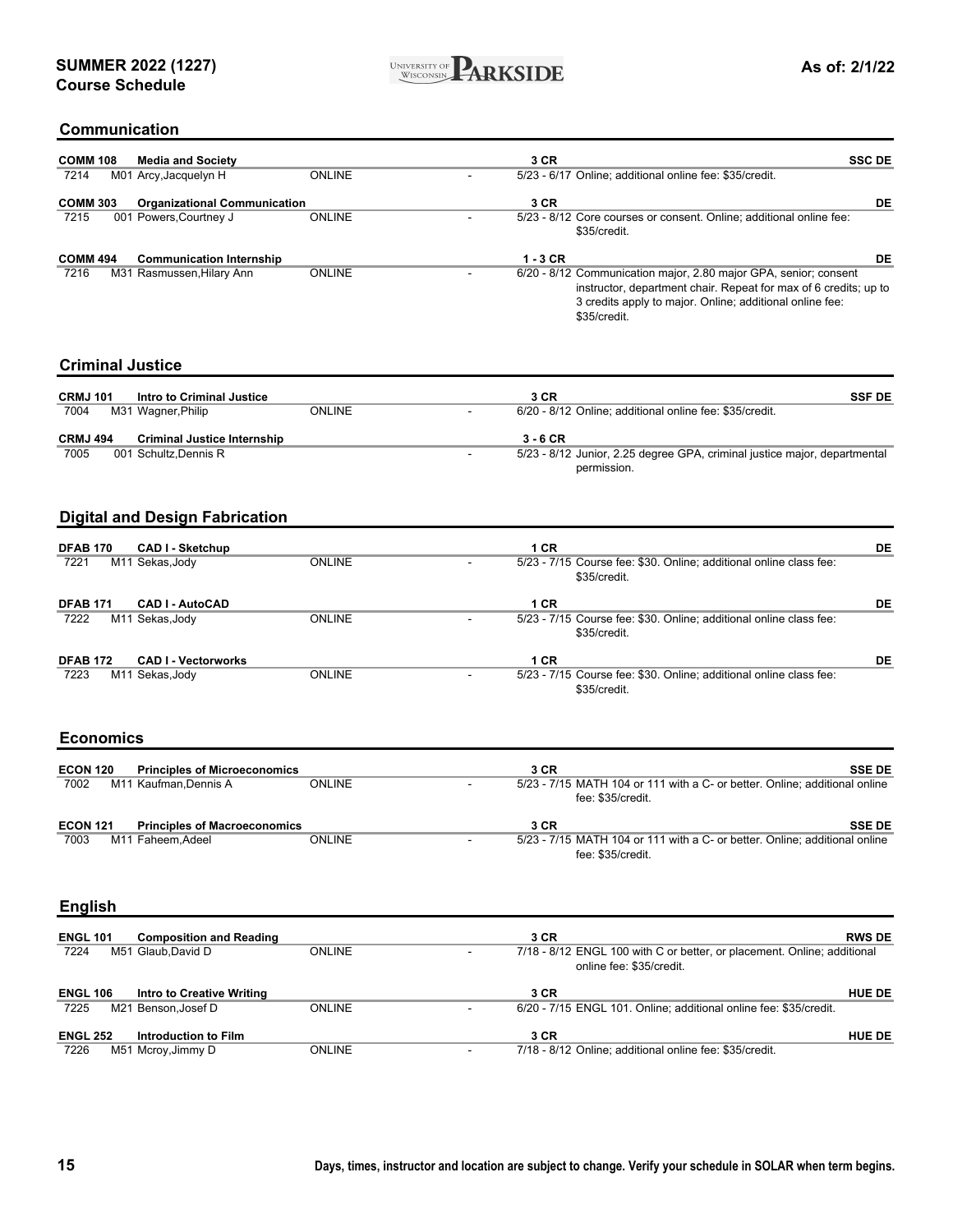

### **Environmental Studies**

| <b>ENVS 101</b> | Intro to Environmental Studies        |               | 3 CR                                                    | <b>NSE DE</b> |
|-----------------|---------------------------------------|---------------|---------------------------------------------------------|---------------|
| 7047            | M31 Li.Zhaohui                        | <b>ONLINE</b> | 6/20 - 8/12 Online; additional online fee: \$35/credit. |               |
| <b>ENVS 109</b> | <b>Fundamentals of Climate Change</b> |               | 3 CR                                                    | <b>NSE DE</b> |
| 7048            | M11 Headley, Rachel M                 | <b>ONLINE</b> | 5/23 - 7/15 Online; additional online fee: \$35/credit. |               |
|                 |                                       |               |                                                         |               |
|                 | Geography                             |               |                                                         |               |
| <b>GEOG 100</b> | <b>Physical Geog/the Environment</b>  |               | 3 CR                                                    | <b>NSD DE</b> |
| 7007            | M01 Wolf, Joy J                       | <b>ONLINE</b> | 5/23 - 6/17 Online: additional online fee: \$35/credit. |               |

| <b>GEOG 101</b> | <b>Geog Amer Ethnicity/Race (DV)</b> |               |                   | <b>SSG DV DE</b>                                                             |
|-----------------|--------------------------------------|---------------|-------------------|------------------------------------------------------------------------------|
| 7006            | M21 French.Kenneth N                 | <b>ONLINE</b> |                   | 6/20 - 7/15 Fulfills Ethnic Diversity Requirement. Online; additional online |
|                 |                                      |               | fee: \$35/credit. |                                                                              |

### **Geosciences**

| <b>GEOS 100</b><br>7049 | <b>Earth in Perspective</b><br>M31 Li.Zhaohui      | <b>ONLINE</b> |   | 3 CR<br>6/20 - 8/12 Field trips. Online; additional online fee: \$35/credit. | <b>NSG DE</b> |
|-------------------------|----------------------------------------------------|---------------|---|------------------------------------------------------------------------------|---------------|
| <b>GEOS 101</b><br>7050 | <b>Introductory Geology</b><br>M11 Skalbeck.John D | <b>ONLINE</b> | - | 3 CR<br>5/23 - 7/15 Online; additional online fee: \$35/credit.              | <b>NSG DE</b> |
| <b>GEOS 105</b><br>7051 | Oceanography<br>M31 Li.Zhaohui                     | <b>ONLINE</b> |   | 3 CR<br>6/20 - 8/12 Online; additional online fee: \$35/credit.              | <b>NSG DE</b> |

### **Health Information Mgt Tech**

| <b>HIMT 320</b> | <b>Survey-Info Tech in Hithcare</b>   |               | 3 CR | <b>DE EXT</b>                                                                                                                                                                                                                                                 |
|-----------------|---------------------------------------|---------------|------|---------------------------------------------------------------------------------------------------------------------------------------------------------------------------------------------------------------------------------------------------------------|
| 7064            | 001 Bennett, John S                   | <b>ONLINE</b> |      | 5/31 - 8/12 UW Collaborative Program. Health Information Management<br>and Technology major, advisor consent. Not for Audit.<br>Information at: https://himt.wisconsin.edu/. Online; tuition and<br>fees: \$440/credit.                                       |
| <b>HIMT 350</b> | <b>Statistics For Healthcare</b>      |               | 3 CR | <b>DE EXT</b>                                                                                                                                                                                                                                                 |
| 7065            | 001 Bennett. John S                   | <b>ONLINE</b> |      | 5/31 - 8/12 UW Colleges MAT 105 or equivalent. UW Collaborative<br>Program. Health Information Management and Technology<br>major, advisor consent. Not for Audit. Information at:<br>https://himt.wisconsin.edu/. Online; tuition and fees:<br>\$440/credit. |
| <b>HIMT 355</b> | <b>Principles-Managemnt HIMT Pros</b> |               | 3 CR | <b>DE EXT</b>                                                                                                                                                                                                                                                 |
| 7069            | 001 Bennett.John S                    | <b>ONLINE</b> |      | 5/31 - 8/12 UW Collaborative Program. Health Information Management<br>and Technology major, advisor consent. Not for Audit.<br>Information at: https://himt.wisconsin.edu/. Online; tuition and<br>fees: \$440/credit.                                       |
| <b>HIMT 415</b> | <b>Hmn Resource Mgt in Hithcare</b>   |               | 3 CR | <b>DE EXT</b>                                                                                                                                                                                                                                                 |
| 7070            | 001 Bennett, John S                   | <b>ONLINE</b> |      | 5/31 - 8/12 UW Collaborative Program. Health Information Management<br>and Technology major, advisor consent. Not for Audit.<br>Information at: https://himt.wisconsin.edu/. Online; tuition and<br>fees: \$440/credit.                                       |
| <b>HIMT 440</b> | Group Process/Team Bldg/Ldrshp        |               | 3 CR | <b>DE EXT</b>                                                                                                                                                                                                                                                 |
| 7066            | 001 Bennett, John S                   | <b>ONLINE</b> |      | 5/31 - 8/12 HIMT 355. UW Collaborative Program. Health Information<br>Management and Technology major, advisor consent. Not for<br>Audit. Information at: https://himt.wisconsin.edu/. Online;<br>tuition and fees: \$440/credit.                             |
| <b>HIMT 489</b> | Pre-Capstone: Hith Info Mgt/Tch       |               | 1 CR | DE EXT                                                                                                                                                                                                                                                        |
| 7067            | 001 Bennett, John S                   | <b>ONLINE</b> |      | 5/31 - 8/12 UW Collaborative Program. Health Information Management<br>and Technology major, advisor consent. Not for Audit.<br>Information at: https://himt.wisconsin.edu/. Online; tuition and<br>fees: \$440/credit.                                       |
| <b>HIMT 490</b> | <b>Capstone Project</b>               |               | 3 CR | <b>DE EXT</b>                                                                                                                                                                                                                                                 |
| 7068            | 001 Bennett, John S                   | <b>ONLINE</b> |      | 5/31 - 8/12 HIMT 400. UW Collaborative Program. Health Information<br>Management and Technology major, advisor consent. Not for<br>Audit. Information at: https://himt.wisconsin.edu/. Online;<br>tuition and fees: \$440/credit.                             |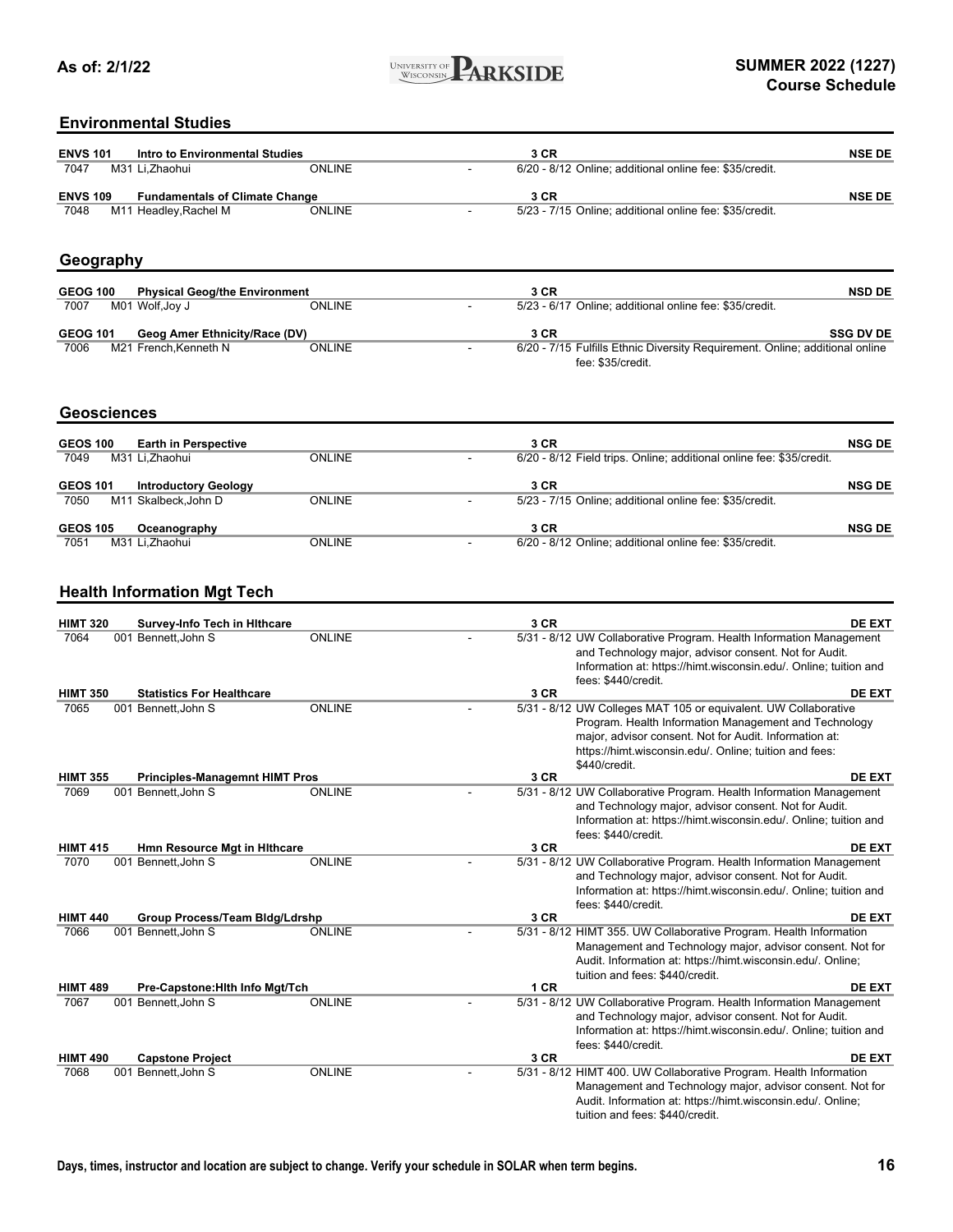

### **History**

| <b>HIST 102</b>         | <b>U.S.: Reconstuctn-Recent Times</b>                                      |                   |                 | 3 CR       | <b>SSJ DE</b>                                                                                                                                                                                             |            |
|-------------------------|----------------------------------------------------------------------------|-------------------|-----------------|------------|-----------------------------------------------------------------------------------------------------------------------------------------------------------------------------------------------------------|------------|
| 7008                    | M01 Schmitt, Edward R                                                      | <b>ONLINE</b>     |                 |            | 5/23 - 6/17 ONLINE; additional online fee: \$35/credit.                                                                                                                                                   |            |
| <b>HIST 138</b>         | <b>African American History</b>                                            |                   |                 | 3 CR       |                                                                                                                                                                                                           |            |
| 7021                    | H91 Schmitt. Edward R                                                      | MOLN D139 MTWRF   | $9:00A - 4:00P$ |            | 7/11 - 8/2 Admission to the UAH Summer program; consent. Field trips:<br>July 22 to Chicago, IL, transportation provided; July 26-29 to St<br>Louis, MO, transportation and lodging provided.             |            |
|                         | <b>Health and Wellness</b>                                                 |                   |                 |            |                                                                                                                                                                                                           |            |
| <b>HLTH 270</b>         | <b>Lifetime Wellness</b>                                                   |                   |                 | 3 CR       | <b>SSH DE</b>                                                                                                                                                                                             |            |
| 7071                    | M31 Verdegan, Jon L                                                        | <b>ONLINE</b>     |                 |            | 6/20 - 8/12 Must attend pre-assessment during the first week of class.<br>Requires workouts outside of scheduled class. Online;<br>additional online fee: \$35/credit.                                    |            |
| <b>HLTH 280</b>         | <b>Nutrition for Wellness</b>                                              |                   |                 | 3 CR       |                                                                                                                                                                                                           | <b>NSH</b> |
| 7072                    | M21 Strauss-Thompkins, Stefanie N                                          | <b>ONLINE</b>     |                 |            | 6/20 - 7/15 Online; additional online fee: \$35/credit.                                                                                                                                                   |            |
|                         | <b>Kinesiology &amp; Sport Performanc</b>                                  |                   |                 |            |                                                                                                                                                                                                           |            |
| <b>KSP 494</b>          | Internship                                                                 |                   |                 | $1 - 3$ CR |                                                                                                                                                                                                           |            |
| 7076                    | 001 Palao Andres, Jose M                                                   |                   |                 |            | 5/23 - 8/12 Consent instructor, department chair. Repeat, max 6 crs.                                                                                                                                      |            |
|                         |                                                                            |                   |                 | $1 - 3$ CR |                                                                                                                                                                                                           |            |
| <b>KSP 498</b><br>7077  | <b>Fieldwork-Kinesio/Sprt Perform</b><br>001 Palao Andres, Jose M          |                   |                 |            | 5/23 - 8/12 KSP major, min 2.67 major GPA. Must complete in last year.                                                                                                                                    |            |
|                         |                                                                            |                   |                 |            | Approval by KSP faculty, department chair.                                                                                                                                                                |            |
| <b>KSP 499</b>          | <b>Independent Study:</b>                                                  |                   |                 | $1 - 5$ CR |                                                                                                                                                                                                           |            |
| 7078                    | 001 Palao Andres, Jose M                                                   |                   |                 |            | 5/23 - 8/12 Consent instructor, department chair.                                                                                                                                                         |            |
| 7079<br>7080            | 002 Strauss-Thompkins, Stefanie N<br>003 Verdegan, Jon L                   |                   |                 |            | 5/23 - 8/12 Consent instructor, department chair.<br>5/23 - 8/12 Consent instructor, department chair.                                                                                                    |            |
| <b>LBST 103</b><br>7227 | <b>Liberal Studies</b><br>Diversity in the U.S. (DV)<br>001 Hall, Joshua D | <b>ONLINE</b>     |                 | 3 CR       | HUH DV DE<br>5/23 - 8/12 Fulfills Ethnic Diversity Requirement. Online; additional online<br>fee: \$35/credit.                                                                                            |            |
|                         | <b>Mathematics</b>                                                         |                   |                 |            |                                                                                                                                                                                                           |            |
| <b>MATH 103</b><br>7081 | <b>Elementary Statistics</b><br>M01                                        | MOLN L144 MTWR    |                 | 4 CR       | 7:45A - 11:10A 5/23 - 6/17 Appropriate placement. Not open to students with credit in any                                                                                                                 | <b>NSM</b> |
|                         |                                                                            |                   |                 |            | of: BIOS 210, GEOS 295, MATH 203, POLS 200, PSYC 250,<br>QM 210, 310, SOCA 250, 295 or 300.                                                                                                               |            |
| <b>MATH 111</b>         | College Algebra I                                                          |                   |                 | 5 CR       |                                                                                                                                                                                                           | СS         |
| 7082                    | M01 Widup, Denise A                                                        | GRNQ D111 MTWR    |                 |            | 7:45A - 11:55A 5/23 - 6/17 Appropriate placement.                                                                                                                                                         |            |
| <b>MATH 112</b>         | College Algebra II                                                         |                   |                 | 4 CR       |                                                                                                                                                                                                           |            |
| 7083                    | M01 Vondissen, Andrew P                                                    | RITA L101<br>MTWR |                 |            | 7:45A - 11:55A 5/23 - 6/17 MATH 111 with C or better; or equivalent; or placement.                                                                                                                        |            |
| <b>MATH 221</b>         | <b>Calculus &amp; Analytic Geometry I</b>                                  |                   |                 | 5 CR       |                                                                                                                                                                                                           | <b>NSM</b> |
| 7084                    | M01 Mohazzabi, Pirooz                                                      | MOLN L111 MTWR    |                 |            | 7:45A - 11:55A 5/23 - 6/17 MATH 112/113 or equivalent; or placement.                                                                                                                                      |            |
|                         | <b>Management Information Systems</b>                                      |                   |                 |            |                                                                                                                                                                                                           |            |
| <b>MIS 320</b>          | <b>Mgt Information Systems</b>                                             |                   |                 | 3 CR       |                                                                                                                                                                                                           | DE         |
| 7147                    | M21                                                                        | <b>ONLINE</b>     |                 |            | 6/20 - 7/15 ACCT 201, 54 credits completed; business major/minor. Not                                                                                                                                     |            |
| 7148                    | M95                                                                        | <b>ONLINE</b>     |                 |            | open to Business Management Online. Online; additional<br>online fee: \$35/credit.<br>6/20 - 7/15 ACCT 201, 54 credits completed. Business Management<br>Online only. Online; tuition/fees: \$365/credit. |            |

**17 Days, times, instructor and location are subject to change. Verify your schedule in SOLAR when term begins.**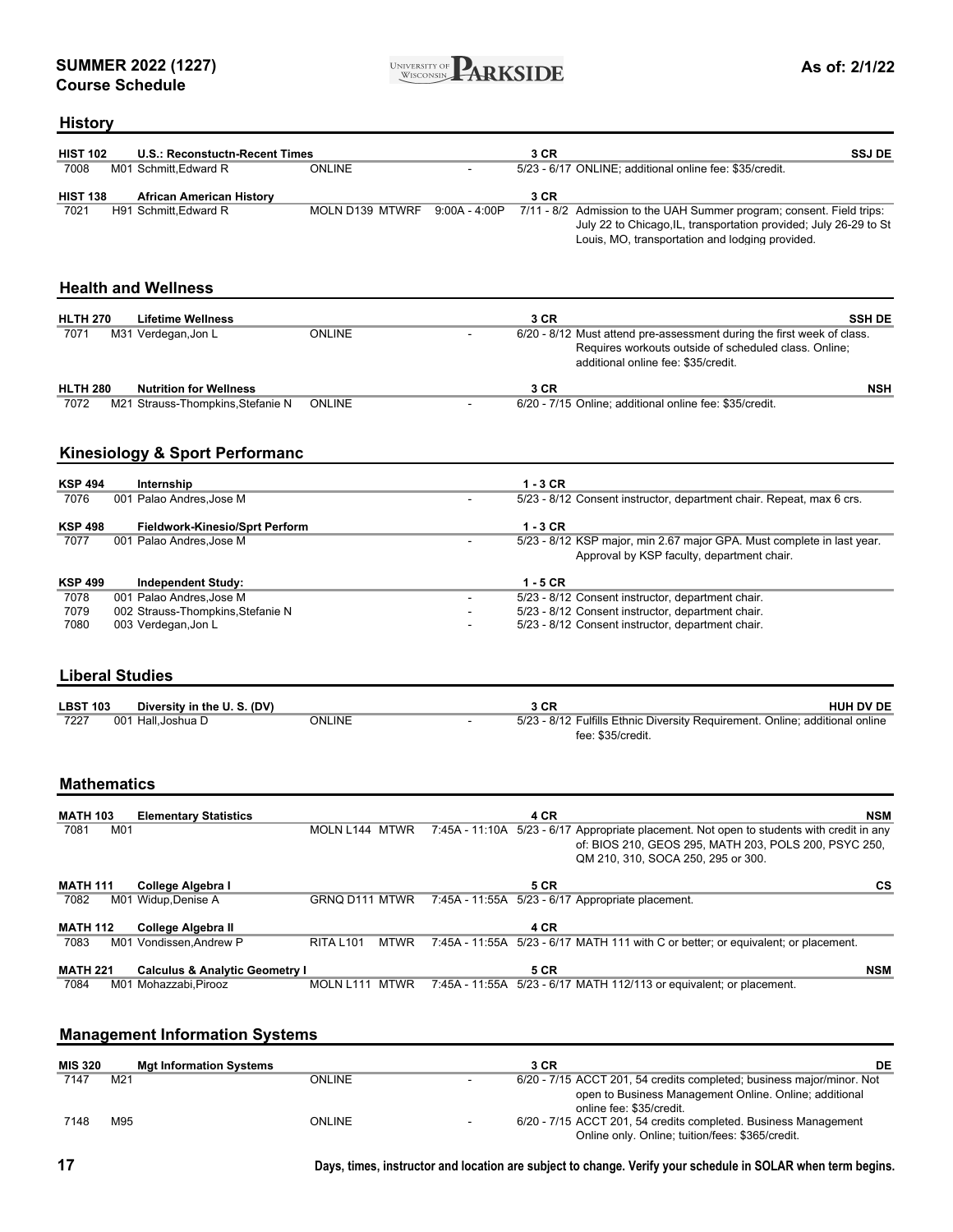

### **Marketing**

| <b>MKT 350</b> | <b>Marketing Principles</b>               |               | 3 CR                                | DE                                                                                                                              |
|----------------|-------------------------------------------|---------------|-------------------------------------|---------------------------------------------------------------------------------------------------------------------------------|
| 7151           | M51 Akowuah, Lovina B<br>Manion.Michael T | <b>ONLINE</b> | online fee: \$35/credit.            | 7/18 - 8/12 ECON 120; 54 credits completed, business major/minor. Not<br>open to Business Management Online. Online; additional |
| 7152           | M95 Akowuah, Lovina B<br>Manion.Michael T | <b>ONLINE</b> |                                     | 7/18 - 8/12 ECON 120; 54 credits completed. Business Management<br>Online only. Online; tuition/fees: \$365/credit.             |
| <b>MKT 353</b> | <b>Internet Marketing</b>                 |               | 3 CR                                | DE                                                                                                                              |
| 7153           | M21 Knight, Peter C                       | <b>ONLINE</b> | additional online fee: \$35/credit. | 6/20 - 7/15 MKT 350. Not open to Business Management Online. Online;                                                            |
| 7154           | M95 Knight, Peter C                       | <b>ONLINE</b> | tuition/fees: \$365/credit.         | 6/20 - 7/15 MKT 350. Business Management Online only. Online;                                                                   |

#### **Music**

| <b>MUSI 101</b> | <b>Fundamentals of Music</b> |               | 3 CR              | <b>HUM DE</b>                                                                 |
|-----------------|------------------------------|---------------|-------------------|-------------------------------------------------------------------------------|
| 7228            | M11 Rexroth,Laura J          | <b>ONLINE</b> |                   | 5/23 - 7/15 Open to all students. Online: additional online fee: \$35/credit. |
| <b>MUSI 106</b> | Jazz Appreciation (DV)       |               | 3 CR              | <b>HUM DV DE</b>                                                              |
| 7229            | M11 Johnson.Russell D        | <b>ONLINE</b> |                   | 5/23 - 7/15 Fulfills Ethnic Diversity Requirement. Online; additional online  |
|                 |                              |               | fee: \$35/credit. |                                                                               |

### **Professional Development**

| <b>PDEV 427</b> |  | <b>Assessing Multilingual Learner</b> |             |   | 3 CR                                                                                |
|-----------------|--|---------------------------------------|-------------|---|-------------------------------------------------------------------------------------|
| 7209            |  | M11 Ryan,Dana M                       | <b>RUSD</b> |   | 8:00A - 1:00P 5/23 - 7/15 Consent of program. Admission to STAR program. Meets in-  |
|                 |  |                                       |             |   | person on RUSD campus. Tuition/fees: \$175/credit.                                  |
|                 |  |                                       |             |   |                                                                                     |
|                 |  |                                       |             |   |                                                                                     |
| <b>PDEV 486</b> |  | <b>Environmental Education</b>        |             |   | 1 CR                                                                                |
| 7208            |  | M11 Rvan.Dana M                       | <b>RUSD</b> | F | 8:00A - 10:00A 5/23 - 7/15 Consent of program. Admission to STAR program. Meets in- |

### **Physical Education Activity**

| <b>PE 493</b> | <b>Coaching Practicum</b>         | I CR                                                    |
|---------------|-----------------------------------|---------------------------------------------------------|
| 7127          | 001 Strauss-Thompkins, Stefanie N | 5/23 - 8/12 PE 200; approval advisor, department chair. |
|               |                                   | Repeat, max 4 crs.                                      |
| 7128          | 002 Verdegan,Jon L                | 5/23 - 8/12 PE 200; approval advisor, department chair. |
|               |                                   | Repeat, max 4 crs.                                      |

#### **Philosophy**

| <b>PHIL 101</b> | Introduction to Philosophy    |               | 3 CR                                                    | <b>HUP DE</b> |
|-----------------|-------------------------------|---------------|---------------------------------------------------------|---------------|
| 7199            | M21 Hudspeth,Christopher S    | <b>ONLINE</b> | 6/20 - 7/15 Online; additional online fee: \$35/credit. |               |
| <b>PHIL 205</b> | <b>Philosophy of Religion</b> |               | 3 CR                                                    | <b>HUP DE</b> |
| 7200            | M01 Keefe.Jennifer J          | ONLINE        | 5/23 - 6/17 Online: additional online fee: \$35/credit. |               |

#### **Project Management**

| <b>PMGT 341</b> |                 | <b>Basics of Project Management</b> |               | 3 CR                                                                   | DE |
|-----------------|-----------------|-------------------------------------|---------------|------------------------------------------------------------------------|----|
| 7155            | M <sub>21</sub> |                                     | <b>ONLINE</b> | 6/20 - 7/15 QM 210; 54 credits completed. Not open to Business         |    |
|                 |                 |                                     |               | Management Online. Online; additional online fee: \$35/credit.         |    |
| 7156            | M95             |                                     | <b>ONLINE</b> | 6/20 - 7/15 QM 210; 54 credits completed. Business Management Online   |    |
|                 |                 |                                     |               | only. Online; tuition/fees: \$365/credit.                              |    |
|                 |                 |                                     |               |                                                                        |    |
| <b>PMGT 342</b> |                 | Essenti Persni Skills-Proj Mgt      |               | 3 CR                                                                   | DE |
| 7159            |                 | M51 Glass.Sheronda G                | <b>ONLINE</b> | 7/18 - 8/12 Not open to Business Management Online. Online: additional |    |
|                 |                 |                                     |               | online fee: \$35/credit.                                               |    |
| 7160            |                 | M95 Glass.Sheronda G                | <b>ONLINE</b> | 7/18 - 8/12 Business Management Online only. Online; tuition/fees:     |    |
|                 |                 |                                     |               | \$365/credit.                                                          |    |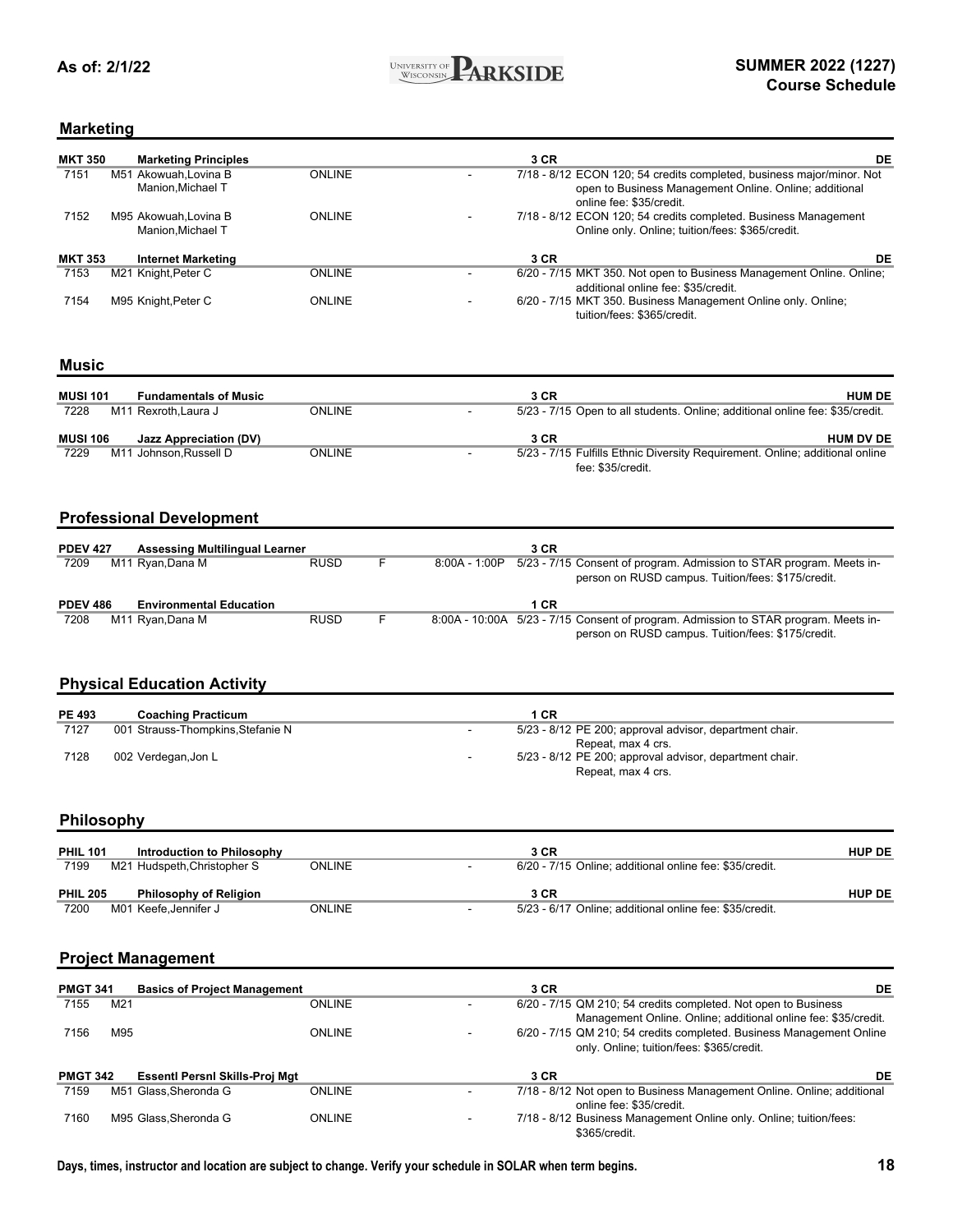

#### **Political Science**

| <b>POLS 100</b> | <b>American Politics</b>      |               | 3 CR                                                    | <b>SSP DE</b> |
|-----------------|-------------------------------|---------------|---------------------------------------------------------|---------------|
| 7201            | M21 Hansen.Michael A          | <b>ONLINE</b> | 6/20 - 7/15 Online; additional online fee: \$35/credit. |               |
| <b>POLS 103</b> | Intro to Comparative Politics |               | 3 CR                                                    | <b>SSP DE</b> |
| 7202            | M01 Akindes.Simon A           | ONLINE        | 5/23 - 6/17 Online; additional online fee: \$35/credit. |               |

### **Psychology**

| <b>PSYC 101</b> |     | Intro to Psychological Science        |               | 3 CR                                                                                                                | <b>SSY DE</b> |
|-----------------|-----|---------------------------------------|---------------|---------------------------------------------------------------------------------------------------------------------|---------------|
| 7111            |     | M11 Beyer, Sylvia                     | <b>ONLINE</b> | 5/23 - 7/15 ENGL 100 or concurrent. Online: additional online fee:<br>\$35/credit.                                  |               |
| <b>PSYC 205</b> |     | <b>Cognitive Psychology</b>           |               | 3 CR                                                                                                                | DE            |
| 7112            |     | M01 Gregg, Melissa K                  | <b>ONLINE</b> | 5/23 - 6/17 PSYC 101. Online; additional online fee: \$35/credit.                                                   |               |
| <b>PSYC 210</b> |     | Intro to Human Development            |               | 3 CR                                                                                                                | DE            |
| 7113            |     | M31 Hillard, Erin E                   | <b>ONLINE</b> | 6/20 - 8/12 PSYC 101. Online; additional online fee: \$35/credit.                                                   |               |
| <b>PSYC 250</b> |     | <b>Psychological Statistics</b>       |               | 3 CR                                                                                                                | DE            |
| 7114            |     | M11 Gregg, Melissa K                  | <b>ONLINE</b> | 5/23 - 7/15 PSYC 101, computational skills complete. Online; additional<br>online fee: \$35/credit.                 |               |
| <b>PSYC 300</b> |     | <b>Research Methods in Psychology</b> |               | 3 CR                                                                                                                | DE            |
| 7115            |     | M31 Rivero Covelo, Ignacio            | <b>ONLINE</b> | 6/20 - 8/12 PSYC 250 or BIOS 210, completion Reading/Writing skills.<br>Online; additional online fee: \$35/credit. |               |
| <b>PSYC 360</b> |     | <b>Abnormal Psychology</b>            |               | 3 CR                                                                                                                | DE            |
| 7116            | M31 | Rivero Covelo, Ignacio                | <b>ONLINE</b> | 6/20 - 8/12 Any one of: PSYC 205, 210, 220 or 260. Online; additional<br>online fee: \$35/credit.                   |               |

### **Quantitative Methods**

| QM 110 | <b>Appl Quantitative Analysis-Bus</b> |               | 3 CR                                                                                                           | DE |
|--------|---------------------------------------|---------------|----------------------------------------------------------------------------------------------------------------|----|
| 7165   | M01                                   | <b>ONLINE</b> | 5/23 - 6/17 MATH 104. Online; additional online fee: \$35/credit.                                              |    |
| QM 210 | <b>Business Statistics I</b>          |               | 3 CR                                                                                                           | DE |
| 7168   | M01 Rajan, Roby                       | <b>ONLINE</b> | 5/23 - 6/17 MATH 112 or QM 110. Online: additional online fee:<br>\$35/credit.                                 |    |
| QM 310 | <b>Business Statistics II</b>         |               | 3 CR                                                                                                           | DE |
| 7171   | M01 Dhumal, Parag                     | <b>ONLINE</b> | 5/23 - 6/17 QM 210; 54 credits completed, business major/minor. Online;<br>additional online fee: \$35/credit. |    |
| QM 319 | <b>Operations Management</b>          |               | 3 CR                                                                                                           | DE |
| 7172   | M21 Kuruvilla, Abey                   | <b>ONLINE</b> | 6/20 - 7/15 QM 210; 54 credits completed, business major/minor. Online;<br>additional online fee: \$35/credit. |    |

### **Sustainable Management**

| <b>SMGT 332</b> | <b>Econ Envirnmntl Sustainability</b> |               | 3 CR                                                                | <b>DE EXT</b>                                             |
|-----------------|---------------------------------------|---------------|---------------------------------------------------------------------|-----------------------------------------------------------|
| 7091            | 001 Wolf, Joy J                       | <b>ONLINE</b> | 5/31 - 8/12 UW Collaborative Program. Sustainable management major, |                                                           |
|                 |                                       |               | consent. Not for Audit. Information at:                             |                                                           |
|                 |                                       |               |                                                                     | https://sustain.wisconsin.edu/. Online; tuition and fees: |
|                 |                                       |               | \$440/credit.                                                       |                                                           |
| <b>SMGT 360</b> | <b>Environ/Sustainability Policy</b>  |               | 3 CR                                                                | <b>DE EXT</b>                                             |
| 7092            | 001 Wolf, Joy J                       | <b>ONLINE</b> | 5/31 - 8/12 SMGT 115. UW Collaborative Program. Sustainable         |                                                           |
|                 |                                       |               |                                                                     | management major, consent. Not for Audit. Information at: |
|                 |                                       |               |                                                                     | https://sustain.wisconsin.edu/. Online; tuition and fees: |
|                 |                                       |               | \$440/credit.                                                       |                                                           |
| <b>SMGT 460</b> | <b>Environment and Society</b>        |               | 3 CR                                                                | <b>DE EXT</b>                                             |
| 7093            | 001 Wolf, Joy J                       | <b>ONLINE</b> | 5/31 - 8/12 SMGT 115. UW Collaborative Program. Sustainable         |                                                           |
|                 |                                       |               |                                                                     | management major consent. Not for Audit. Information at:  |
|                 |                                       |               |                                                                     | https://sustain.wisconsin.edu/. Online; tuition and fees: |
|                 |                                       |               | \$440/credit.                                                       |                                                           |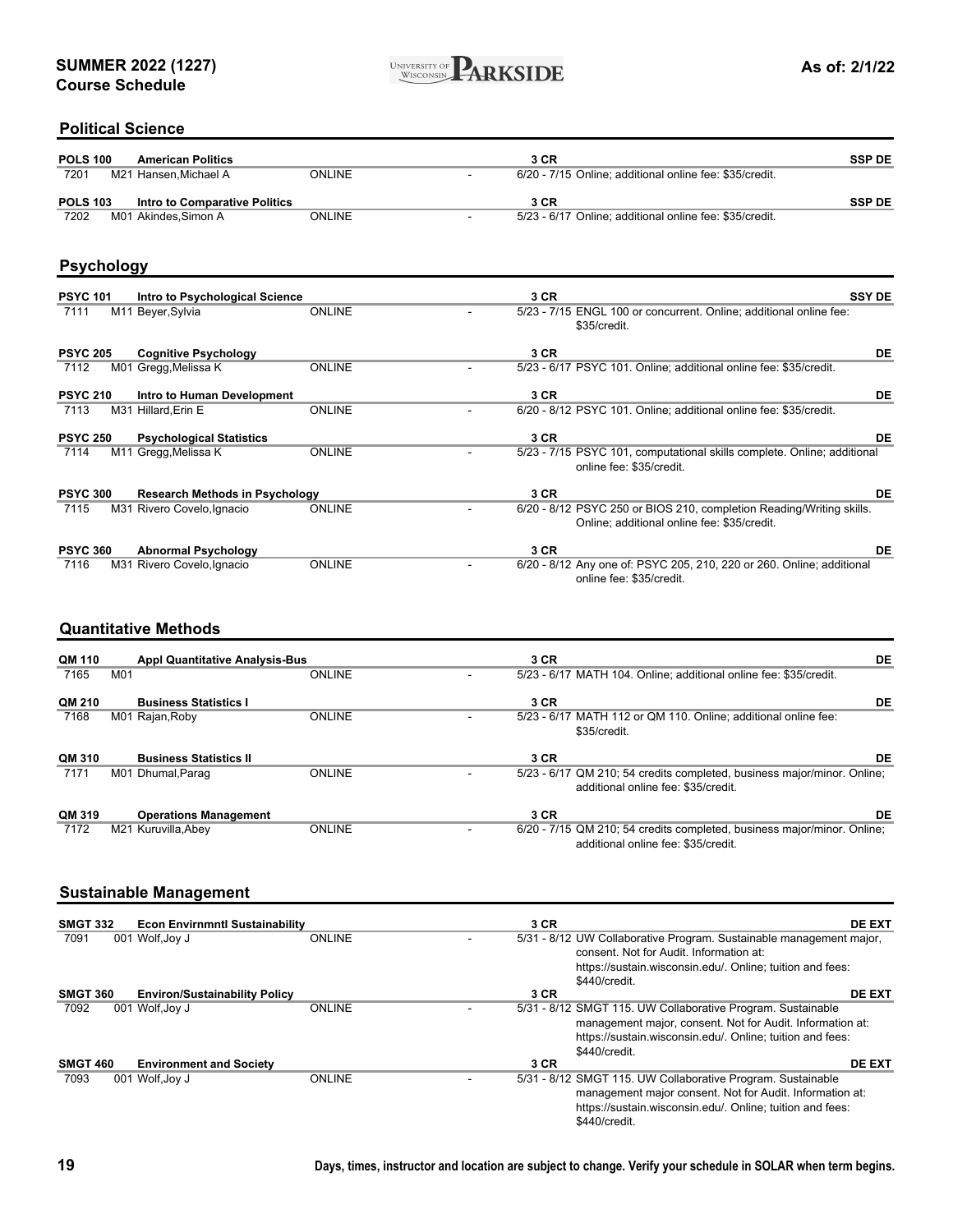

### **Sociology**

| <b>SOCA 101</b> | Introduction to Sociology |               | 3 CR                                                    | <b>SSS DE</b> |
|-----------------|---------------------------|---------------|---------------------------------------------------------|---------------|
| 7009            | M01 Dana, Seifdeen N      | <b>ONLINE</b> | 5/23 - 6/17 Online; additional online fee: \$35/credit. |               |
| <b>SOCA 376</b> | <b>Public Health</b>      |               | 3 CR                                                    | DE            |
| 7013            | M21 Banerjee, Madhumita   | <b>ONLINE</b> | 6/20 - 7/15 ANTH 100 or SOCA 101.                       |               |
|                 |                           |               |                                                         |               |
| <b>Spanish</b>  |                           |               |                                                         |               |

| <b>SPAN 103</b> | <b>Introductory Spanish I</b>             | 4 CR                                                                                                   | DE |
|-----------------|-------------------------------------------|--------------------------------------------------------------------------------------------------------|----|
| 7230            | M21 Rodriguez-De Melgar, Guadalupe ONLINE | 6/20 - 7/15 Placement or no prior knowledge of Spanish. Online;<br>additional online fee: \$35/credit. |    |
|                 |                                           |                                                                                                        |    |
| <b>SPAN 104</b> | <b>Introductory Spanish II</b>            | 4 CR                                                                                                   | DE |

### **Sport Management**

| <b>SPMT 494</b> | Internship                           | $1 - 3$ CR                                                           |
|-----------------|--------------------------------------|----------------------------------------------------------------------|
| 7105            | 001 Miller. William S                | 5/23 - 8/12 Consent instructor, department chair. Repeat, max 6 crs. |
| 7106            | 002 Parietti, Megan Lacy             | 5/23 - 8/12 Consent instructor, department chair. Repeat, max 6 crs. |
| <b>SPMT 495</b> | <b>Fieldwork in Sport Management</b> | $1 - 12$ CR                                                          |
| 7107            | 001 Miller. William S                | 5/23 - 8/12 Sport management major, min 2.5 major GPA. Placement     |
|                 |                                      | approval by SPMT faculty. Must be completed in student's last        |
|                 |                                      | vear.                                                                |
| 7108            | 002 Parietti, Megan Lacy             | 5/23 - 8/12 Sport management major, min 2.5 major GPA. Placement     |
|                 |                                      | approval by SPMT faculty. Must be completed in student's last        |
|                 |                                      | vear.                                                                |
| <b>SPMT 499</b> | <b>Independent Study:</b>            | $1 - 4$ CR                                                           |
| 7109            | 001 Miller. William S                | 5/23 - 8/12 Consent instructor, department chair.                    |
| 7110            | 002 Parietti.Megan Lacy              | 5/23 - 8/12 Consent instructor, department chair.                    |

### **Theatre Arts**

| <b>THEA 110</b> |     | <b>Theatre Appreciation</b>  |               | 3 CR                                                                                    | <b>HUT DE</b> |
|-----------------|-----|------------------------------|---------------|-----------------------------------------------------------------------------------------|---------------|
| 7232            |     | M31 Gill.Brian J             | <b>ONLINE</b> | 6/20 - 8/12 Field trip/ticket fee: \$55. Online; additional online fee:<br>\$35/credit. |               |
| <b>THEA 218</b> |     | Intro to Arts Administration |               | 3 CR                                                                                    | DE            |
| 7233            | M11 | 1 Bradford, Misti L          | <b>ONLINE</b> | 5/23 - 7/15 Online: additional online fee: \$35/credit.                                 |               |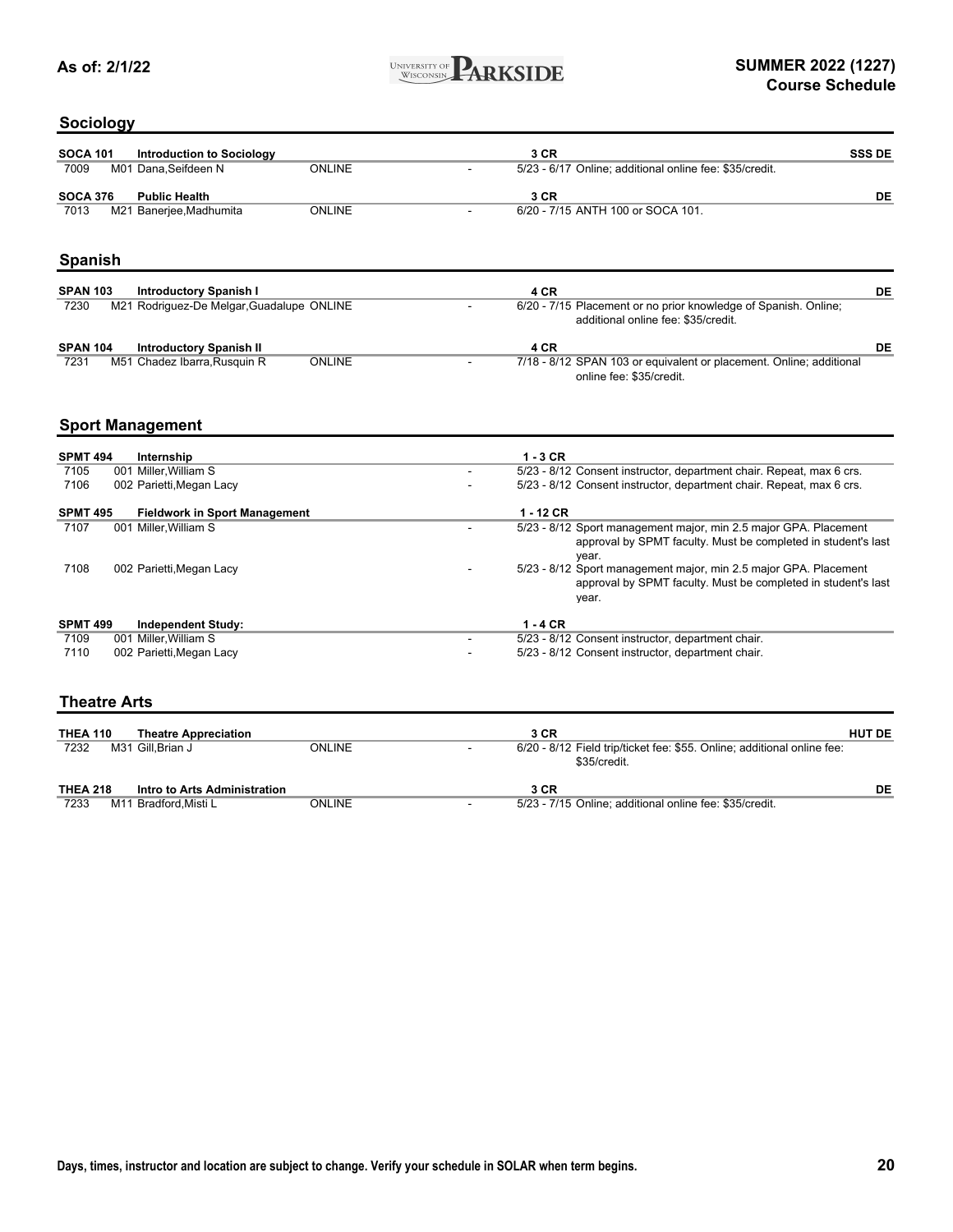

### **Graduate Courses**

### **Applied Biotechnology**

| <b>ABT 700</b>  | <b>Principles of Biotechnology</b>                           |               |                 | 3 CR | <b>DE EXT</b>                                                                                              |
|-----------------|--------------------------------------------------------------|---------------|-----------------|------|------------------------------------------------------------------------------------------------------------|
| 7022            | 001 Dhimitruka, Ilirian                                      | <b>ONLINE</b> |                 |      | 5/31 - 8/12 UW Collaborative Program. Program director consent. Not for                                    |
|                 |                                                              |               |                 |      | Audit. Information at:                                                                                     |
|                 |                                                              |               |                 |      | https://appliedbiotechnology.wisconsin.edu. Online; tuition and                                            |
|                 |                                                              |               |                 |      | fees: \$850/credit.                                                                                        |
| <b>ABT 710</b>  | Professni/Tech Comm in Biotech                               |               |                 | 3 CR | <b>DE EXT</b>                                                                                              |
| 7023            | 001 Dhimitruka, Ilirian                                      | <b>ONLINE</b> |                 |      | 5/31 - 8/12 UW Collaborative Program. Program director consent. Not for                                    |
|                 |                                                              |               |                 |      | Audit. Information at:                                                                                     |
|                 |                                                              |               |                 |      | https://appliedbiotechnology.wisconsin.edu. Online; tuition and<br>fees: \$850/credit.                     |
| <b>ABT 715</b>  |                                                              |               |                 | 3 CR | <b>DE EXT</b>                                                                                              |
| 7024            | <b>Techniques in Biotechnology</b><br>001 Dhimitruka.Ilirian | <b>ONLINE</b> |                 |      | 5/31 - 8/12 ABT 700. UW Collaborative Program. Program director                                            |
|                 |                                                              |               |                 |      | consent. Not for Audit. Information at:                                                                    |
|                 |                                                              |               |                 |      | https://appliedbiotechnology.wisconsin.edu. Online; tuition and                                            |
|                 |                                                              |               |                 |      | fees: \$850/credit. Method: Online. [DEGN]                                                                 |
| <b>ABT 745</b>  | <b>Indust Appl Regulatory Affairs</b>                        |               |                 | 3 CR | <b>DE EXT</b>                                                                                              |
| 7025            | 001 Dhimitruka, Ilirian                                      | <b>ONLINE</b> |                 |      | 5/31 - 8/12 ABT 735, 740. UW Collaborative Program. Program director                                       |
|                 |                                                              |               |                 |      | consent. Not for Audit. Information at:                                                                    |
|                 |                                                              |               |                 |      | https://appliedbiotechnology.wisconsin.edu. Online; tuition and                                            |
|                 |                                                              |               |                 |      | fees: \$850/credit.                                                                                        |
| <b>ABT 760</b>  | <b>Ouality &amp; Project Management</b>                      |               |                 | 3 CR | <b>DE EXT</b>                                                                                              |
| 7026            | 001 Dhimitruka, Ilirian                                      | <b>ONLINE</b> |                 |      | 5/31 - 8/12 ABT 720, 725. UW Collaborative Program. Program director                                       |
|                 |                                                              |               |                 |      | consent. Not for Audit. Information at:                                                                    |
|                 |                                                              |               |                 |      | https://appliedbiotechnology.wisconsin.edu. Online; tuition and                                            |
|                 |                                                              |               |                 |      | fees: \$850/credit.                                                                                        |
| <b>ABT 775</b>  | <b>Tools for Data Analysis</b>                               |               |                 | 3 CR | <b>DE EXT</b>                                                                                              |
| 7027            | 001 Dhimitruka, Ilirian                                      | <b>ONLINE</b> |                 |      | 5/31 - 8/12 ABT 705, 715. UW Collaborative Program. Program director                                       |
|                 |                                                              |               |                 |      | consent. Not for Audit. Information at:                                                                    |
|                 |                                                              |               |                 |      | https://appliedbiotechnology.wisconsin.edu. Online; tuition and                                            |
|                 |                                                              |               |                 |      | fees: \$850/credit.                                                                                        |
| <b>ABT 789</b>  | <b>Pre-Capstone</b>                                          |               |                 | 1 CR | <b>DE EXT</b>                                                                                              |
| 7028            | 001 Dhimitruka, Ilirian                                      | <b>ONLINE</b> |                 |      | 5/31 - 8/12 ABT 700, 705, 710, 715, 720, 725; at least two courses within                                  |
|                 |                                                              |               |                 |      | single track. UW Collaborative Program. Program director                                                   |
|                 |                                                              |               |                 |      | consent. Not for Audit. Information at:<br>https://appliedbiotechnology.wisconsin.edu. Online; tuition and |
|                 |                                                              |               |                 |      | fees: \$850/credit.                                                                                        |
|                 |                                                              |               |                 |      |                                                                                                            |
| <b>ABT 790</b>  | Capstone                                                     |               |                 | 3 CR | <b>DE EXT</b>                                                                                              |
| 7029            | 001 Dhimitruka, Ilirian                                      | <b>ONLINE</b> |                 |      | 5/31 - 8/12 ABT 789. UW Collaborative Program. Program director<br>consent. Not for Audit. Information at: |
|                 |                                                              |               |                 |      | https://appliedbiotechnology.wisconsin.edu. Online; tuition and                                            |
|                 |                                                              |               |                 |      | fees: \$850/credit.                                                                                        |
|                 |                                                              |               |                 |      |                                                                                                            |
|                 |                                                              |               |                 |      |                                                                                                            |
|                 | <b>Clinical Mental Health Counsel</b>                        |               |                 |      |                                                                                                            |
| <b>CMHC 720</b> | <b>Assmnt Procedures in Counsing</b>                         |               |                 | 3 CR | DE                                                                                                         |
| 7191            | M10 Carlstrom, Aaron H                                       | <b>ONLINE</b> |                 |      | 5/31 - 7/22 Admission to MS in Clinical Mental Health Counseling. Online;                                  |
|                 |                                                              |               |                 |      | additional online fee: \$35/credit.                                                                        |
|                 |                                                              |               |                 |      |                                                                                                            |
| <b>CMHC 795</b> | Internship in Counseling I                                   |               |                 | 3 CR |                                                                                                            |
| 7045            | 001 Jordan, Justin R                                         | MOLN L213 T   | 3:00P - 5:50P   |      | 5/23 - 8/12 Admission to MS in Clinical Mental Health Counseling; CMHC                                     |
|                 |                                                              |               |                 |      | 740, 794, satisfactory ratings of program evaluation metrics;<br>consent of instructor, department chair.  |
| 7046            | 002 Friesema, Ann E                                          | MOLN L215 T   | $3:00P - 5:50P$ |      | 5/23 - 8/12 Admission to MS in Clinical Mental Health Counseling; CMHC                                     |
|                 |                                                              |               |                 |      | 740, 794, satisfactory ratings of program evaluation metrics;                                              |
|                 |                                                              |               |                 |      | consent of instructor, department chair.                                                                   |
|                 |                                                              |               |                 |      |                                                                                                            |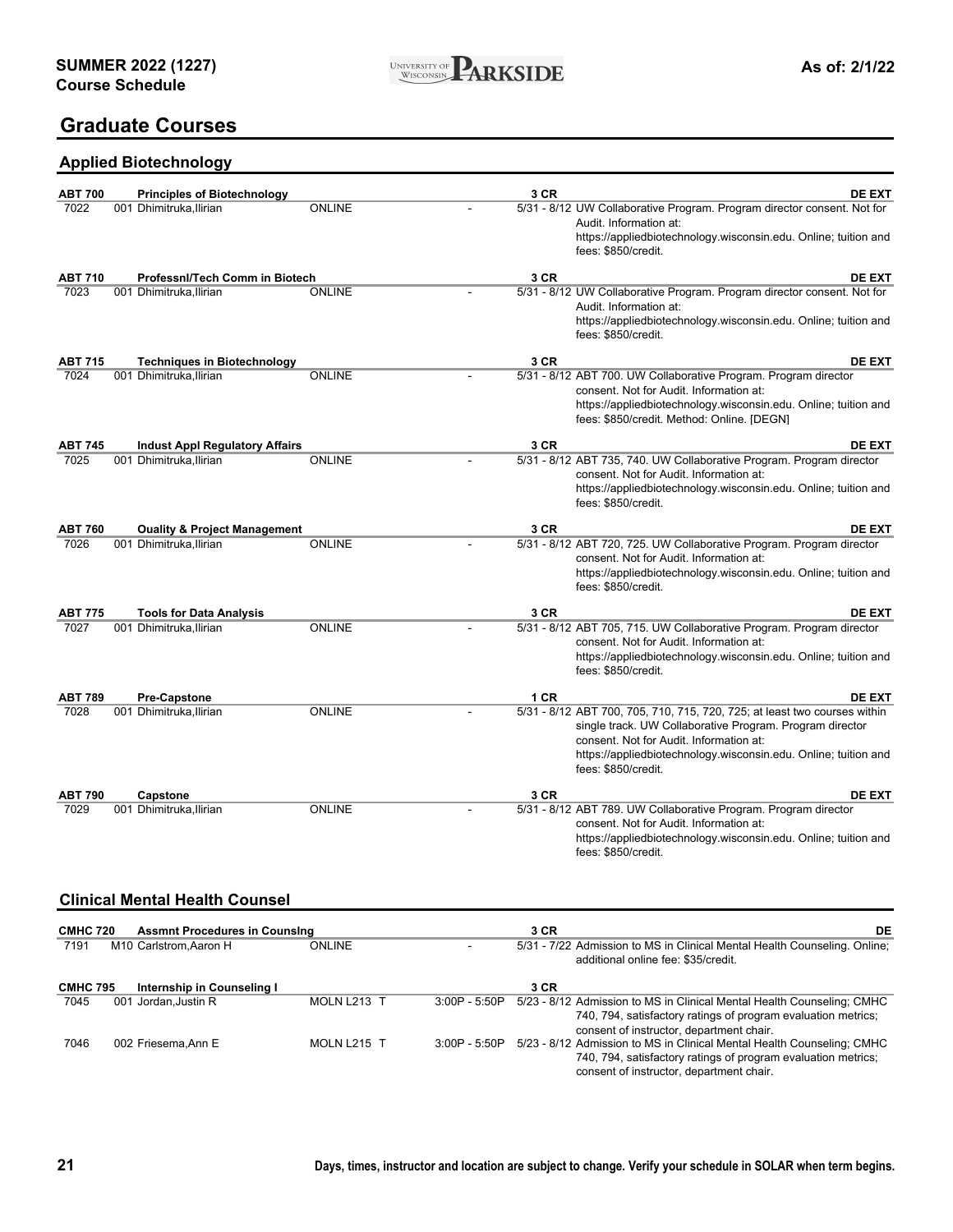

### **Communication**

| <b>COMM 730</b> | Grantwriting                          |               | 3 CR | DE                                                                                                                                                                                                       |
|-----------------|---------------------------------------|---------------|------|----------------------------------------------------------------------------------------------------------------------------------------------------------------------------------------------------------|
| 7217            | M75 Castor, Theresa R                 | <b>ONLINE</b> |      | 7/11 - 8/26 Admission to MAPC. Online; tuition and fees: \$525/credit.<br>Registration Deadline: July 5.                                                                                                 |
| <b>COMM 750</b> | <b>Digital Media Production</b>       |               | 3 CR | DE                                                                                                                                                                                                       |
| 7218            | M71 Arcy, Jacquelyn H                 | <b>ONLINE</b> |      | 5/23 - 7/8 Admission to MAPC. Online; tuition and fees: \$525/credit.<br>Registration Deadline: May 17.                                                                                                  |
| <b>COMM 797</b> | <b>Proposal Development</b>           |               | 3 CR | DE                                                                                                                                                                                                       |
| 7219            | M71 Viramontes, Adrienne M            | <b>ONLINE</b> |      | 5/23 - 7/8 Admission to MAPC. Online; tuition and fees: \$525/credit.<br>Registration Deadline: May 17.                                                                                                  |
| <b>COMM 798</b> | <b>Project/Thesis Implementation</b>  |               | 3 CR | DE                                                                                                                                                                                                       |
| 7220            | M75 Viramontes, Adrienne M            | <b>ONLINE</b> |      | 7/11 - 8/26 Admission to MAPC. Online; tuition and fees: \$525/credit.<br>Registration Deadline: July 5.                                                                                                 |
|                 | <b>Healthcare Administration</b>      |               |      |                                                                                                                                                                                                          |
| <b>HCA 700</b>  | <b>U.S. Healthcare Systems</b>        |               | 3 CR | DE EXT                                                                                                                                                                                                   |
| 7052            | 001 Lewis, Bryan D                    | <b>ONLINE</b> |      | 5/31 - 8/12 UW Collaborative Program. Program advisor consent. Not for<br>Audit. Information at:<br>https://healthcareadministration.wisconsin.edu/. Online; tuition<br>and fees: \$725/credit.          |
| <b>HCA 701</b>  | <b>Senior Care/Services Systems</b>   |               | 3 CR | DE EXT                                                                                                                                                                                                   |
| 7053            | 001 Lewis, Bryan D                    | <b>ONLINE</b> |      | 5/31 - 8/12 UW Collaborative Program. Program advisor consent. Not for<br>Audit. Information at:<br>https://healthcareadministration.wisconsin.edu/. Online; tuition<br>and fees: \$725/credit.          |
| <b>HCA 705</b>  | <b>Population Health/Epidemiology</b> |               | 3 CR | DE EXT                                                                                                                                                                                                   |
| 7054            | 001 Lewis, Bryan D                    | <b>ONLINE</b> |      | 5/31 - 8/12 UW Collaborative Program. Program advisor consent. Not for<br>Audit. Information at:<br>https://healthcareadministration.wisconsin.edu/. Online; tuition<br>and fees: \$725/credit.          |
| <b>HCA 710</b>  | <b>Health Communication</b>           |               | 3 CR | DE EXT                                                                                                                                                                                                   |
| 7055            | 001 Lewis, Bryan D                    | <b>ONLINE</b> |      | 5/31 - 8/12 UW Collaborative Program. Program advisor consent. Not for<br>Audit. Information at:<br>https://healthcareadministration.wisconsin.edu/. Online; tuition<br>and fees: \$725/credit.          |
| <b>HCA 715</b>  | <b>HC Tech/Data Anlytics/Info Gov</b> |               | 3 CR | DE EXT                                                                                                                                                                                                   |
| 7056            | 001 Lewis, Bryan D                    | <b>ONLINE</b> |      | 5/31 - 8/12 UW Collaborative Program. Program advisor consent. Not for<br>Audit. Information at:<br>https://healthcareadministration.wisconsin.edu/. Online; tuition<br>and fees: \$725/credit.          |
| <b>HCA 720</b>  | <b>Healthcare Financial Managemnt</b> |               | 3 CR | <b>DE EXT</b>                                                                                                                                                                                            |
| 7057            | 001 Lewis, Bryan D                    | <b>ONLINE</b> |      | 5/31 - 8/12 UW Collaborative Program. Program advisor consent. Not for<br>Audit. Information at:<br>https://healthcareadministration.wisconsin.edu/. Online; tuition<br>and fees: \$725/credit.          |
| <b>HCA 750</b>  | <b>Hithcare Quality/Perfrmnce Mgt</b> |               | 3 CR | <b>DE EXT</b>                                                                                                                                                                                            |
| 7058            | 001 Lewis, Bryan D                    | <b>ONLINE</b> |      | 5/31 - 8/12 HCA 715. UW Collaborative Program. Program advisor<br>consent. Not for Audit. Information at:<br>https://healthcareadministration.wisconsin.edu/. Online; tuition<br>and fees: \$725/credit. |
| <b>HCA 760</b>  | <b>Health Law and Policy</b>          |               | 3 CR | DE EXT                                                                                                                                                                                                   |
| 7059            | 001 Lewis, Bryan D                    | <b>ONLINE</b> |      | 5/31 - 8/12 UW Collaborative Program. Program advisor consent. Not for<br>Audit. Information at:<br>https://healthcareadministration.wisconsin.edu/. Online; tuition<br>and fees: \$725/credit.          |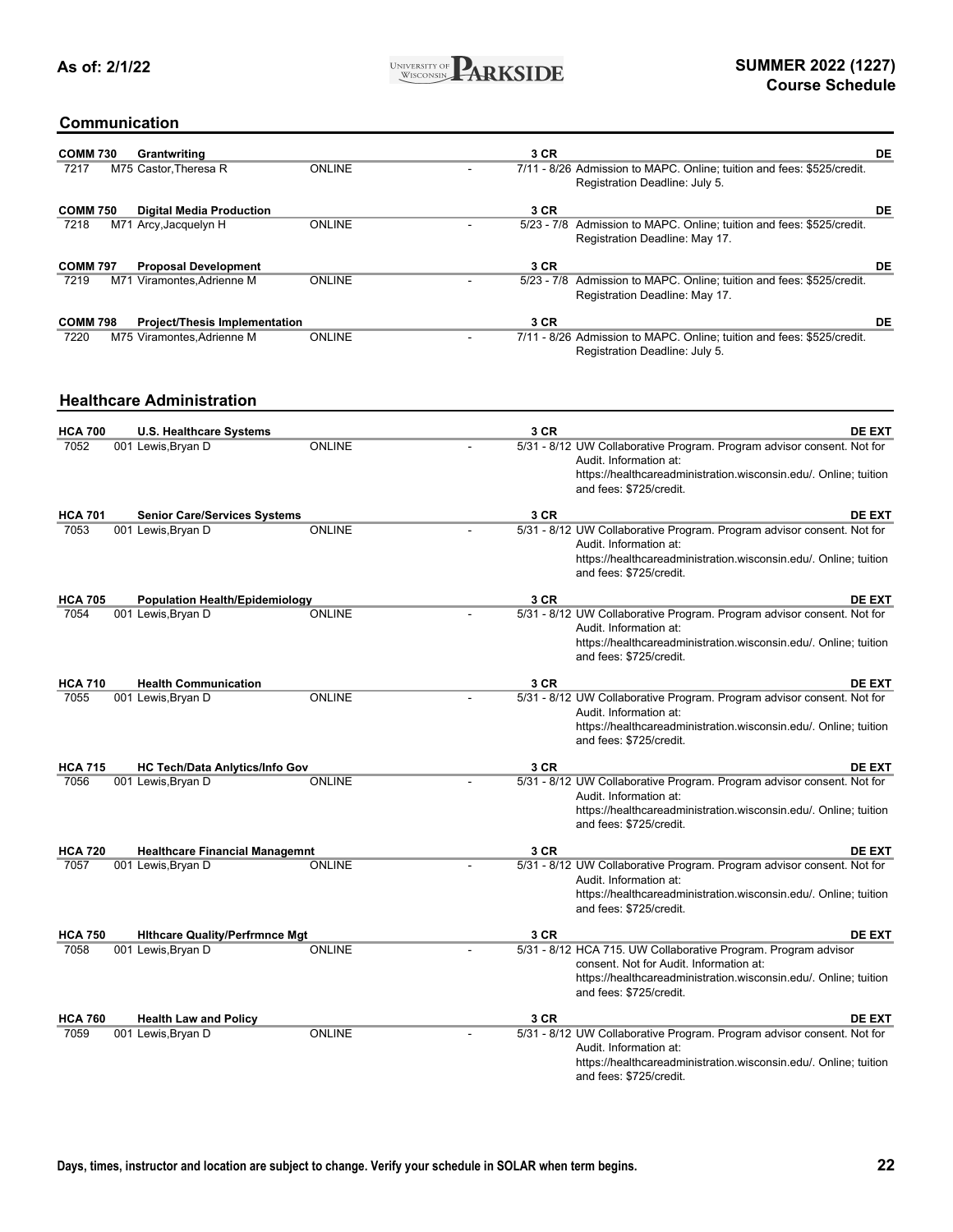**SUMMER 2022 (1227) Course Schedule**



**As of: 2/1/22**

| <b>HCA 770</b> | Orgnztn Dvlpmt/Strat Ldrshp HC           |               | 3 CR | <b>DE EXT</b>                                                                                                                                                                                                                                                      |
|----------------|------------------------------------------|---------------|------|--------------------------------------------------------------------------------------------------------------------------------------------------------------------------------------------------------------------------------------------------------------------|
| 7060           | 001 Lewis, Bryan D                       | <b>ONLINE</b> |      | 5/31 - 8/12 HCA 730, 740, 750. UW Collaborative Program. Program<br>advisor consent. Not for Audit. Information at:<br>https://healthcareadministration.wisconsin.edu/. Online; tuition<br>and fees: \$725/credit.                                                 |
| <b>HCA 780</b> | <b>Communctng Current/Emerg Topcs</b>    |               | 3 CR | <b>DE EXT</b>                                                                                                                                                                                                                                                      |
| 7061           | 001 Lewis, Bryan D                       | <b>ONLINE</b> |      | 5/31 - 8/12 HCA 715. UW Collaborative Program. Program advisor<br>consent. Not for Audit. Information at:<br>https://healthcareadministration.wisconsin.edu/. Online; tuition<br>and fees: \$725/credit.                                                           |
| <b>HCA 789</b> | <b>Capstone Preparation</b>              |               | 1 CR | <b>DE EXT</b>                                                                                                                                                                                                                                                      |
| 7062           | 001 Lewis, Bryan D                       | <b>ONLINE</b> |      | 5/31 - 8/12 HCA 700, 710, 720, 730, 740, 750, 770. UW Collaborative<br>Program. Program advisor consent. Not for Audit. Information<br>at: https://healthcareadministration.wisconsin.edu/. Online;<br>tuition and fees: \$725/credit.                             |
| <b>HCA 790</b> |                                          |               | 3 CR |                                                                                                                                                                                                                                                                    |
| 7063           | Capstone<br>001 Lewis, Bryan D           | <b>ONLINE</b> |      | <b>DE EXT</b><br>5/31 - 8/12 HCA 700, 710, 720, 730, 740, 750, 770 and 789. UW<br>Collaborative Program. Program advisor consent. Not for<br>Audit. Information at:<br>https://healthcareadministration.wisconsin.edu/. Online; tuition<br>and fees: \$725/credit. |
|                | <b>Health &amp; Wellness Management</b>  |               |      |                                                                                                                                                                                                                                                                    |
| <b>HWM 715</b> | <b>Persuasion Skls Wellness Mngrs</b>    |               | 3 CR | <b>DE EXT</b>                                                                                                                                                                                                                                                      |
| 7073           | 001 Lyter Antonneau, Penny L             | <b>ONLINE</b> |      | 5/31 - 8/12 UW Collaborative Program. Program advisor consent. Not for<br>Audit. Information at: https://hwm.wisconsin.edu. Online,<br>traditional; tuition and fees: \$740/credit.                                                                                |
| <b>HWM 730</b> | <b>Biopsychosocial Aspcts of Hith</b>    |               | 3 CR | <b>DE EXT</b>                                                                                                                                                                                                                                                      |
| 7074           | 001 Lyter Antonneau, Penny L             | <b>ONLINE</b> |      | 5/31 - 8/12 UW Collaborative Program. Program advisor consent. Not for<br>Audit. Information at: https://hwm.wisconsin.edu. Online,<br>traditional; tuition and fees: \$740/credit.                                                                                |
| <b>HWM 790</b> | <b>Health/Wellness Mgmt Capstone</b>     |               | 3 CR | <b>DE EXT</b>                                                                                                                                                                                                                                                      |
| 7075           | 001 Lyter Antonneau, Penny L             | <b>ONLINE</b> |      | 5/31 - 8/12 HWM 780. UW Collaborative Program. Program advisor<br>consent. Not for Audit. Information at:<br>https://hwm.wisconsin.edu. Online, traditional; tuition and fees:<br>\$740/credit.                                                                    |
|                | <b>Information Technology Mgmt</b>       |               |      |                                                                                                                                                                                                                                                                    |
| <b>ITM 700</b> | <b>Comm for IT Professionals</b>         |               | 3 CR | <b>DE EXT</b>                                                                                                                                                                                                                                                      |
| 7195           | 001 Quevedo-Torrero, Jesus Ubaldo        | ONLINE        |      | 5/31 - 8/12 UW Collaborative Program. Admitted MS-ITM students;<br>advisor consent. Not for Audit. Information at:<br>https://itmanagement.wisconsin.edu. Online, traditional; tuition<br>and fees: \$850/credit.                                                  |
| <b>ITM 725</b> | <b>Enterprise Security</b>               |               | 3 CR | DE EXT                                                                                                                                                                                                                                                             |
| 7196           | 001 Quevedo-Torrero, Jesus Ubaldo        | <b>ONLINE</b> |      | 5/31 - 8/12 UW Collaborative Program. Admitted MS-ITM students;<br>advisor consent. Not for Audit. Information at:<br>https://itmanagement.wisconsin.edu. Online, traditional; tuition<br>and fees: \$850/credit.                                                  |
| <b>ITM 745</b> | IT Gov/Ethics/Regulatory Compl           |               | 3 CR | <b>DE EXT</b>                                                                                                                                                                                                                                                      |
| 7198           | 001 Quevedo-Torrero, Jesus Ubaldo ONLINE |               |      | 5/31 - 8/12 UW Collaborative Program. Admitted MS-ITM students;<br>advisor consent. Not for Audit. Information at:<br>https://itmanagement.wisconsin.edu. Online, traditional; tuition<br>and fees: \$850/credit.                                                  |
| <b>ITM 754</b> | <b>ITM Capstone Preparation</b>          |               | 1 CR | <b>DE EXT</b>                                                                                                                                                                                                                                                      |
| 7203           | 001 Quevedo-Torrero, Jesus Ubaldo        | <b>ONLINE</b> |      | 5/23 - 8/12 UW Collaborative Program. Admitted MS-ITM students;<br>advisor consent. Not for Audit. Information at:<br>https://itmanagement.wisconsin.edu. Online, traditional; tuition<br>and fees: \$850/credit.                                                  |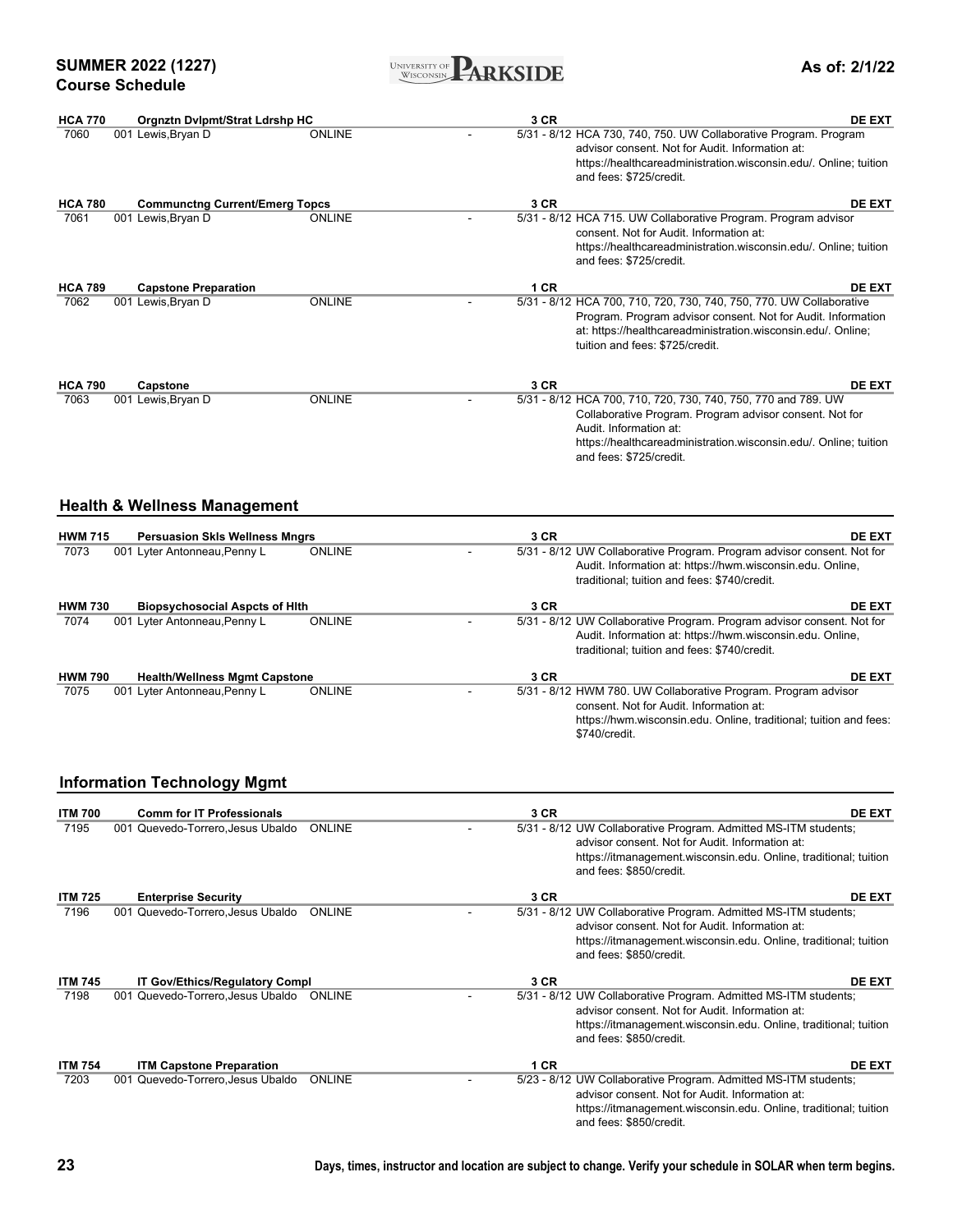

### **MA Applied Professionl Studies**

| <b>MAPS 606</b> | <b>Advanced Program Evaluation</b>    |                        |                 | 3 CR | DE                                                                                                                                                                                                                                                                                        |
|-----------------|---------------------------------------|------------------------|-----------------|------|-------------------------------------------------------------------------------------------------------------------------------------------------------------------------------------------------------------------------------------------------------------------------------------------|
| 7015            | M31 Wagner, Philip                    | <b>ONLINE</b>          |                 |      | 6/20 - 8/12 Instructor consent. Not open to those with credit in SOCA 406.<br>Online; additional online fee: \$35/credit.                                                                                                                                                                 |
| <b>MAPS 705</b> | <b>Practicum</b>                      |                        |                 | 3 CR | DE                                                                                                                                                                                                                                                                                        |
| 001<br>7016     |                                       | <b>ONLINE</b>          |                 |      | 5/23 - 8/12 18 credits of MAPS coursework; instructor consent. Online;<br>additional online fee: \$35/credit.                                                                                                                                                                             |
| <b>MAPS 742</b> | <b>Public Private Partnerships</b>    |                        |                 | 3 CR | DE                                                                                                                                                                                                                                                                                        |
| 7017            | M11 Wagner, Matthew L                 | ONLINE                 |                 |      | 5/23 - 7/15 MAPS 640; consent. Online; additional online fee: \$35/credit.                                                                                                                                                                                                                |
| <b>MAPS 744</b> | <b>Human Machine Interface</b>        |                        |                 | 3 CR | DE                                                                                                                                                                                                                                                                                        |
| 7018            | M31 Castor, Theresa R                 | <b>ONLINE</b>          |                 |      | 6/20 - 8/12 MAPS 640; consent. Online; additional online fee: \$35/credit.                                                                                                                                                                                                                |
| <b>MAPS 769</b> | <b>Tpcs-Content Exprtse Prof Edu:</b> |                        |                 | 3 CR |                                                                                                                                                                                                                                                                                           |
| 7019            | M51 Schmitt, Edward R                 | <b>MOLN D137 MTWRF</b> | $9:00A - 4:00P$ |      | $7/11 - 8/2$ Topic: African American History - Admission to the UAH<br>Presidential Academy; consent; concurrent enrollment in<br>MAPS 770. Repeat with different topic, max 9 credits.                                                                                                   |
| <b>MAPS 770</b> | <b>Explorg Place-Based Education:</b> |                        |                 | 3 CR |                                                                                                                                                                                                                                                                                           |
| 7020<br>M61     | James, Peggy A                        |                        |                 |      | 7/22 - 7/29 Admission to the UAH Presidential Academy; consent;<br>concurrent enrollment in MAPS 769. Repeat with different<br>topic, max 9 credits. Field Trips: July 22 to Chicago, IL,<br>transportation provided; July 26-29 to St Louis, MO,<br>transportation and lodging provided. |

### **Master in Bus Adm**

| <b>MBA 502</b> |     | <b>Acct/Fin Fundmentals For Bus</b>   |               | <b>2 CR</b> | DE                                                                       |
|----------------|-----|---------------------------------------|---------------|-------------|--------------------------------------------------------------------------|
| 7129           |     | M71 Gabor, Michelle T                 | ONLINE        |             | 5/23 - 7/8 Admission to MBA Online program; or consent. Online; tuition  |
|                |     |                                       |               |             | and fees: \$600/credit. Registration deadline: May 17.                   |
| 7130           |     | M81 Gabor, Michelle T                 | <b>ONLINE</b> |             | 5/23 - 7/8 Admission to MBA (F2F) program; or consent. Online; tuition   |
|                |     |                                       |               |             | and fees: \$600/credit. Registration deadline: May 17.                   |
| <b>MBA 512</b> |     | <b>Fndtns in Statistics/Economic</b>  |               | <b>2 CR</b> | DE                                                                       |
| 7131           |     | M75 Bahmani, Sahar                    | ONLINE        |             | 7/11 - 8/26 Admission to MBA Online program; or consent. Online; tuition |
|                |     |                                       |               |             | and fees: \$600/credit. Registration deadline: July 5.                   |
| 7132           |     | M85 Bahmani, Sahar                    | ONLINE        |             | 7/11 - 8/26 Admission to MBA (F2F) program; or consent. Online; tuition  |
|                |     |                                       |               |             | and fees: \$600/credit. Registration deadline: July 5.                   |
| <b>MBA 700</b> |     | <b>Creative/Innovative Management</b> |               | <b>2 CR</b> | DE                                                                       |
| 7133           | M71 |                                       | ONLINE        |             | 5/23 - 7/8 Admission to MBA Online program; or consent. Online; tuition  |
|                |     |                                       |               |             | and fees: \$600/credit. Registration deadline: May 17.                   |
| 7136           | M75 |                                       | <b>ONLINE</b> |             | 7/11 - 8/26 Admission to MBA Online program; or consent. Online; tuition |
|                |     |                                       |               |             | and fees: \$600/credit. Registration deadline: July 5.                   |
| 7134           | M81 |                                       | <b>ONLINE</b> |             | 5/23 - 7/8 Admission to MBA (F2F) program; or consent. Online; tuition   |
|                |     |                                       |               |             | and fees: \$600/credit. Registration deadline: May 17.                   |
| 7137           | M85 |                                       | <b>ONLINE</b> |             | 7/11 - 8/26 Admission to MBA Online program; or consent. Online; tuition |
|                |     |                                       |               |             | and fees: \$600/credit. Registration deadline: July 5.                   |
| <b>MBA 702</b> |     | <b>Managerial Accounting</b>          |               | <b>2 CR</b> | DE                                                                       |
| 7139           |     | M75 Wang, Zhe-Min                     | ONLINE        |             | 7/11 - 8/26 Admission to MBA Online program; or consent. Online; tuition |
|                |     |                                       |               |             | and fees: \$600/credit. Registration deadline: July 5.                   |
| 7140           |     | M85 Wang, Zhe-Min                     | <b>ONLINE</b> |             | 7/11 - 8/26 Admission to MBA (F2F) program; or consent. Online; tuition  |
|                |     |                                       |               |             | and fees: \$600/credit. Registration deadline: July 5.                   |
| <b>MBA 715</b> |     | <b>Advanced Operations Management</b> |               | <b>2 CR</b> | DE                                                                       |
| 7143           |     | M71 Rajan, Roby                       | <b>ONLINE</b> |             | 5/23 - 7/8 Admission to MBA Online program; or consent. Online; tuition  |
|                |     |                                       |               |             | and fees: \$600/credit. Registration deadline: May 17.                   |
| 7145           |     | M75 Rajan, Roby                       | <b>ONLINE</b> |             | 7/11 - 8/26 Admission to MBA Online program; or consent. Online; tuition |
|                |     |                                       |               |             | and fees: \$600/credit. Registration deadline: July 5.                   |
| 7144           |     | M81 Rajan, Roby                       | ONLINE        |             | 5/23 - 7/8 Admission to MBA (F2F) program; or consent. Online; tuition   |
|                |     |                                       |               |             | and fees: \$600/credit. Registration deadline: May 17.                   |
| 7146           |     | M85 Rajan, Roby                       | <b>ONLINE</b> |             | 7/11 - 8/26 Admission to MBA (F2F) program; or consent. Online; tuition  |
|                |     |                                       |               |             | and fees: \$600/credit. Registration deadline: July 5.                   |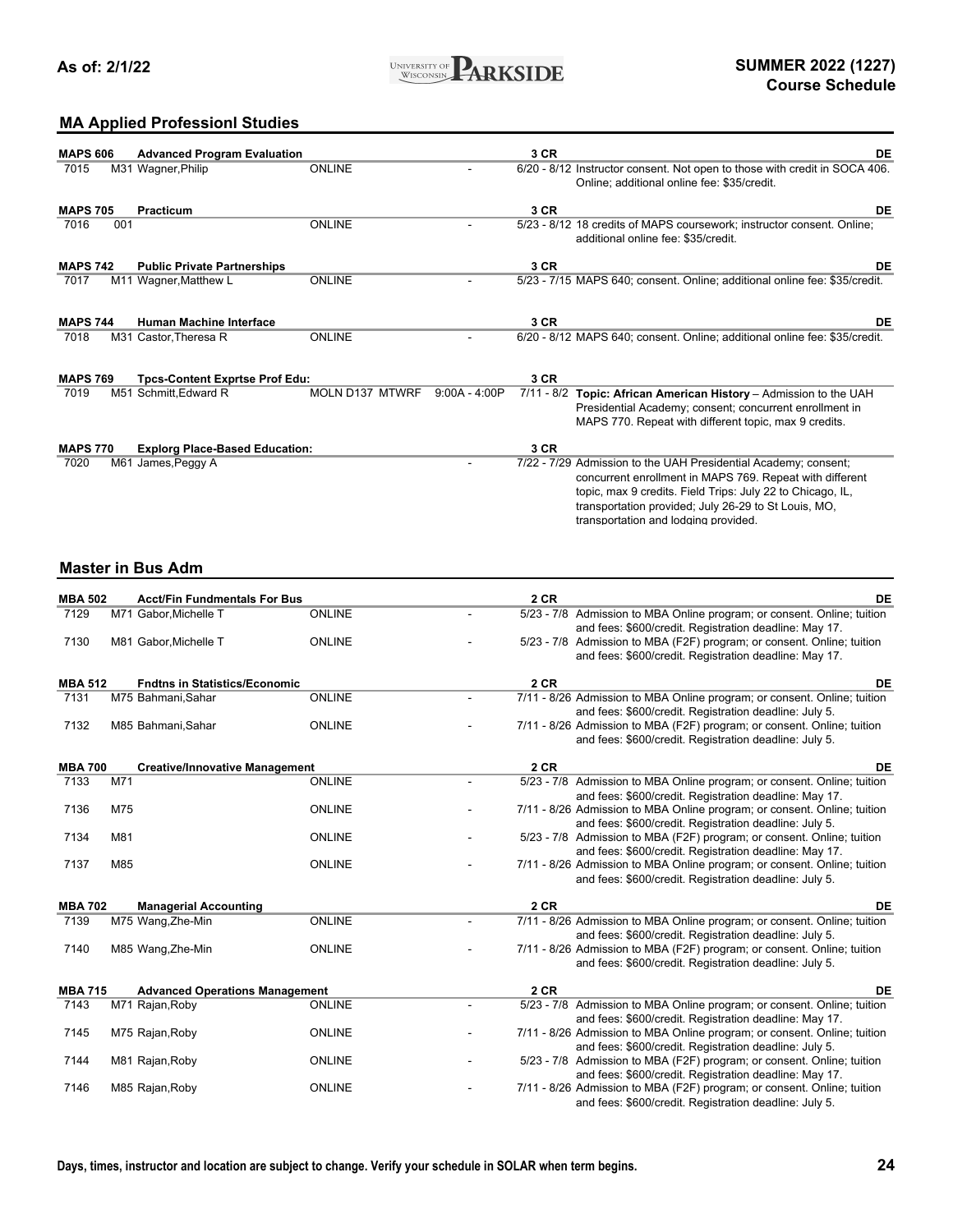**SUMMER 2022 (1227) Course Schedule**

| UNIVERSITY OF $\blacksquare$<br>ARKSIDI<br>WISCONSIN | Г. |
|------------------------------------------------------|----|
|------------------------------------------------------|----|

**As of: 2/1/22**

| <b>MBA 716</b>         |     | <b>Project Management</b>                                         |               |                 | 2 CR | DE                                                                                                                                                                                          |
|------------------------|-----|-------------------------------------------------------------------|---------------|-----------------|------|---------------------------------------------------------------------------------------------------------------------------------------------------------------------------------------------|
| 7149                   |     | M71 Museteif, Sabha M                                             | <b>ONLINE</b> | $\mathbf{r}$    |      | 5/23 - 7/8 Admission to MBA Online program; or consent. Online; tuition                                                                                                                     |
|                        |     |                                                                   |               |                 |      | and fees: \$600/credit. Registration deadline: May 17.                                                                                                                                      |
| 7150                   |     | M81 Museteif, Sabha M                                             | <b>ONLINE</b> |                 |      | 5/23 - 7/8 Admission to MBA (F2F) program; or consent. Online; tuition<br>and fees: \$600/credit. Registration deadline: May 17.                                                            |
| <b>MBA 718</b>         |     | <b>Global Supply Chain Management</b>                             |               |                 | 2 CR | DE                                                                                                                                                                                          |
| 7157                   |     | M71 Dhumal, Parag                                                 | <b>ONLINE</b> | $\blacksquare$  |      | 5/23 - 7/8 Admission to MBA Online program; or consent. Online; tuition                                                                                                                     |
| 7158                   |     | M81 Dhumal, Parag                                                 | <b>ONLINE</b> |                 |      | and fees: \$600/credit. Registration deadline: May 17.<br>5/23 - 7/8 Admission to MBA (F2F) program; or consent. Online; tuition<br>and fees: \$600/credit. Registration deadline: May 17.  |
| <b>MBA 720</b>         |     | Info Tech for Bus Decisn Makng                                    |               |                 | 2 CR | DE                                                                                                                                                                                          |
| 7161                   | M71 |                                                                   | <b>ONLINE</b> |                 |      | 5/23 - 7/8 Admission to MBA Online program; or consent. Online; tuition                                                                                                                     |
|                        |     |                                                                   |               |                 |      | and fees: \$600/credit. Registration deadline: May 17.                                                                                                                                      |
| 7162                   | M81 |                                                                   | <b>ONLINE</b> |                 |      | 5/23 - 7/8 Admission to MBA (F2F) program; or consent. Online; tuition<br>and fees: \$600/credit. Registration deadline: May 17.                                                            |
| <b>MBA 729</b>         |     | <b>Technologies For Data Analytcs</b>                             |               |                 | 2 CR | DE                                                                                                                                                                                          |
| 7163                   | M75 |                                                                   | <b>ONLINE</b> | $\mathbf{r}$    |      | 7/11 - 8/26 MBA 720. Admission to MBA Online program; or consent.<br>Online; tuition and fees: \$600/credit. Registration deadline:<br>July 5.                                              |
| 7164                   | M85 |                                                                   | <b>ONLINE</b> |                 |      | 7/11 - 8/26 MBA 720. Admission to MBA (F2F) program; or consent.<br>Online; tuition and fees: \$600/credit. Registration deadline:<br>July 5.                                               |
|                        |     |                                                                   |               |                 |      |                                                                                                                                                                                             |
| <b>MBA 732</b><br>7166 |     | <b>Corporate Financial Management</b><br>M75 Davaadorj, Zagdbazar | <b>ONLINE</b> |                 | 2 CR | DE<br>7/11 - 8/26 Admission to MBA Online program; or consent. Online; tuition                                                                                                              |
|                        |     |                                                                   |               |                 |      | and fees: \$600/credit. Registration deadline: July 5.                                                                                                                                      |
| 7167                   |     | M85 Davaadorj, Zagdbazar                                          | <b>ONLINE</b> |                 |      | 7/11 - 8/26 Admission to MBA (F2F) program; or consent. Online,<br>traditional; tuition and fees: \$600/credit. Registration deadline:<br>July 5.                                           |
| <b>MBA 733</b>         |     | Investments                                                       |               |                 | 2 CR | DE                                                                                                                                                                                          |
| 7169                   |     | M75 Davaadorj, Zagdbazar                                          | <b>ONLINE</b> |                 |      | 7/11 - 8/26 Admission to MBA Online program; or consent. Online; tuition                                                                                                                    |
| 7170                   |     | M85 Davaadorj, Zagdbazar                                          | <b>ONLINE</b> |                 |      | and fees: \$600/credit. Registration deadline: July 5.<br>7/11 - 8/26 Admission to MBA (F2F) program; or consent. Online; tuition<br>and fees: \$600/credit. Registration deadline: July 5. |
| <b>MBA 739</b>         |     | <b>Financial Institution Managmnt</b>                             |               |                 | 2 CR | DE                                                                                                                                                                                          |
| 7173                   |     | M71 Gabor, Michelle T                                             | <b>ONLINE</b> |                 |      | 5/23 - 7/8 Admission to MBA Online program; or consent. Online; tuition                                                                                                                     |
| 7174                   |     | M81 Gabor, Michelle T                                             | <b>ONLINE</b> |                 |      | and fees: \$600/credit. Registration deadline: May 17.<br>5/23 - 7/8 Admission to MBA (F2F) program; or consent. Online; tuition<br>and fees: \$600/credit. Registration deadline: May 17.  |
| <b>MBA 741</b>         |     | <b>Contemp Challengs-Mang Orgntns</b>                             |               |                 | 2 CR | DE                                                                                                                                                                                          |
| 7175                   |     | M71 McGovern, Terry                                               | <b>ONLINE</b> |                 |      | 5/23 - 7/8 Admission to MBA Online program; or consent. Online; tuition                                                                                                                     |
| 7176                   |     | M81 McGovern, Terry                                               | <b>ONLINE</b> |                 |      | and fees: \$600/credit. Registration deadline: May 17.<br>5/23 - 7/8 Admission to MBA (F2F) program; or consent. Online; tuition<br>and fees: \$600/credit. Registration deadline: May 17.  |
| MBA 742                |     | Leadrshp:Theory,Applcn,Skl Dev                                    |               |                 | 2 CR |                                                                                                                                                                                             |
| 7204                   |     | M51 Wu, Bingqing                                                  | MOLN L323 T   | $6:00P - 9:52P$ |      | 6/27 - 8/12 Admission to MBA plan (F2F); or consent.                                                                                                                                        |
| <b>MBA 746</b>         |     | <b>Advanced Global Management</b>                                 |               |                 | 2 CR | DE                                                                                                                                                                                          |
| 7177                   |     | M75 Akinlade, Ekundayo Y                                          | ONLINE        |                 |      | 7/11 - 8/26 Admission to MBA Online program; or consent. Online; tuition                                                                                                                    |
| 7178                   |     | M85 Akinlade, Ekundayo Y                                          | <b>ONLINE</b> |                 |      | and fees: \$600/credit. Registration deadline: July 5.<br>7/11 - 8/26 Admission to MBA (F2F) program; or consent. Online; tuition<br>and fees: \$600/credit. Registration deadline: July 5. |
|                        |     |                                                                   |               |                 |      |                                                                                                                                                                                             |
| <b>MBA 752</b><br>7179 |     | <b>Marketing Management</b><br>M71 Knight, Peter C                | <b>ONLINE</b> | $\blacksquare$  | 2 CR | DE<br>5/23 - 7/8 Admission to MBA Online program; or consent. Online; tuition                                                                                                               |
| 7180                   |     | M81 Knight, Peter C                                               | <b>ONLINE</b> |                 |      | and fees: \$600/credit. Registration deadline: May 17.<br>5/23 - 7/8 Admission to MBA (F2F) program; or consent. Online; tuition<br>and fees: \$600/credit. Registration deadline: May 17.  |
|                        |     |                                                                   |               |                 |      |                                                                                                                                                                                             |
| <b>MBA 753</b><br>7181 | M75 | <b>Integrated Marketing Comm</b>                                  | <b>ONLINE</b> |                 | 2 CR | DE<br>7/11 - 8/26 Admission to MBA Online program; or consent. Online; tuition                                                                                                              |
|                        |     |                                                                   |               |                 |      | and fees: \$600/credit. Registration deadline: July 5.                                                                                                                                      |
| 7182                   | M85 |                                                                   | <b>ONLINE</b> |                 |      | 7/11 - 8/26 Admission to MBA (F2F) program; or consent. Online; tuition<br>and fees: \$600/credit. Registration deadline: July 5.                                                           |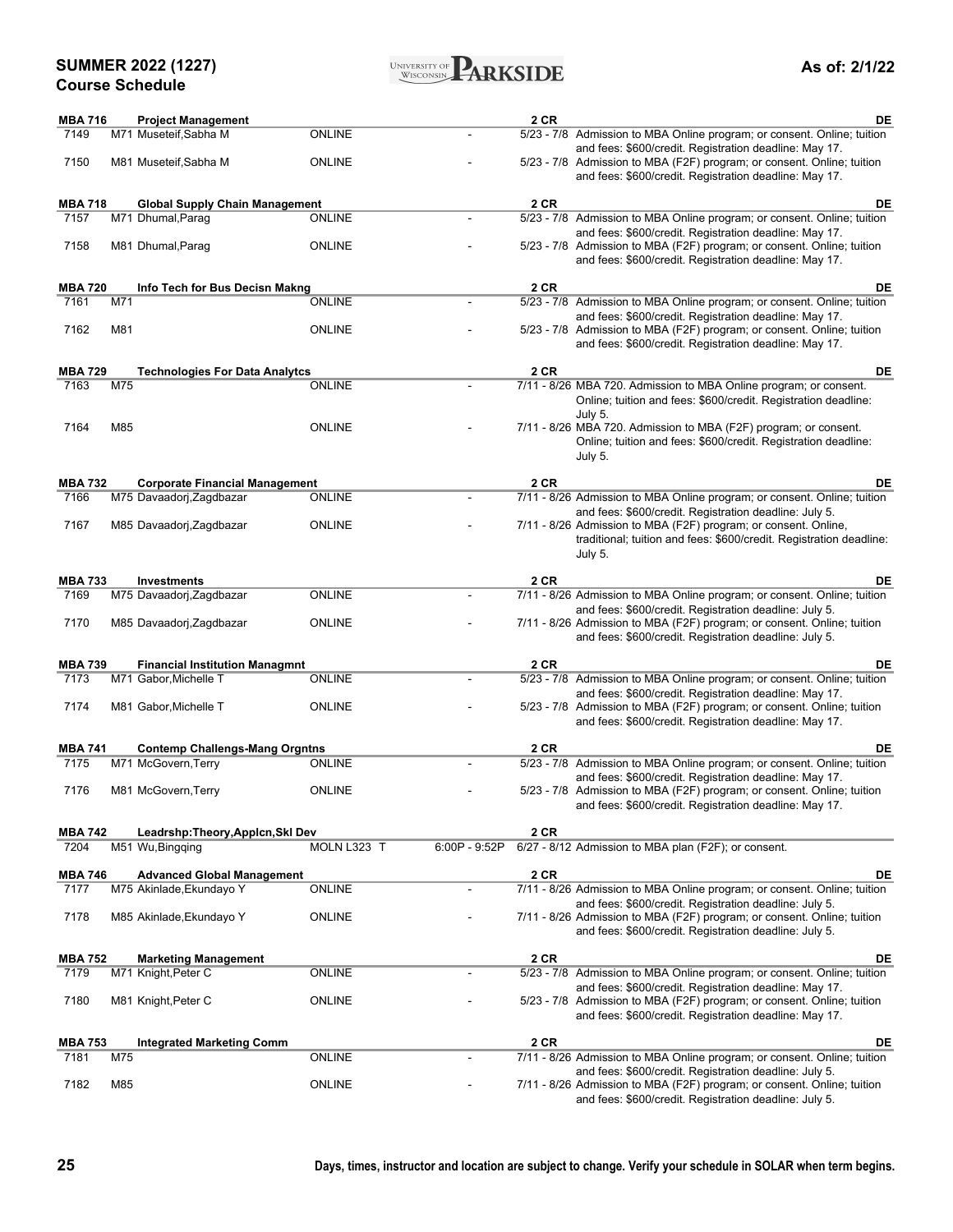

# **Course Schedule**

| <b>MBA 758</b> |     | Digital Marketing/Social Media       |               | 2 CR        | DE                                                                        |
|----------------|-----|--------------------------------------|---------------|-------------|---------------------------------------------------------------------------|
| 7183           | M71 |                                      | <b>ONLINE</b> |             | 5/23 - 7/8 Admission to MBA Online program; or consent. Online; tuition   |
|                |     |                                      |               |             | and fees: \$600/credit. Registration deadline: May 17.                    |
| 7184           | M81 |                                      | <b>ONLINE</b> |             | 5/23 - 7/8 Admission to MBA (F2F) program; or consent. Online; tuition    |
|                |     |                                      |               |             | and fees: \$600/credit. Registration deadline: May 17.                    |
| <b>MBA 762</b> |     | <b>Supply Chain Analytics</b>        |               | <b>2 CR</b> | DE                                                                        |
| 7185           |     | M71 Dhumal, Parag                    | <b>ONLINE</b> |             | 5/23 - 7/8 MBA 720. Admission to MBA Online program; or consent.          |
|                |     |                                      |               |             | Online; tuition and fees: \$600/credit. Registration deadline:            |
|                |     |                                      |               |             | May 17.                                                                   |
| 7186           |     | M81 Dhumal, Parag                    | <b>ONLINE</b> |             | 5/23 - 7/8 MBA 720. Admission to MBA (F2F) program; or consent.           |
|                |     |                                      |               |             | Online; tuition and fees: \$600/credit. Registration deadline:            |
|                |     |                                      |               |             | May 17.                                                                   |
| <b>MBA 788</b> |     | <b>Performance Management</b>        |               | <b>2 CR</b> | DE                                                                        |
| 7210           |     | M71 Ogunyomi, Ifeyimika O            | <b>ONLINE</b> |             | 5/23 - 7/8 Admission to MBA Online Program; or consent. Online;           |
|                |     |                                      |               |             | tuition/fees: \$600/credit. Registration deadline: May 17                 |
| 7211           |     | M81 Ogunyomi, Ifeyimika O            | <b>ONLINE</b> |             | 5/23 - 7/8 Admission to MBA plan (F2F); or consent. Online; tuition/fees: |
|                |     |                                      |               |             | \$600/credit. Registration deadline: May 17.                              |
| <b>MBA 793</b> |     | <b>Competitive Decision Making</b>   |               | <b>2 CR</b> | DE                                                                        |
| 7187           |     | M75 Manion, Michael T                | <b>ONLINE</b> |             | 7/11 - 8/26 Admission to MBA Online program; or consent. Online; tuition  |
|                |     |                                      |               |             | and fees: \$600/credit. Registration deadline: July 5.                    |
| 7188           |     | M85 Manion, Michael T                | <b>ONLINE</b> |             | 7/11 - 8/26 Admission to MBA (F2F) program; or consent. Online; tuition   |
|                |     |                                      |               |             | and fees: \$600/credit. Registration deadline: July 5.                    |
| <b>MBA 796</b> |     | <b>Advanced Strategic Management</b> |               | <b>2 CR</b> | DE                                                                        |
| 7189           |     | M75 Ye, Qian                         | <b>ONLINE</b> |             | 7/11 - 8/26 Admission to MBA Online program; or consent. Any 4 of: MBA    |
|                |     |                                      |               |             | 700, 702, 720, 732, 752. Online; tuition and fees: \$600/credit.          |
|                |     |                                      |               |             | Registration deadline: July 5.                                            |
| 7190           |     | M85 Ye, Qian                         | <b>ONLINE</b> |             |                                                                           |
|                |     |                                      |               |             | 7/11 - 8/26 Admission to MBA (F2F) program; or consent. Any 4 of: MBA     |
|                |     |                                      |               |             | 700, 702, 720, 732, 752. Online; tuition and fees: \$600/credit.          |
|                |     |                                      |               |             | Registration deadline: July 5.                                            |

### **MS Sport Management**

| <b>MSSM 701</b> |     | Amateur Sports Governanc/Admin        |               | 3 CR |                                                                                                                                                       | DE |
|-----------------|-----|---------------------------------------|---------------|------|-------------------------------------------------------------------------------------------------------------------------------------------------------|----|
| 7085            |     | M71 Ager, Timothy J                   | <b>ONLINE</b> |      | 5/23 - 7/8 Admission to MS Sport Management Online program; or<br>consent. Online; tuition and fees: \$525/credit. Registration<br>deadline: May 17.  |    |
| 7086            |     | M81 Ager, Timothy J                   | <b>ONLINE</b> |      | 5/23 - 7/8 Admission to MS Sport Management program; or consent.<br>Online; tuition and fees: \$525/credit. Registration deadline:<br>May 17.         |    |
| <b>MSSM 702</b> |     | <b>Professional Sports Govrn/Admn</b> |               | 3 CR |                                                                                                                                                       | DE |
| 7087            |     | M71 Ager, Timothy J                   | <b>ONLINE</b> |      | 5/23 - 7/8 Admission to MS Sport Management Online program; or<br>consent. Online; tuition and fees: \$525/credit. Registration<br>deadline: May 17.  |    |
| 7088            |     | M81 Ager, Timothy J                   | <b>ONLINE</b> |      | 5/23 - 7/8 Admission to MS Sport Management program; or consent.<br>Online; tuition and fees: \$525/credit. Registration deadline:<br>May 17.         |    |
| <b>MSSM 710</b> |     | <b>Sports Law</b>                     |               | 3 CR |                                                                                                                                                       | DE |
| 7089            |     | M75 Parietti, Megan Lacy              | <b>ONLINE</b> |      | 7/11 - 8/26 Admission to MS Sport Management Online program; or<br>consent. Online; tuition and fees: \$525/credit. Registration<br>deadline: July 5. |    |
| 7090            |     | M85 Parietti, Megan Lacy              | <b>ONLINE</b> |      | 7/11 - 8/26 Admission to MS Sport Management program; or consent.<br>Online; tuition and fees: \$525/credit. Registration deadline:<br>July 5.        |    |
| <b>MSSM 711</b> |     | Ethical Issues/Ldrshp in Sport        |               | 3 CR |                                                                                                                                                       | DE |
| 7096            |     | M71 Brannigan, Kyle                   | <b>ONLINE</b> |      | 5/23 - 7/8 Admission to MS Sport Management Online program; or<br>consent. Online; tuition and fees: \$525/credit. Registration<br>deadline: May 17.  |    |
| 7098            |     | M85 Brannigan, Kyle                   | <b>ONLINE</b> |      | 5/23 - 7/8 Admission to MS Sport Management program; or consent.<br>Online; tuition and fees: \$525/credit. Registration deadline:<br>May 17.         |    |
| <b>MSSM 722</b> |     | <b>Sports Facility/Event Managemt</b> |               | 3 CR |                                                                                                                                                       | DE |
| 7101            | M75 |                                       | <b>ONLINE</b> |      | 7/11 - 8/26 Admission to MS Sport Management Online program; or<br>consent. Online; tuition and fees: \$525/credit. Registration<br>deadline: July 5. |    |